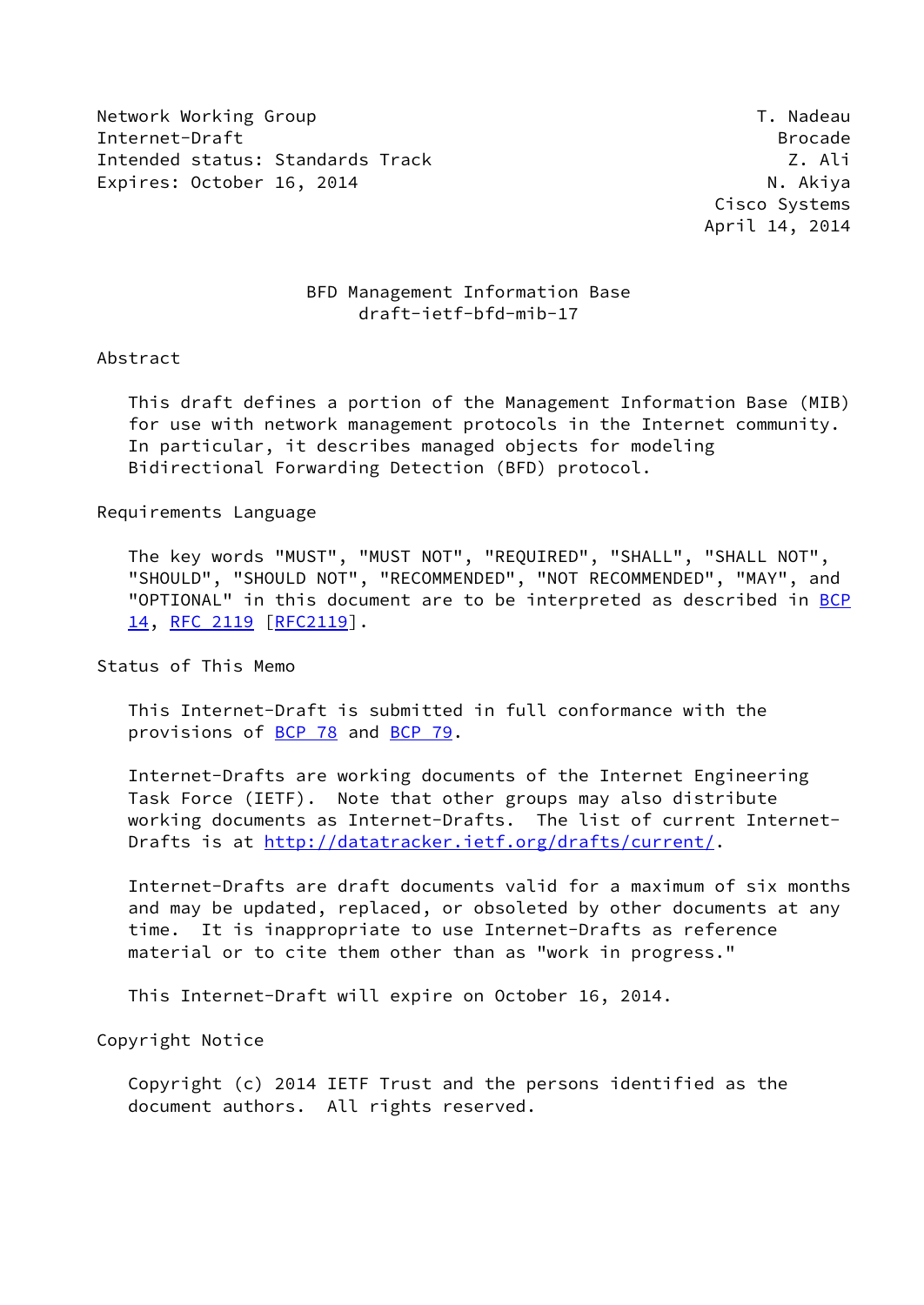# <span id="page-1-1"></span>Internet-Draft BFD-STD-MIB April 2014

This document is subject to [BCP 78](https://datatracker.ietf.org/doc/pdf/bcp78) and the IETF Trust's Legal Provisions Relating to IETF Documents [\(http://trustee.ietf.org/license-info](http://trustee.ietf.org/license-info)) in effect on the date of publication of this document. Please review these documents carefully, as they describe your rights and restrictions with respect

 to this document. Code Components extracted from this document must include Simplified BSD License text as described in Section 4.e of the Trust Legal Provisions and are provided without warranty as described in the Simplified BSD License.

### Table of Contents

|                                                          |  |  | $\overline{2}$ |
|----------------------------------------------------------|--|--|----------------|
| The Internet-Standard Management Framework<br>$2$ .      |  |  | $\overline{2}$ |
| 3.                                                       |  |  | $\overline{3}$ |
| Brief Description of MIB Objects<br>4.                   |  |  | $\overline{3}$ |
| 4.1.                                                     |  |  | $\overline{3}$ |
| 4.2. Session Table (bfdSessionTable)                     |  |  | $\overline{3}$ |
| 4.3. Session Performance Table (bfdSessionPerfTable)     |  |  | $\overline{3}$ |
| 4.4. BFD Session Discriminator Mapping Table             |  |  |                |
| (bfdSessDiscMapTable)                                    |  |  | $\overline{3}$ |
| BFD Session IP Mapping Table (bfdSessIpMapTable)<br>4.5. |  |  | $\overline{3}$ |
| BFD MIB Module Definitions<br>5.                         |  |  | $\overline{4}$ |
| 6.                                                       |  |  | 33             |
| 7.                                                       |  |  | 35             |
| 8.                                                       |  |  | 36             |
| 9.                                                       |  |  | 36             |
| Normative References<br>9.1.                             |  |  | 36             |
| 9.2. Informative References                              |  |  | 37             |

# <span id="page-1-0"></span>[1](#page-1-0). Introduction

 This memo defines a portion of the Management Information Base (MIB) for use with network management protocols in the Internet community. In particular, it describes managed objects to configure and/or monitor Bidirectional Forwarding Detection for [\[RFC5880](https://datatracker.ietf.org/doc/pdf/rfc5880)], [[RFC5881](https://datatracker.ietf.org/doc/pdf/rfc5881)], [\[RFC5883](https://datatracker.ietf.org/doc/pdf/rfc5883)] and [[RFC7130](https://datatracker.ietf.org/doc/pdf/rfc7130)], BFD versions 0 and/or 1, on devices supporting this feature.

<span id="page-1-2"></span>[2](#page-1-2). The Internet-Standard Management Framework

 For a detailed overview of the documents that describe the current Internet-Standard Management Framework, please refer to [section](https://datatracker.ietf.org/doc/pdf/rfc3410#section-7) 7 of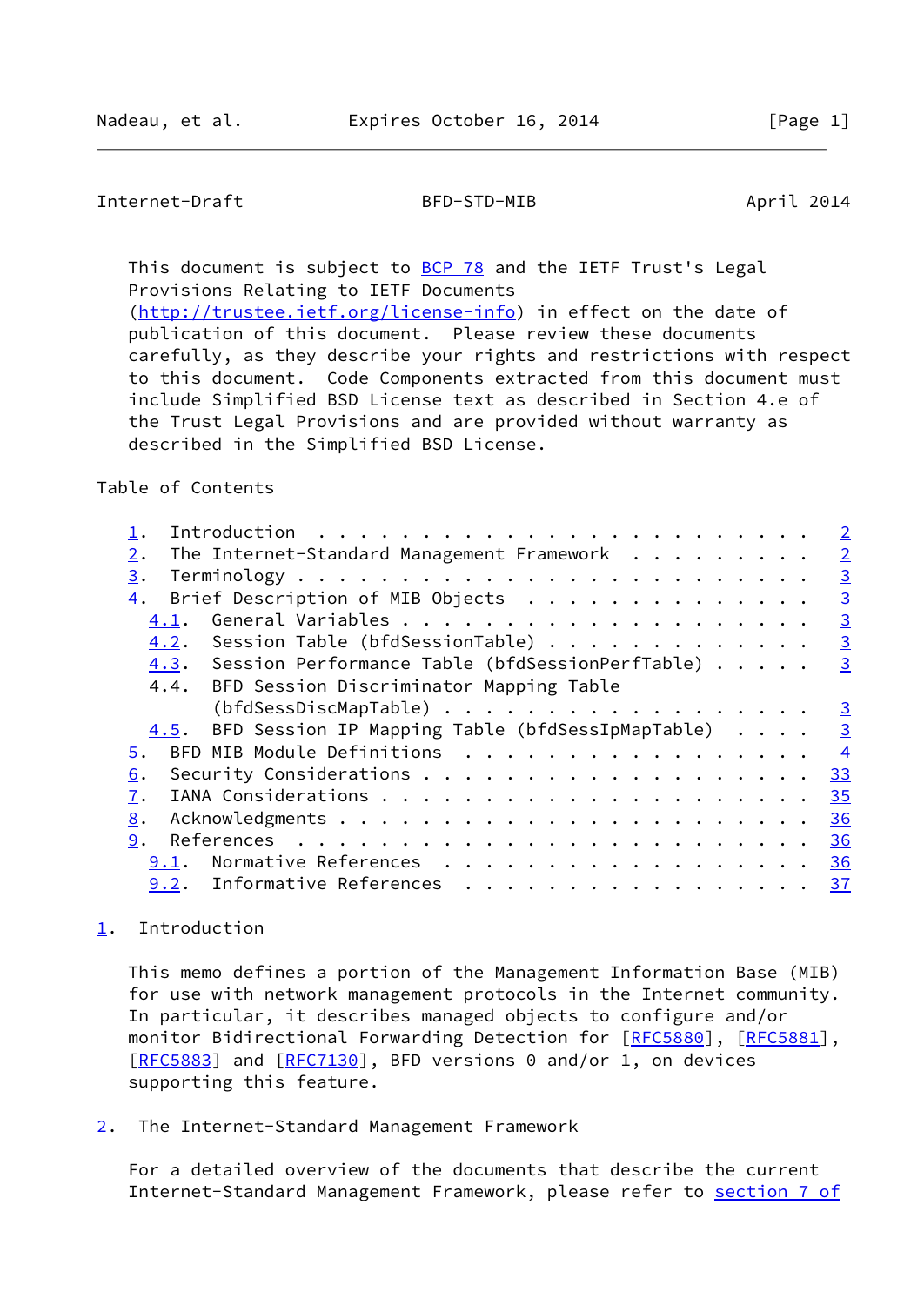[RFC 3410](https://datatracker.ietf.org/doc/pdf/rfc3410#section-7) [\[RFC3410](https://datatracker.ietf.org/doc/pdf/rfc3410)].

 Managed objects are accessed via a virtual information store, termed the Management Information Base or MIB. MIB objects are generally accessed through the Simple Network Management Protocol (SNMP).

| Nadeau, et al. | Expires October 16, 2014 | [Page 2] |
|----------------|--------------------------|----------|
|                |                          |          |

<span id="page-2-1"></span>Internet-Draft BFD-STD-MIB April 2014

 Objects in the MIB are defined using the mechanisms defined in the Structure of Management Information (SMI). This memo specifies a MIB module that is compliant to the SMIv2, which is described in STD 58, [RFC 2578](https://datatracker.ietf.org/doc/pdf/rfc2578) [\[RFC2578](https://datatracker.ietf.org/doc/pdf/rfc2578)], STD 58, [RFC 2579 \[RFC2579](https://datatracker.ietf.org/doc/pdf/rfc2579)] and STD 58, [RFC 2580](https://datatracker.ietf.org/doc/pdf/rfc2580) [\[RFC2580](https://datatracker.ietf.org/doc/pdf/rfc2580)].

<span id="page-2-0"></span>[3](#page-2-0). Terminology

 This document adopts the definitions, acronyms and mechanisms described in [\[RFC5880](https://datatracker.ietf.org/doc/pdf/rfc5880)], [\[RFC5881](https://datatracker.ietf.org/doc/pdf/rfc5881)], [[RFC5883\]](https://datatracker.ietf.org/doc/pdf/rfc5883) and [\[RFC7130](https://datatracker.ietf.org/doc/pdf/rfc7130)]. Unless otherwise stated, the mechanisms described therein will not be re described here.

<span id="page-2-2"></span>[4](#page-2-2). Brief Description of MIB Objects

 This section describes objects pertaining to BFD. The MIB objects are derived from [\[RFC5880](https://datatracker.ietf.org/doc/pdf/rfc5880)], [\[RFC5881](https://datatracker.ietf.org/doc/pdf/rfc5881)], [\[RFC5883](https://datatracker.ietf.org/doc/pdf/rfc5883)] and [\[RFC7130](https://datatracker.ietf.org/doc/pdf/rfc7130)], and also include textual conventions defined in [\[I-D.ietf-bfd-tc-mib](#page-40-3)].

<span id="page-2-3"></span>[4.1](#page-2-3). General Variables

 The General Variables are used to identify parameters that are global to the BFD process.

<span id="page-2-4"></span>[4.2](#page-2-4). Session Table (bfdSessionTable)

 The session table is used to identify a BFD session between a pair of nodes.

<span id="page-2-5"></span>[4.3](#page-2-5). Session Performance Table (bfdSessionPerfTable)

 The session performance table is used for collecting BFD performance counters on a per session basis. This table is an AUGMENT to the bfdSessionTable.

<span id="page-2-6"></span>[4.4](#page-2-6). BFD Session Discriminator Mapping Table (bfdSessDiscMapTable)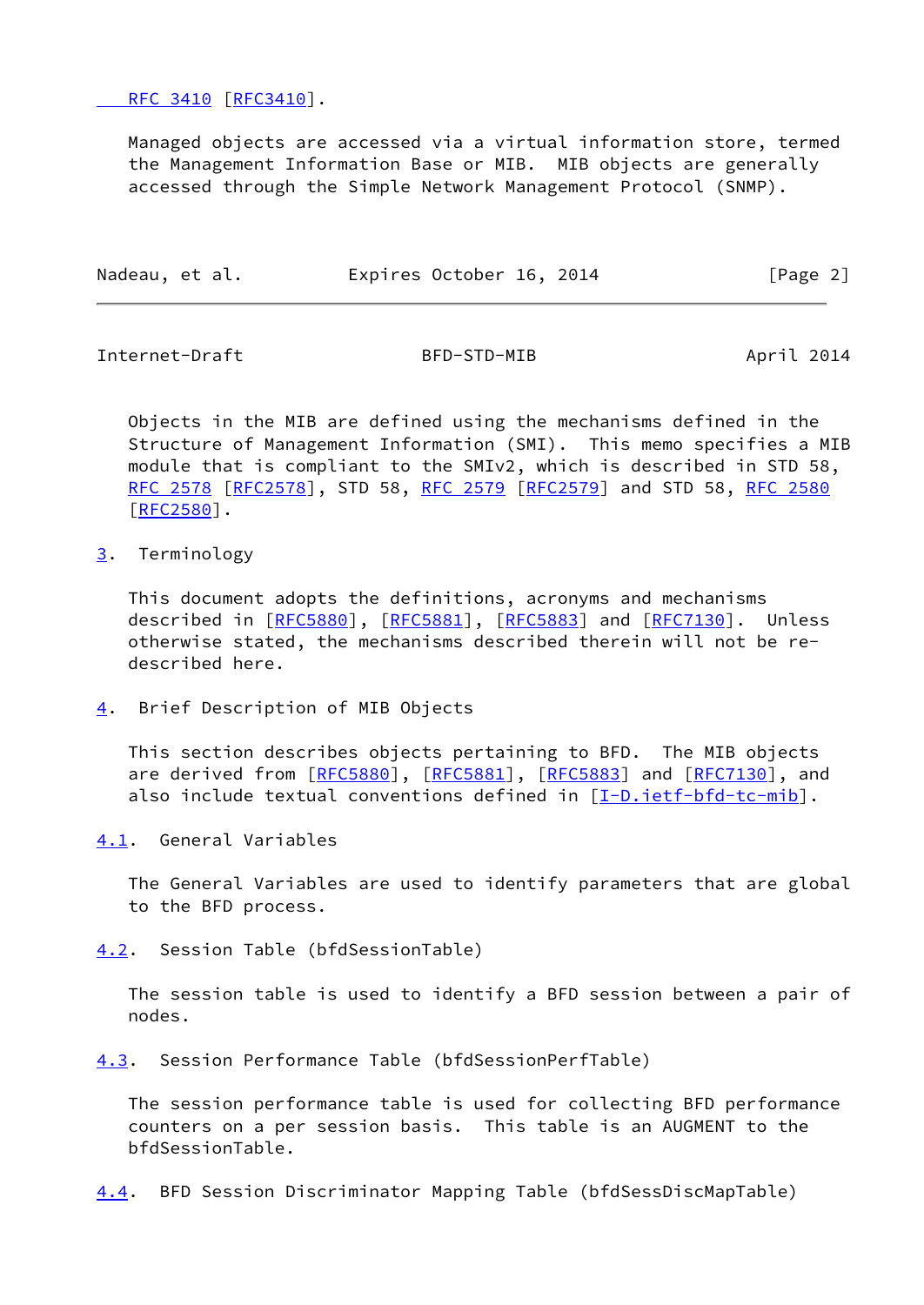The BFD Session Discriminator Mapping Table provides a mapping between a local discriminator value to the associated BFD session found in the bfdSessionTable.

<span id="page-3-0"></span>[4.5](#page-3-0). BFD Session IP Mapping Table (bfdSessIpMapTable)

 The BFD Session IP Mapping Table maps, given bfdSessInterface, bfdSessSrcAddrType, bfdSessSrcAddr, bfdSessDstAddrType, and bfdSessDstAddr, to an associated BFD session found in the bfdSessionTable. This table SHOULD contain those BFD sessions that are of type IP.

| Expires October 16, 2014<br>Nadeau, et al. | [Page 3] |
|--------------------------------------------|----------|
|--------------------------------------------|----------|

<span id="page-3-2"></span>Internet-Draft BFD-STD-MIB April 2014

<span id="page-3-1"></span>[5](#page-3-1). BFD MIB Module Definitions

 This MIB module makes references to the following documents. [\[RFC2578](https://datatracker.ietf.org/doc/pdf/rfc2578)], [[RFC2579\]](https://datatracker.ietf.org/doc/pdf/rfc2579), [[RFC2580](https://datatracker.ietf.org/doc/pdf/rfc2580)], [\[RFC2863](https://datatracker.ietf.org/doc/pdf/rfc2863)], [\[RFC3289](https://datatracker.ietf.org/doc/pdf/rfc3289)], [\[RFC3413](https://datatracker.ietf.org/doc/pdf/rfc3413)], [\[RFC5082](https://datatracker.ietf.org/doc/pdf/rfc5082)] and [[RFC5880](https://datatracker.ietf.org/doc/pdf/rfc5880)].

BFD-STD-MIB DEFINITIONS ::= BEGIN

IMPORTS

 MODULE-IDENTITY, OBJECT-TYPE, NOTIFICATION-TYPE, mib-2, Integer32, Unsigned32, Counter32, Counter64 FROM SNMPv2-SMI -- [[RFC2578](https://datatracker.ietf.org/doc/pdf/rfc2578)]

 TruthValue, RowStatus, StorageType, TimeStamp FROM SNMPv2-TC -- [[RFC2579](https://datatracker.ietf.org/doc/pdf/rfc2579)]

 MODULE-COMPLIANCE, OBJECT-GROUP, NOTIFICATION-GROUP FROM SNMPv2-CONF -- [[RFC2580](https://datatracker.ietf.org/doc/pdf/rfc2580)]

 InterfaceIndexOrZero FROM IF-MIB -- [[RFC2863](https://datatracker.ietf.org/doc/pdf/rfc2863)]

 InetAddress, InetAddressType, InetPortNumber FROM INET-ADDRESS-MIB

 IndexIntegerNextFree FROM DIFFSERV-MIB -- [[RFC3289](https://datatracker.ietf.org/doc/pdf/rfc3289)]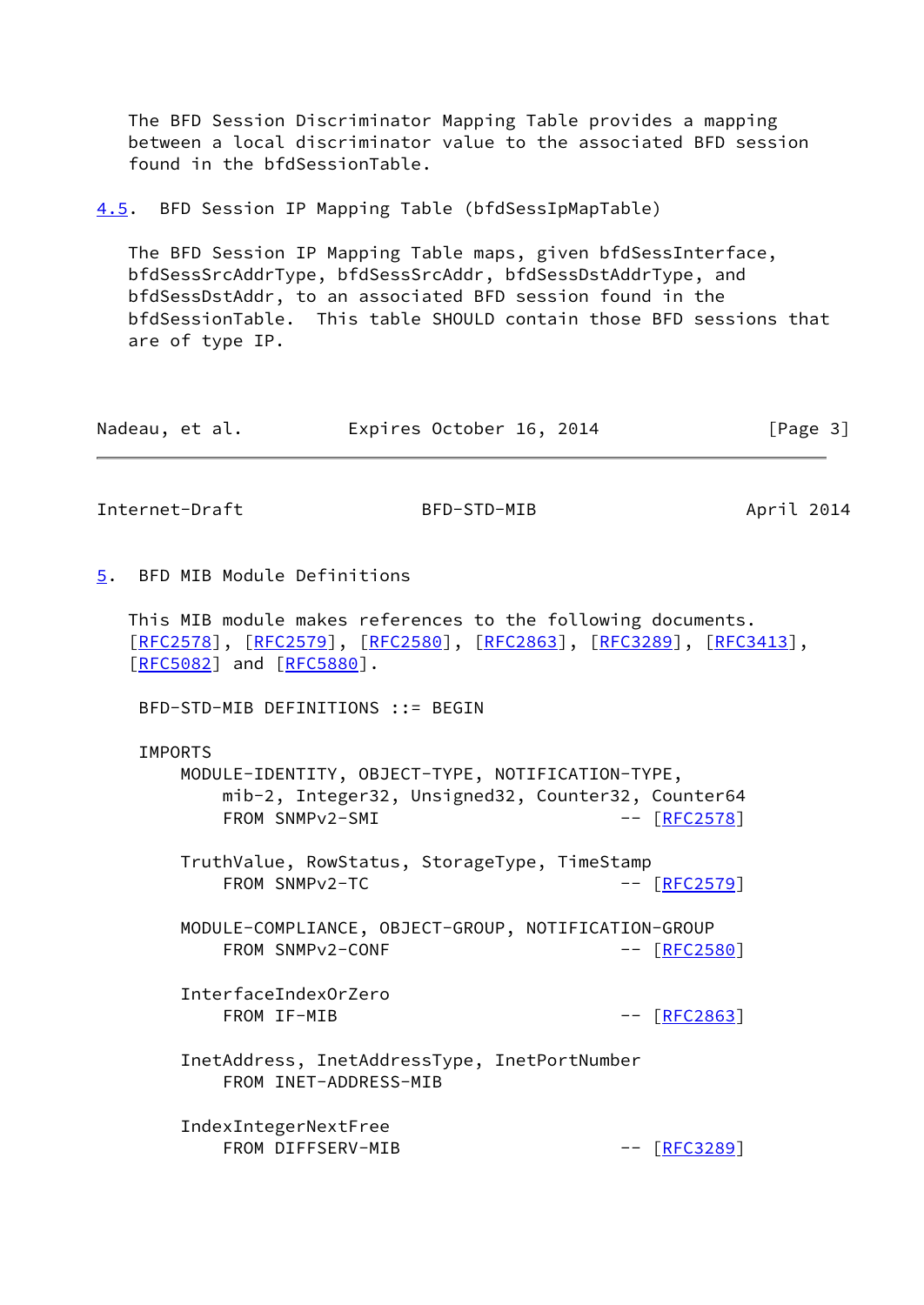BfdSessIndexTC, BfdIntervalTC, BfdMultiplierTC, BfdCtrlDestPortNumberTC, BfdCtrlSourcePortNumberTC FROM BFD-TC-STD-MIB IANAbfdDiagTC, IANAbfdSessTypeTC, IANAbfdSessOperModeTC, IANAbfdSessStateTC, IANAbfdSessAuthenticationTypeTC, IANAbfdSessAuthenticationKeyTC FROM IANA-BFD-TC-STD-MIB; bfdMIB MODULE-IDENTITY LAST-UPDATED "201404131200Z" -- 13 April 2014 12:00:00 EST ORGANIZATION "IETF Bidirectional Forwarding Detection Working Group" CONTACT-INFO "Thomas D. Nadeau Brocade Email: tnadeau@lucidvision.com Zafar Ali

| Nadeau, et al.             | Expires October 16, 2014                                                                                                                                                                                                                                                                   | [Page 4]   |
|----------------------------|--------------------------------------------------------------------------------------------------------------------------------------------------------------------------------------------------------------------------------------------------------------------------------------------|------------|
| Internet-Draft             | BFD-STD-MIB                                                                                                                                                                                                                                                                                | April 2014 |
|                            | Cisco Systems, Inc.<br>Email: zali@cisco.com                                                                                                                                                                                                                                               |            |
|                            | Nobo Akiya<br>Cisco Systems, Inc.<br>Email: nobo@cisco.com                                                                                                                                                                                                                                 |            |
| DESCRIPTION<br>DESCRIPTION | Comments about this document should be emailed directly<br>to the BFD working group mailing list at<br>rtg-bfd@ietf.org"<br>"Bidirectional Forwarding Management Information Base."<br>REVISION "201404131200Z" -- 13 April 2014 12:00:00 EST<br>"Initial version. Published as RFC xxxx." |            |
|                            | -- RFC Ed.: RFC-editor pls fill in xxxx<br>::= $\{ \text{mib-2} XXX \}$<br>-- RFC Ed.: assigned by IANA, see <b>section 7.1</b> for details                                                                                                                                                |            |
|                            | -- Top level components of this MIB module.<br>bfdNotifications OBJECT IDENTIFIER ::= { bfdMIB 0 }                                                                                                                                                                                         |            |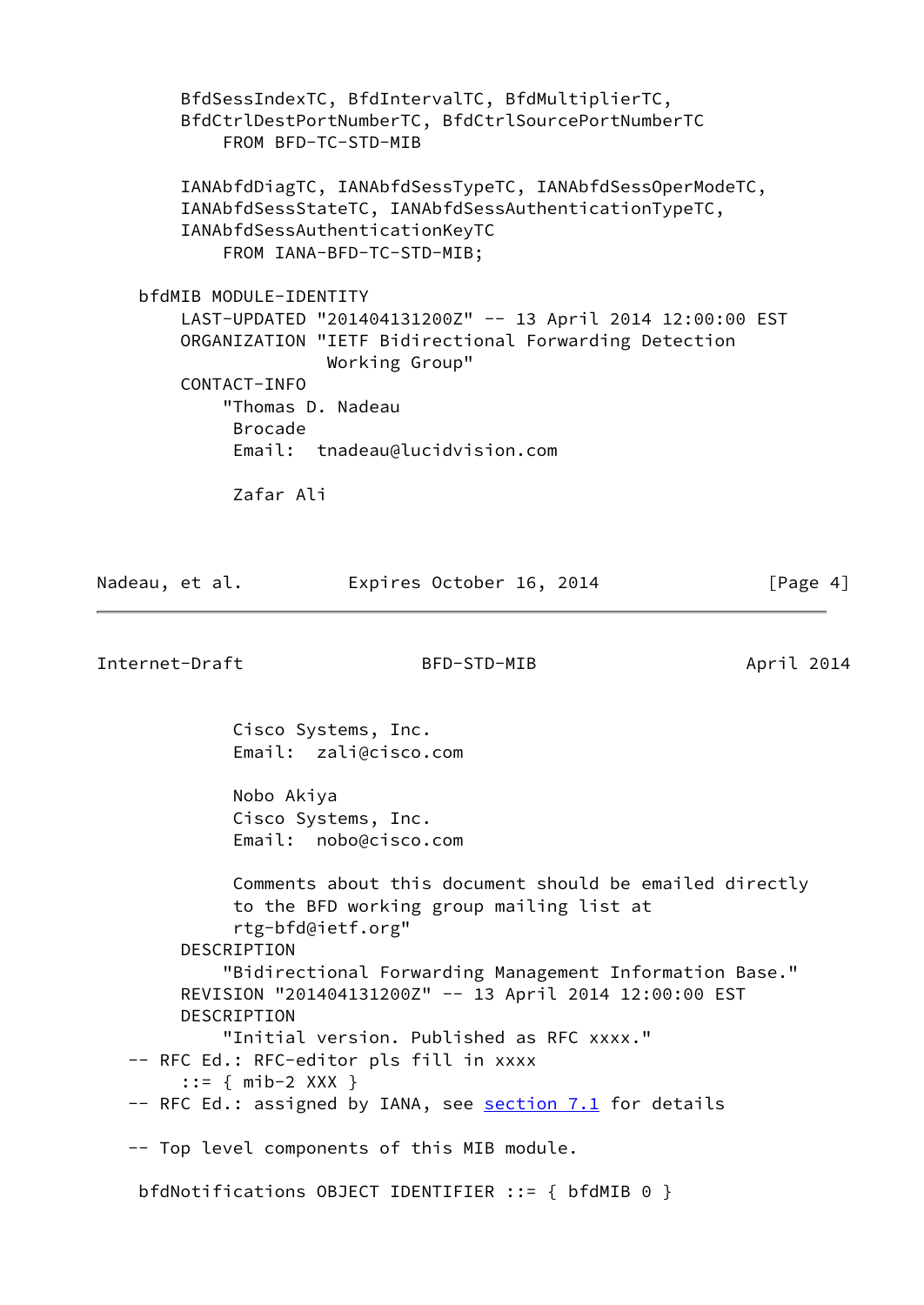```
 bfdObjects OBJECT IDENTIFIER ::= { bfdMIB 1 }
    bfdConformance OBJECT IDENTIFIER ::= { bfdMIB 2 }
    bfdScalarObjects OBJECT IDENTIFIER ::= { bfdObjects 1 }
    -- BFD General Variables
   -- These parameters apply globally to the Systems'
   -- BFD Process.
    bfdAdminStatus OBJECT-TYPE
        SYNTAX INTEGER {
            enabled(1),
            disabled(2)
        }
        MAX-ACCESS read-write
        STATUS current
        DESCRIPTION
            "The desired global administrative status of the BFD
             system in this device."
        ::= { bfdScalarObjects 1 }
    bfdOperStatus OBJECT-TYPE
        SYNTAX INTEGER {
Nadeau, et al. Expires October 16, 2014 [Page 5]
Internet-Draft BFD-STD-MIB April 2014
           up(1),
            down(2),
            adminDown(3)
        }
        MAX-ACCESS read-only
        STATUS current
        DESCRIPTION
            "Indicates the actual operational status of the
             BFD system in this device. When this value is
             down(2), all entries in the bfdSessTable MUST have
             their bfdSessOperStatus as down(2) as well. When
             this value is adminDown(3), all entries in the
             bfdSessTable MUST have their bfdSessOperStatus
             as adminDown(3) as well."
        ::= { bfdScalarObjects 2 }
```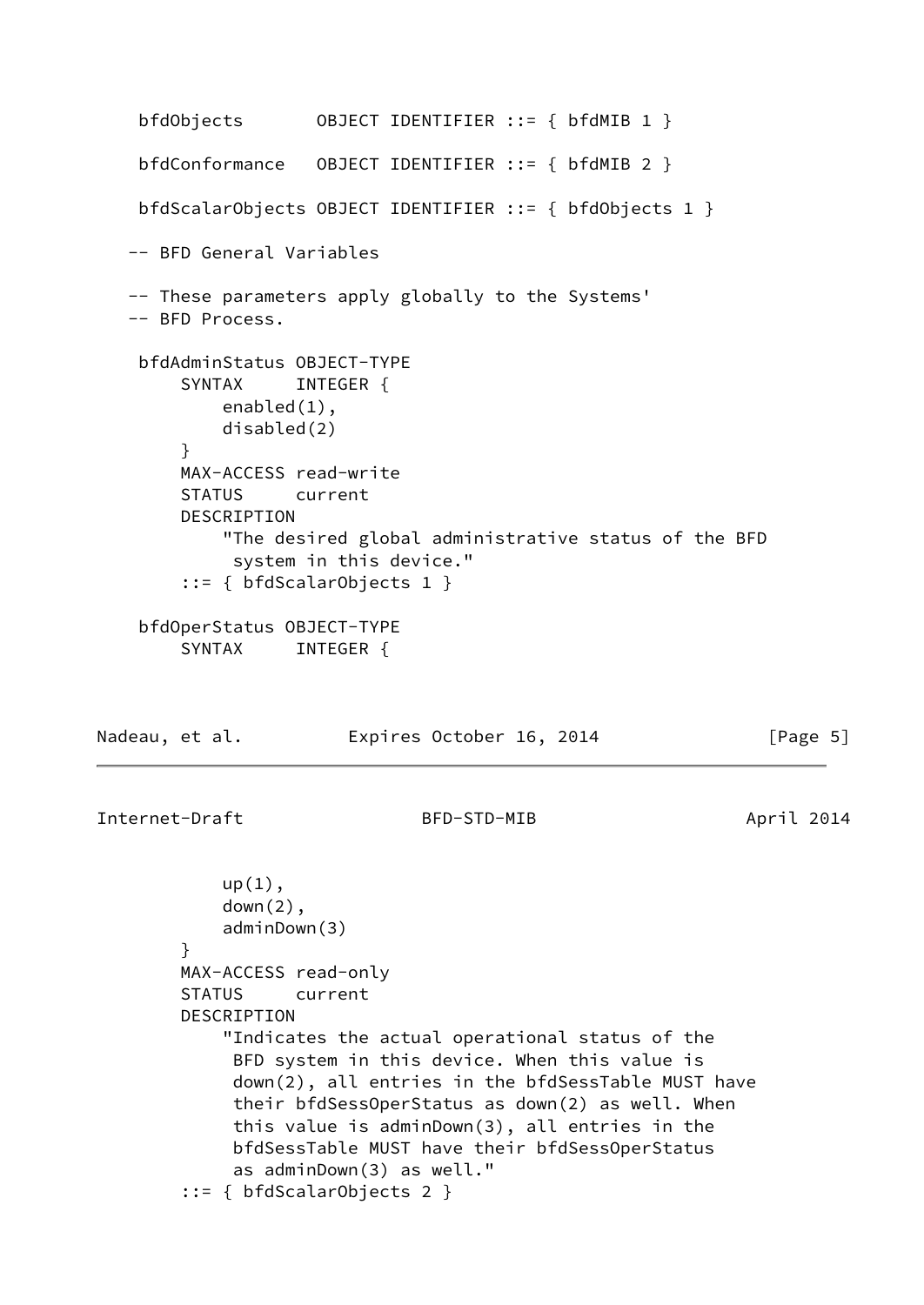```
 bfdSessNotificationsEnable OBJECT-TYPE
        SYNTAX TruthValue
        MAX-ACCESS read-write
        STATUS current
        DESCRIPTION
            "If this object is set to true(1), then it enables
             the emission of bfdSessUp and bfdSessDown
             notifications; otherwise these notifications are not
             emitted."
        REFERENCE
           RFC3413 for explanation that
             notifications are under the ultimate control of the
             MIB modules in this document."
        DEFVAL { false }
         ::= { bfdScalarObjects 3 }
     bfdSessIndexNext OBJECT-TYPE
       SYNTAX IndexIntegerNextFree (0..4294967295)
        MAX-ACCESS read-only
        STATUS current
        DESCRIPTION
            "This object contains an unused value for
             bfdSessIndex that can be used when creating
             entries in the table. A zero indicates that
             no entries are available, but MUST NOT be used
             as a valid index. "
         ::= { bfdScalarObjects 4 }
   -- BFD Session Table
   -- The BFD Session Table specifies BFD session specific
   -- information.
Nadeau, et al.             Expires October 16, 2014               [Page 6]
Internet-Draft BFD-STD-MIB April 2014
    bfdSessTable OBJECT-TYPE
       SYNTAX SEQUENCE OF BfdSessEntry
        MAX-ACCESS not-accessible
        STATUS current
        DESCRIPTION
            "The BFD Session Table describes the BFD sessions."
```

```
 REFERENCE
```
"Katz, D. and D. Ward, Bidirectional Forwarding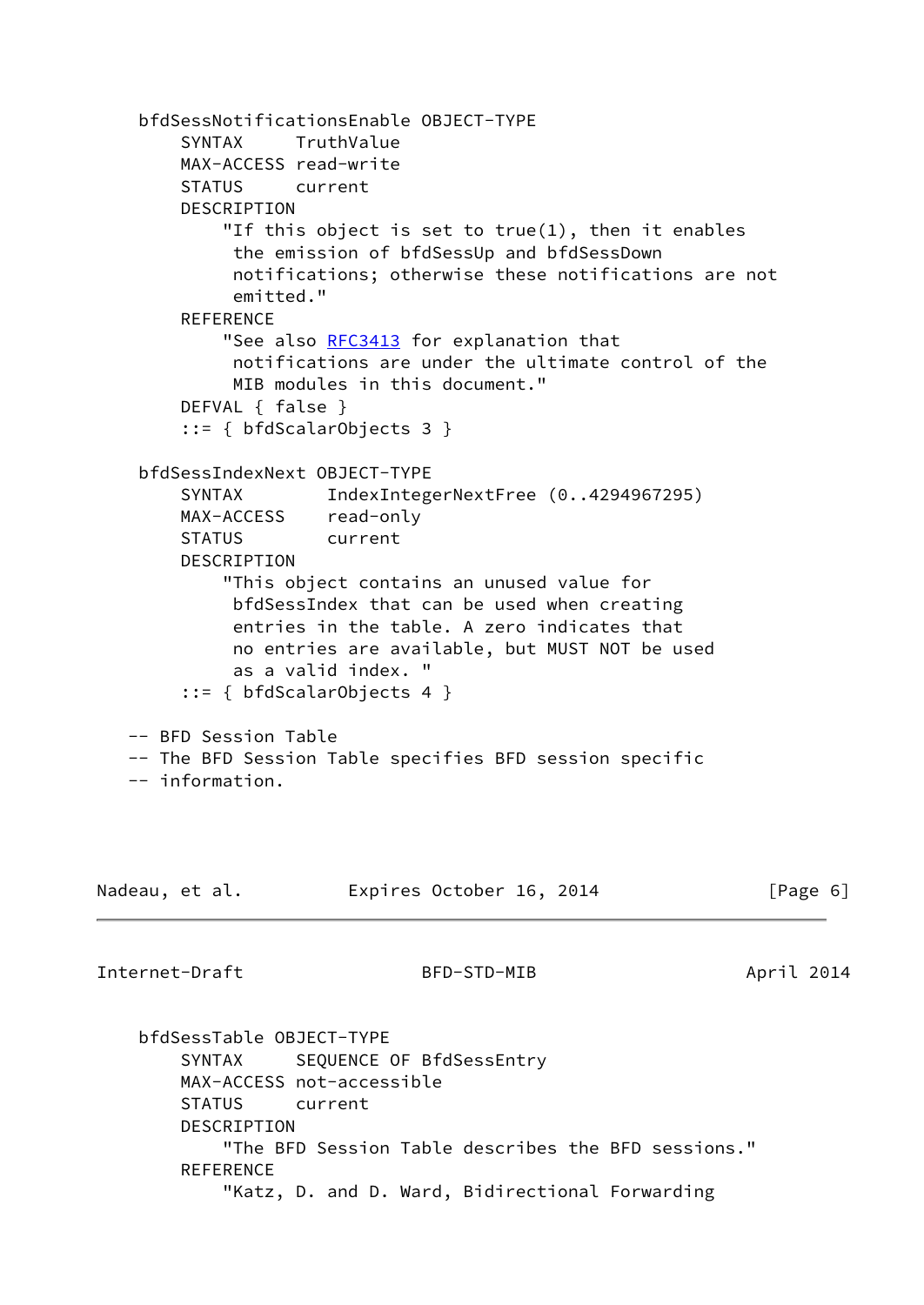Detection (BFD), [RFC 5880,](https://datatracker.ietf.org/doc/pdf/rfc5880) June 2012."  $::= {$  bfdObjects 2 } bfdSessEntry OBJECT-TYPE SYNTAX BfdSessEntry MAX-ACCESS not-accessible STATUS current DESCRIPTION "The BFD Session Entry describes BFD session." INDEX { bfdSessIndex } ::= { bfdSessTable 1 } BfdSessEntry ::= SEQUENCE { bfdSessIndex BfdSessIndexTC, bfdSessVersionNumber Unsigned32, bfdSessType IANAbfdSessTypeTC, bfdSessDiscriminator Unsigned32, bfdSessRemoteDiscr Unsigned32, bfdSessDestinationUdpPort BfdCtrlDestPortNumberTC, bfdSessSourceUdpPort BfdCtrlSourcePortNumberTC, bfdSessEchoSourceUdpPort InetPortNumber, bfdSessAdminStatus INTEGER, bfdSessOperStatus INTEGER, bfdSessState IANAbfdSessStateTC, bfdSessRemoteHeardFlag TruthValue, bfdSessDiag IANAbfdDiagTC, bfdSessOperMode IANAbfdSessOperModeTC, bfdSessDemandModeDesiredFlag TruthValue, bfdSessControlPlaneIndepFlag TruthValue, bfdSessMultipointFlag TruthValue, bfdSessInterface InterfaceIndexOrZero, bfdSessSrcAddrType InetAddressType, bfdSessSrcAddr InetAddress, bfdSessDstAddrType InetAddressType, bfdSessDstAddr InetAddress, bfdSessGTSM TruthValue, bfdSessGTSMTTL Unsigned32, bfdSessDesiredMinTxInterval BfdIntervalTC, bfdSessReqMinRxInterval BfdIntervalTC, bfdSessReqMinEchoRxInterval BfdIntervalTC,

Nadeau, et al. **Expires October 16, 2014** [Page 7]

Internet-Draft BFD-STD-MIB April 2014

bfdSessDetectMult BfdMultiplierTC,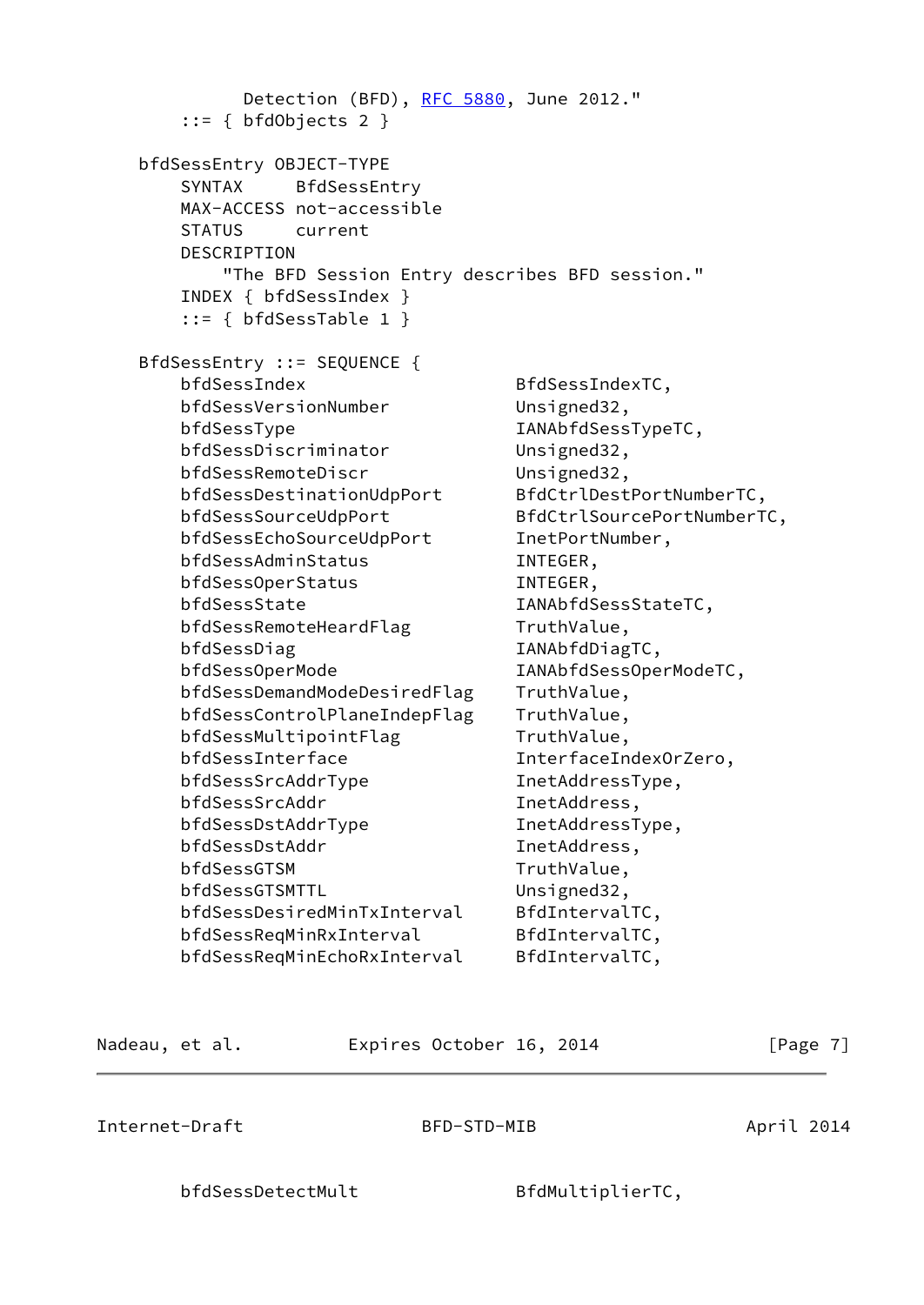bfdSessNegotiatedInterval BfdIntervalTC, bfdSessNegotiatedEchoInterval BfdIntervalTC, bfdSessNegotiatedDetectMult BfdMultiplierTC, bfdSessAuthPresFlag TruthValue, bfdSessAuthenticationType IANAbfdSessAuthenticationTypeTC, bfdSessAuthenticationKeyID Integer32, bfdSessAuthenticationKey IANAbfdSessAuthenticationKeyTC, bfdSessStorageType StorageType, bfdSessRowStatus RowStatus } bfdSessIndex OBJECT-TYPE SYNTAX BfdSessIndexTC MAX-ACCESS not-accessible STATUS current DESCRIPTION "This object contains an index used to represent a unique BFD session on this device. Managers should obtain new values for row creation in this table by reading bfdSessIndexNext." ::= { bfdSessEntry 1 } bfdSessVersionNumber OBJECT-TYPE SYNTAX Unsigned32 (0..7) MAX-ACCESS read-create STATUS current DESCRIPTION "The version number of the BFD protocol that this session is running in. Write access is available for this object to provide ability to set desired version for this BFD session." REFERENCE "Katz, D. and D. Ward, Bidirectional Forwarding Detection (BFD), [RFC 5880,](https://datatracker.ietf.org/doc/pdf/rfc5880) June 2012." DEFVAL { 1 } ::= { bfdSessEntry 2 } bfdSessType OBJECT-TYPE SYNTAX IANAbfdSessTypeTC MAX-ACCESS read-create STATUS current DESCRIPTION "This object specifies the type of this BFD session." ::= { bfdSessEntry 3 } bfdSessDiscriminator OBJECT-TYPE SYNTAX Unsigned32 (1..4294967295)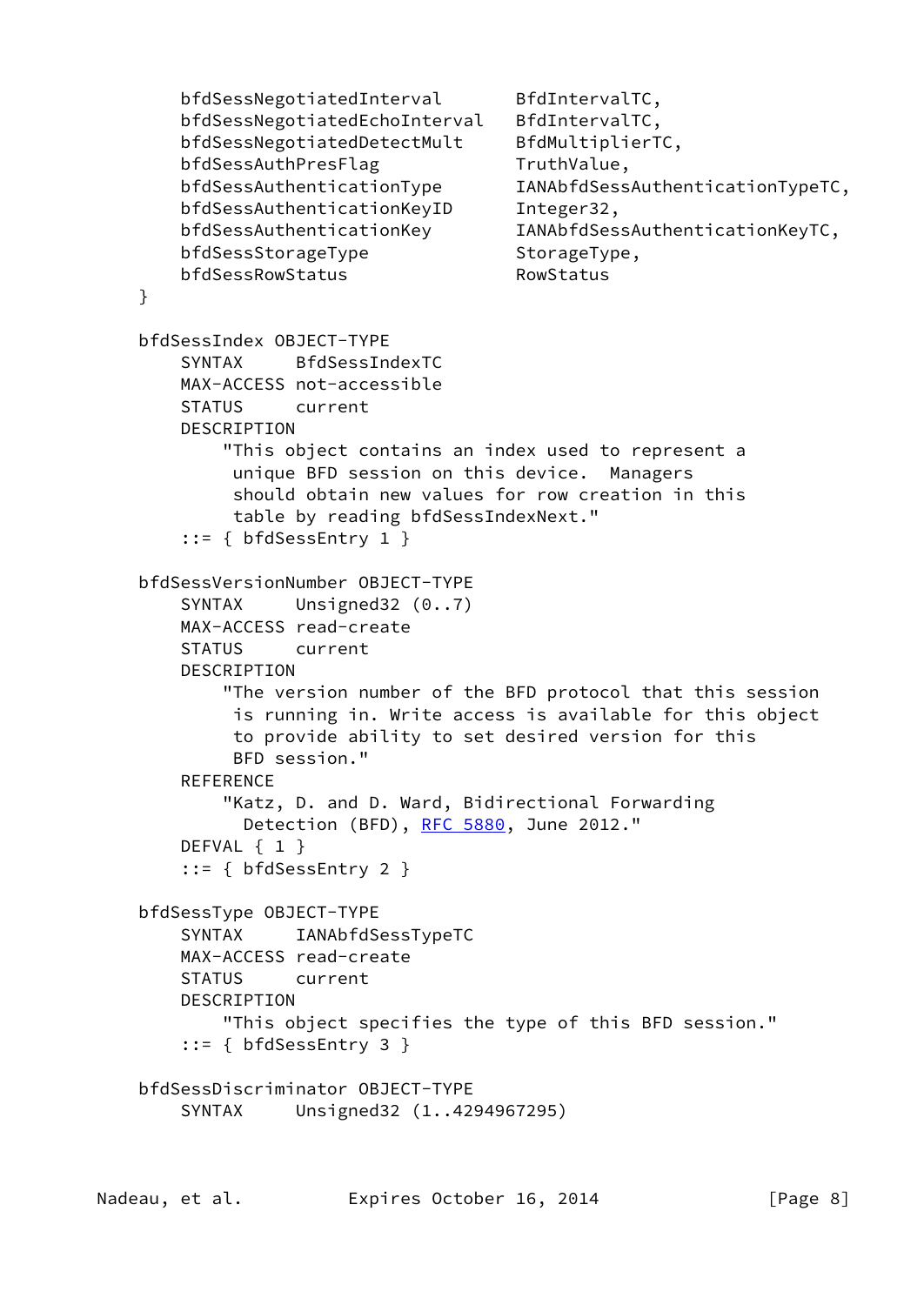```
Internet-Draft BFD-STD-MIB April 2014
        MAX-ACCESS read-create
        STATUS current
        DESCRIPTION
            "This object specifies the local discriminator for this BFD
             session, used to uniquely identify it."
         ::= { bfdSessEntry 4 }
    bfdSessRemoteDiscr OBJECT-TYPE
       SYNTAX Unsigned32 (0 | 1..4294967295)
        MAX-ACCESS read-only
        STATUS current
        DESCRIPTION
            "This object specifies the session discriminator chosen
             by the remote system for this BFD session. The value may
             be zero(0) if the remote discriminator is not yet known
             or if the session is in the down or adminDown(1) state."
       REFERENCE
            "Section 6.8.6, from Katz, D. and D. Ward, Bidirectional
             RFC 5880, June 2012."
         ::= { bfdSessEntry 5 }
     bfdSessDestinationUdpPort OBJECT-TYPE
        SYNTAX BfdCtrlDestPortNumberTC
        MAX-ACCESS read-create
        STATUS current
        DESCRIPTION
            "This object specifies the destination UDP port number
             used for this BFD session's control packets. The value
            may be zero(0) if the session is in adminDown(1) state."
       DEFVAL { 0 }
         ::= { bfdSessEntry 6 }
     bfdSessSourceUdpPort OBJECT-TYPE
        SYNTAX BfdCtrlSourcePortNumberTC
        MAX-ACCESS read-create
        STATUS current
        DESCRIPTION
            "This object specifies the source UDP port number used
             for this BFD session's control packets. The value may be
             zero(0) if the session is in adminDown(1) state. Upon
             creation of a new BFD session via this MIB, the value of
             zero(0) specified would permit the implementation to
             choose its own source port number."
       DEFVAL { 0 }
         ::= { bfdSessEntry 7 }
```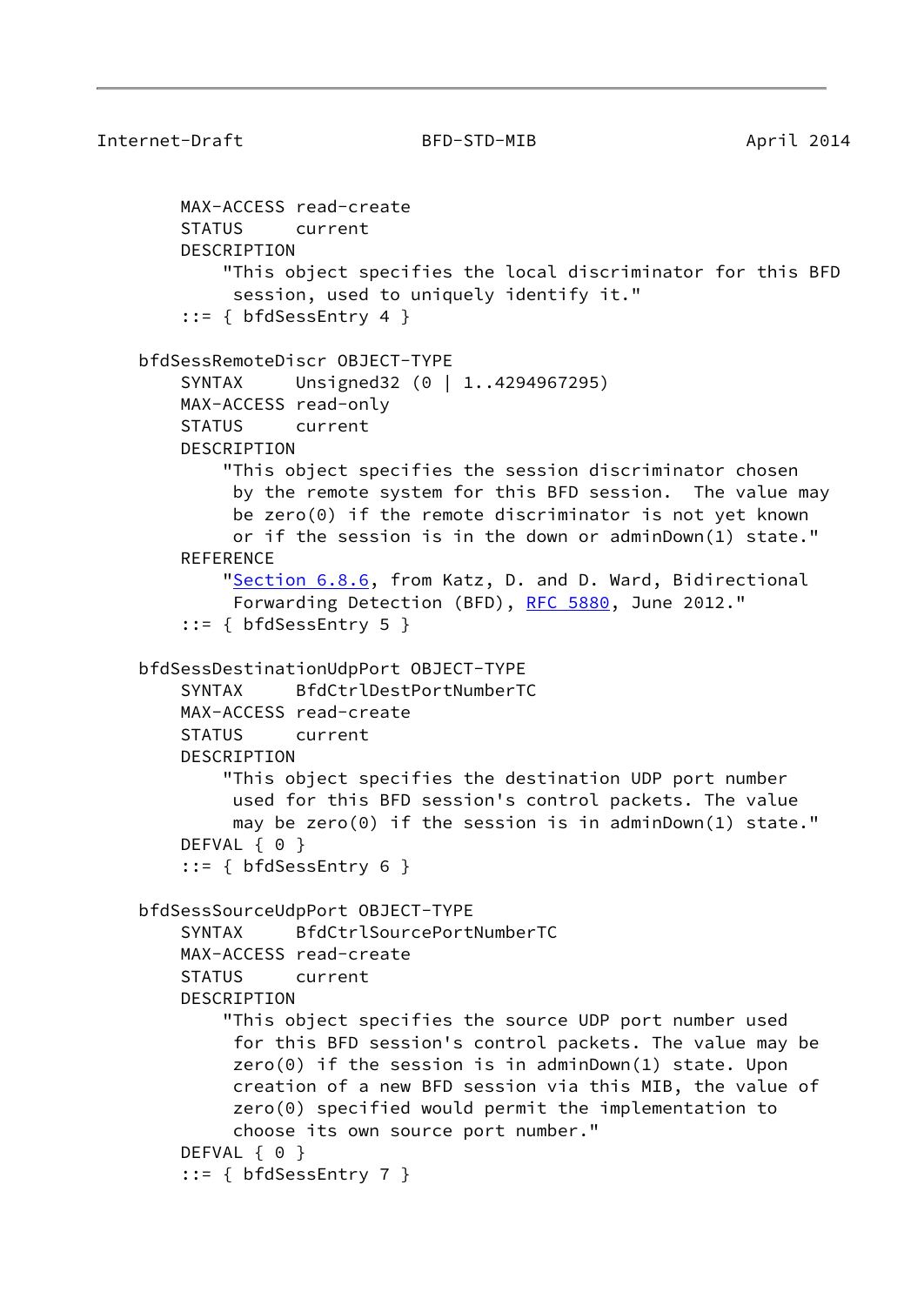Internet-Draft BFD-STD-MIB April 2014 MAX-ACCESS read-create STATUS current DESCRIPTION "This object specifies the source UDP port number used for this BFD session's echo packets. The value may be zero(0) if the session is not running in the echo mode, or the session is in adminDown(1) state. Upon creation of a new BFD session via this MIB, the value of zero(0) would permit the implementation to choose its own source port number." DEFVAL { 0 } ::= { bfdSessEntry 8 } bfdSessAdminStatus OBJECT-TYPE SYNTAX INTEGER { enabled(1), disabled(2) } MAX-ACCESS read-create STATUS current DESCRIPTION "Denotes the desired operational status of the BFD Session. A transition from disabled(2) to enabled(1) will start the BFD state machine for the session. The state machine will have an initial state of down(2). A transition from enabled(1) to disabled(2) will cause the BFD session to be brought down to adminDown(1). Care should be used in providing write access to this object without adequate authentication." ::= { bfdSessEntry 9 } bfdSessOperStatus OBJECT-TYPE SYNTAX INTEGER {  $up(1)$ ,  $down(2)$ , adminDown(3) }

Nadeau, et al. **Expires October 16, 2014** [Page 9]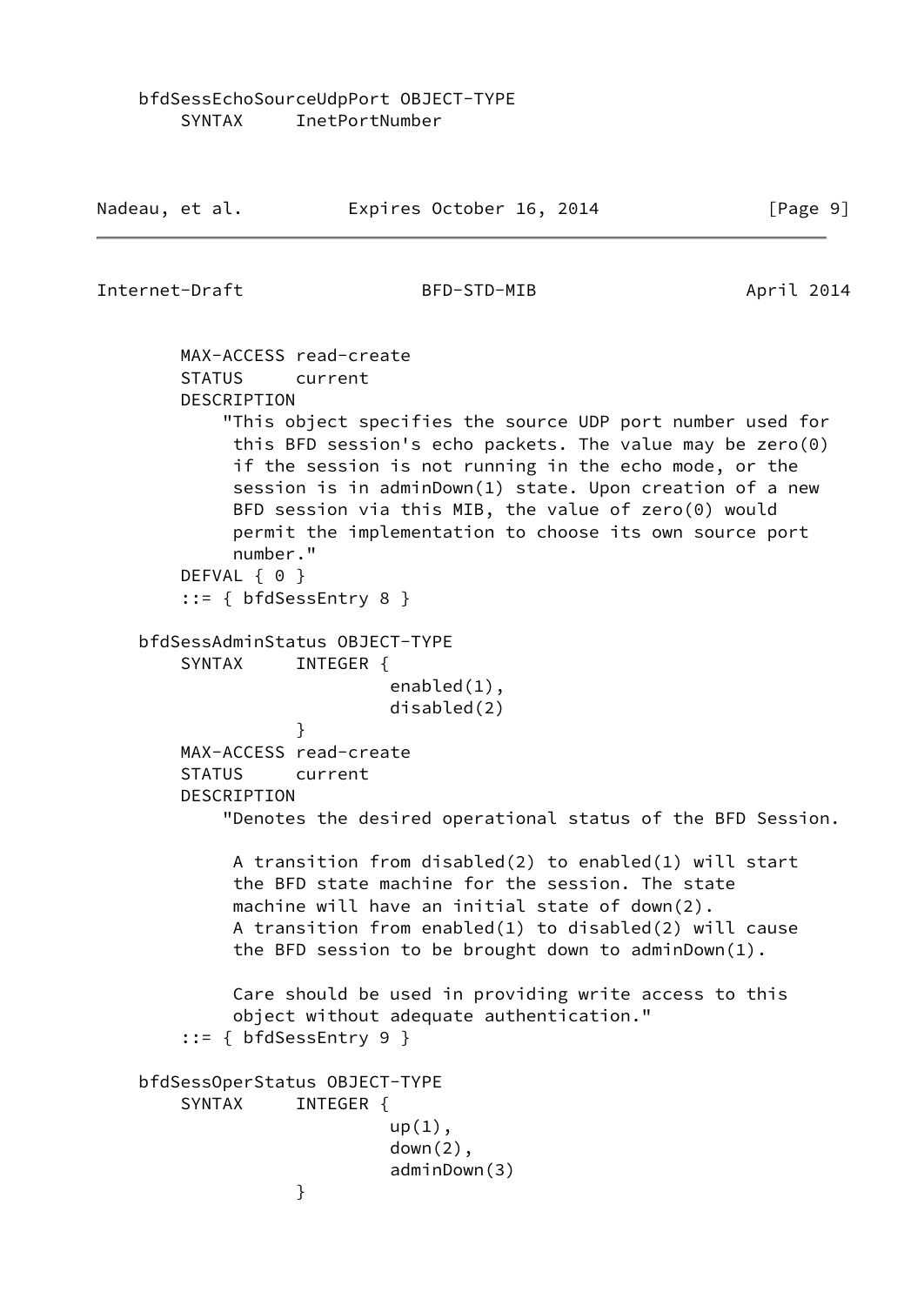```
 MAX-ACCESS read-only
 STATUS current
 DESCRIPTION
     "Denotes the actual operational status of the BFD Session.
      If the value of bfdOperStatus is down(2), this value MUST
      eventually be down(2) as well. If the value of
      bfdOperStatus is adminDown(3), this value MUST eventually
      be adminDown(3) as well."
 ::= { bfdSessEntry 10 }
```

| Nadeau, et al. | Expires October 16, 2014 |  | [Page 10] |
|----------------|--------------------------|--|-----------|
|                |                          |  |           |

Internet-Draft BFD-STD-MIB April 2014

 bfdSessState OBJECT-TYPE SYNTAX IANAbfdSessStateTC MAX-ACCESS read-only STATUS current **DESCRIPTION**  "Configured BFD session state." ::= { bfdSessEntry 11 } bfdSessRemoteHeardFlag OBJECT-TYPE SYNTAX TruthValue MAX-ACCESS read-only STATUS current DESCRIPTION "This object specifies status of BFD packet reception from the remote system. Specifically, it is set to true(1) if the local system is actively receiving BFD packets from the remote system, and is set to false(2) if the local system has not received BFD packets recently (within the detection time) or if the local system is attempting to tear down the BFD session." **REFERENCE**  "Katz, D. and D. Ward, Bidirectional Forwarding Detection (BFD), [RFC 5880](https://datatracker.ietf.org/doc/pdf/rfc5880), June 2012." ::= { bfdSessEntry 12 } bfdSessDiag OBJECT-TYPE SYNTAX IANAbfdDiagTC MAX-ACCESS read-only STATUS current DESCRIPTION "A diagnostic code specifying the local system's reason for the last transition of the session from up(4)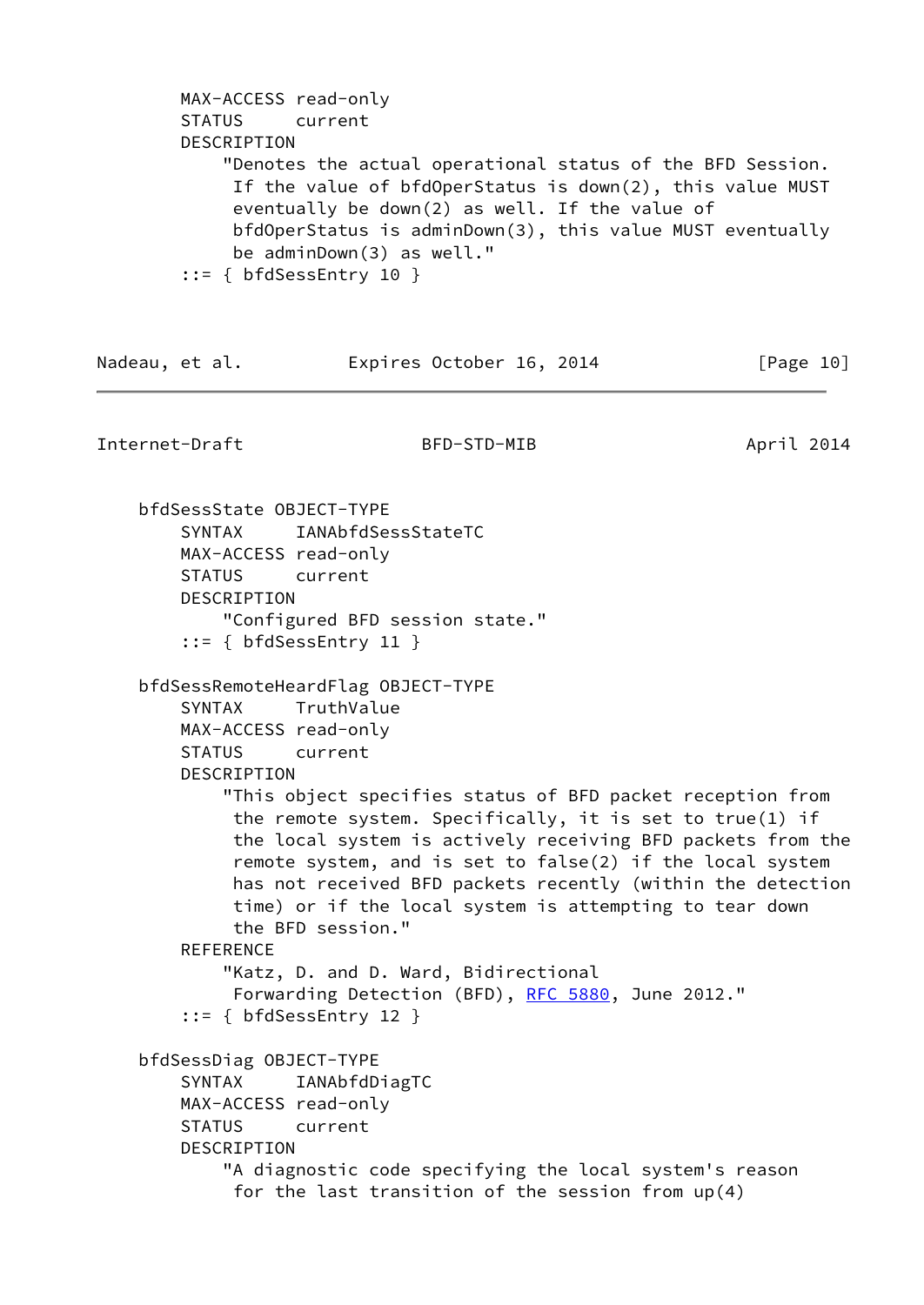```
 to some other state."
        ::= { bfdSessEntry 13 }
     bfdSessOperMode OBJECT-TYPE
        SYNTAX IANAbfdSessOperModeTC
        MAX-ACCESS read-create
        STATUS current
        DESCRIPTION
            "This object specifies the operational mode of this
             BFD session."
         ::= { bfdSessEntry 14 }
    bfdSessDemandModeDesiredFlag OBJECT-TYPE
        SYNTAX TruthValue
        MAX-ACCESS read-create
        STATUS current
Nadeau, et al. Expires October 16, 2014 [Page 11]
Internet-Draft BFD-STD-MIB April 2014
        DESCRIPTION
            "This object indicates that the local system's
             desire to use Demand mode. Specifically, it is set
             to true(1) if the local system wishes to use
             Demand mode or false(2) if not"
        DEFVAL { false }
         ::= { bfdSessEntry 15 }
     bfdSessControlPlaneIndepFlag OBJECT-TYPE
        SYNTAX TruthValue
        MAX-ACCESS read-create
        STATUS current
        DESCRIPTION
            "This object indicates that the local system's
             ability to continue to function through a disruption of
             the control plane. Specifically, it is set
             to true(1) if the local system BFD implementation is
             independent of the control plane. Otherwise, the
             value is set to false(2)"
        DEFVAL { false }
         ::= { bfdSessEntry 16 }
    bfdSessMultipointFlag OBJECT-TYPE
        SYNTAX TruthValue
        MAX-ACCESS read-create
```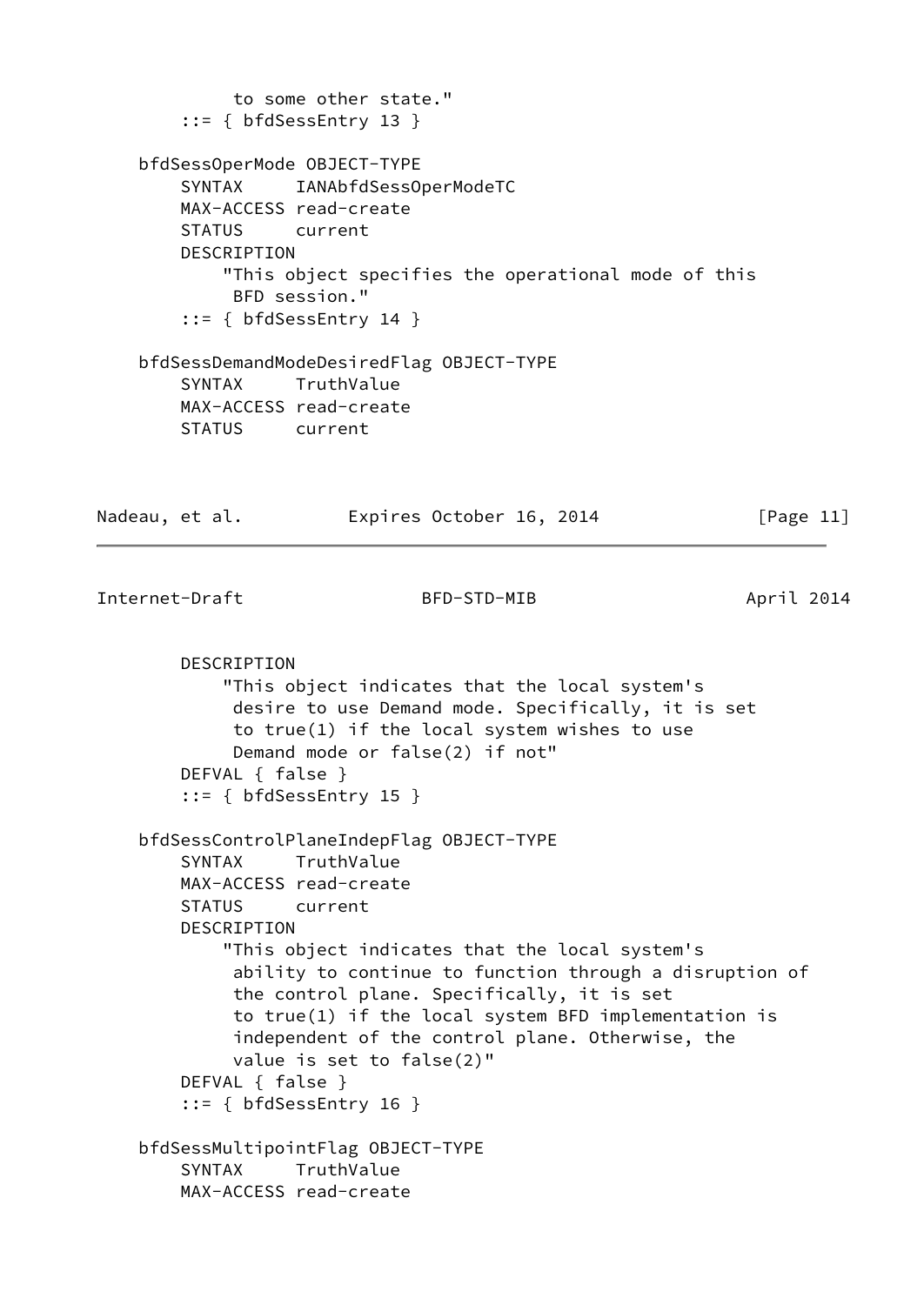STATUS current DESCRIPTION "This object indicates the Multipoint (M) bit for this session. It is set to true(1) if Multipoint (M) bit is set to 1. Otherwise, the value is set to false(2)" DEFVAL { false } ::= { bfdSessEntry 17 } bfdSessInterface OBJECT-TYPE SYNTAX InterfaceIndexOrZero MAX-ACCESS read-create STATUS current DESCRIPTION "This object contains an interface index used to indicate the interface which this BFD session is running on. This value can be zero if there is no interface associated with this BFD session." ::= { bfdSessEntry 18 } bfdSessSrcAddrType OBJECT-TYPE SYNTAX InetAddressType MAX-ACCESS read-create STATUS current Nadeau, et al. Expires October 16, 2014 [Page 12]

Internet-Draft BFD-STD-MIB April 2014

DESCRIPTION

 "This object specifies IP address type of the source IP address of this BFD session. Only values unknown(0),  $ipv4(1)$ ,  $ipv6(2)$ , or  $ipv6z(4)$  have to be supported. The value of unknown(0) is allowed only when the session is singleHop(1) and the source IP address of this BFD session is derived from the outgoing interface, or when the BFD session is not associated with a specific interface. If any other unsupported values are attempted in a set operation, the agent MUST return an inconsistentValue error."

 $::=$  { bfdSessEntry 19 }

 bfdSessSrcAddr OBJECT-TYPE SYNTAX InetAddress MAX-ACCESS read-create STATUS current DESCRIPTION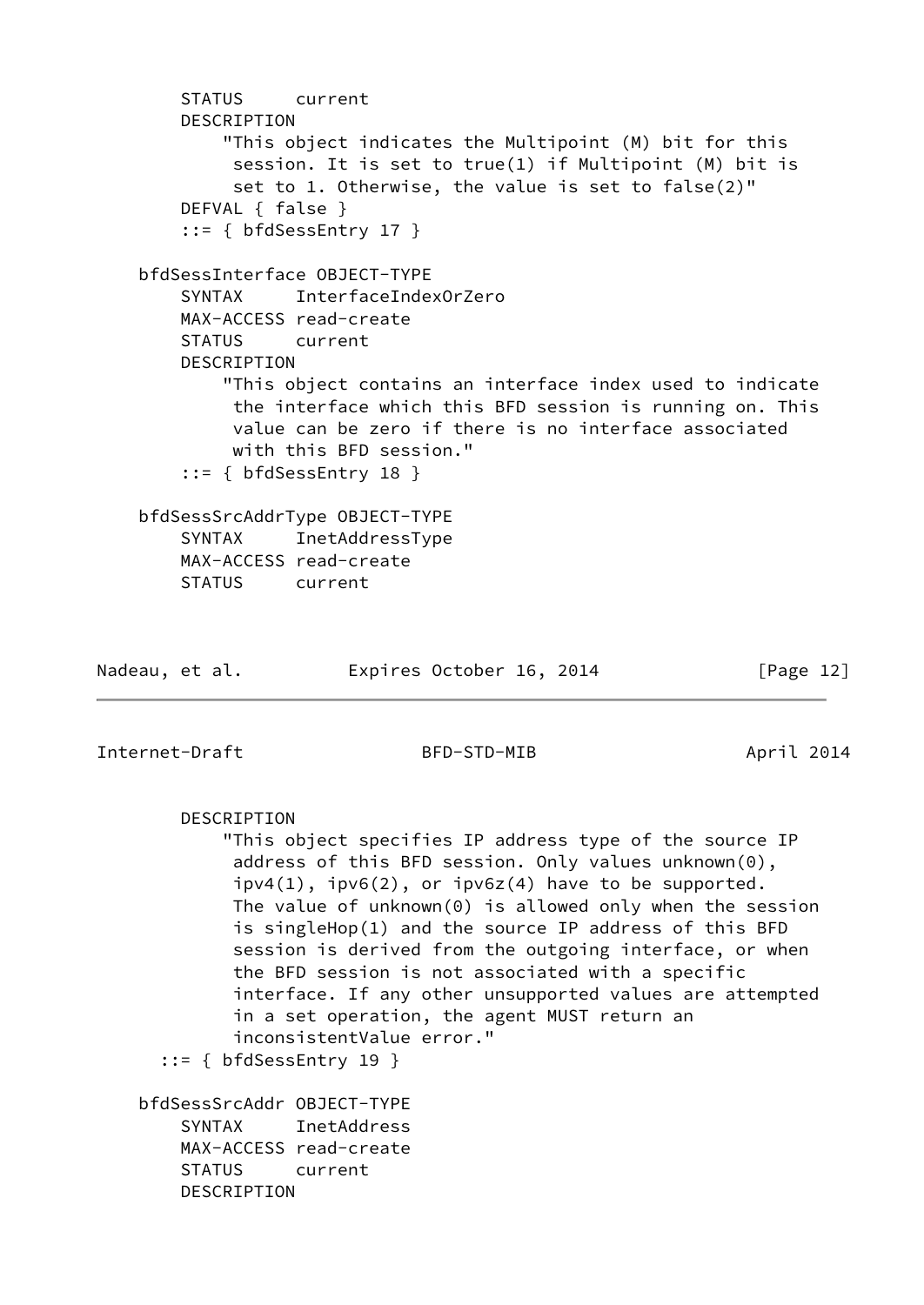"This object specifies the source IP address of this BFD session." ::= { bfdSessEntry 20 } bfdSessDstAddrType OBJECT-TYPE SYNTAX InetAddressType MAX-ACCESS read-create STATUS current DESCRIPTION "This object specifies IP address type of the neighboring IP address which is being monitored with this BFD session. Only values unknown $(0)$ , ipv4 $(1)$ , ipv6 $(2)$ , or ipv6z $(4)$  have to be supported. The value of unknown(0) is allowed only when the session is singleHop(1) and the outgoing interface is of type point-to-point, or when the BFD session is not associated with a specific interface. If any other unsupported values are attempted in a set operation, the agent MUST return an inconsistentValue error." ::= { bfdSessEntry 21 } bfdSessDstAddr OBJECT-TYPE SYNTAX InetAddress MAX-ACCESS read-create STATUS current DESCRIPTION "This object specifies the neighboring IP address which is being monitored with this BFD session." ::= { bfdSessEntry 22 } bfdSessGTSM OBJECT-TYPE Nadeau, et al. **Expires October 16, 2014** [Page 13] Internet-Draft BFD-STD-MIB April 2014 SYNTAX TruthValue MAX-ACCESS read-create STATUS current DESCRIPTION "Setting the value of this object to false(2) will disable GTSM protection of the BFD session. GTSM MUST be enabled on a singleHop(1) session if no authentication is in use." **REFERENCE** ["RFC5082](https://datatracker.ietf.org/doc/pdf/rfc5082), The Generalized TTL Security Mechanism (GTSM). [RFC5881, Section](https://datatracker.ietf.org/doc/pdf/rfc5881#section-5) 5"

DEFVAL { true }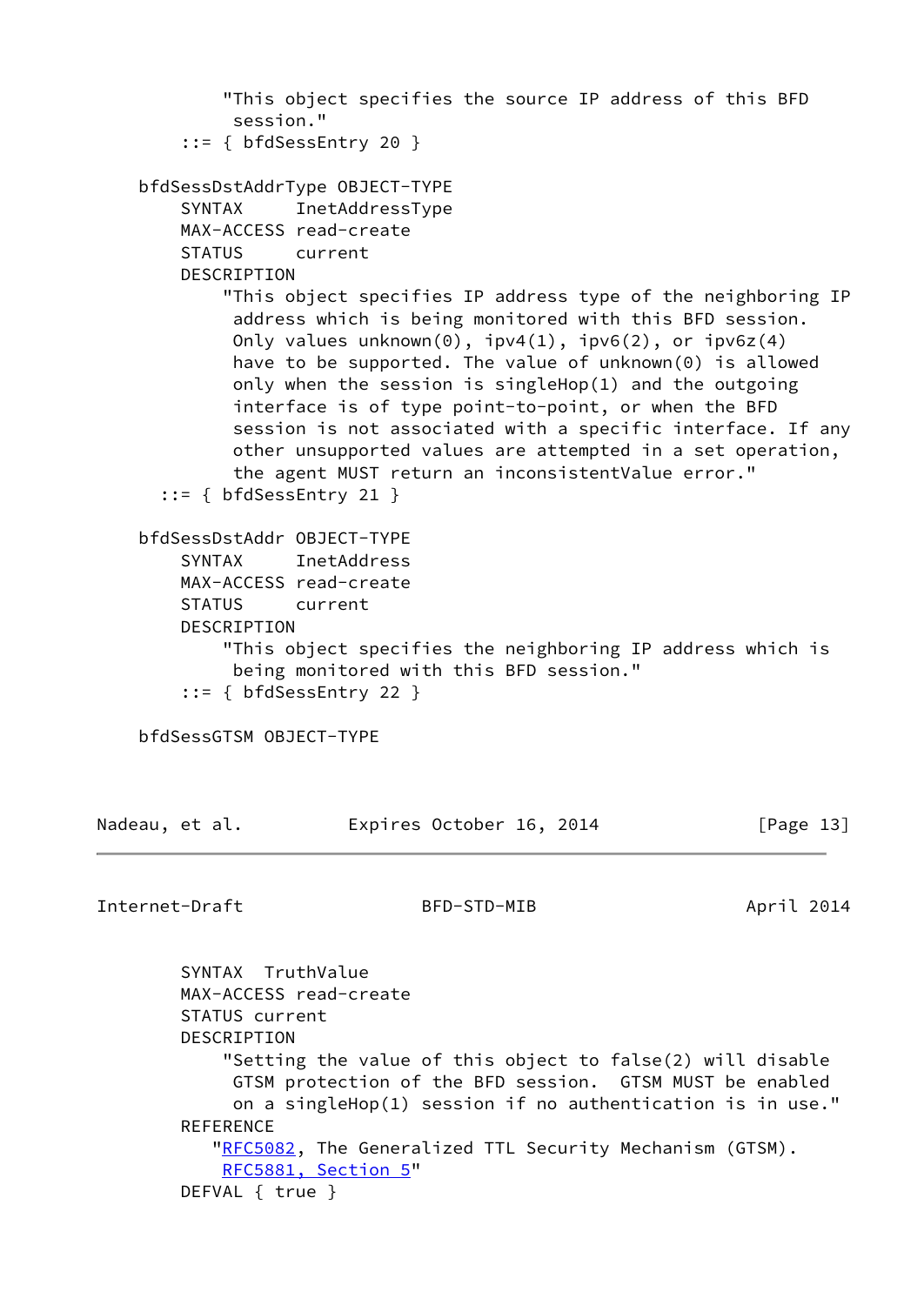```
 ::= { bfdSessEntry 23 }
 bfdSessGTSMTTL OBJECT-TYPE
     SYNTAX Unsigned32 (0..255)
     MAX-ACCESS read-create
     STATUS current
     DESCRIPTION
         "This object is valid only when bfdSessGTSM protection is
          enabled on the system. This object indicates the minimum
          allowed TTL for received BFD control packets. For a
          singleHop(1) session, if GTSM protection is enabled,
          this object SHOULD be set to maximum TTL value allowed
          for single hop.
          By default, GTSM is enabled and TTL value is 255. For a
          multihop session, updating of maximum TTL value allowed
          is likely required."
    REFERENCE
        "RFC5082, The Generalized TTL Security Mechanism (GTSM).
         RFC5881, Section 5"
     DEFVAL { 255 }
     ::= { bfdSessEntry 24 }
 bfdSessDesiredMinTxInterval OBJECT-TYPE
     SYNTAX BfdIntervalTC
     MAX-ACCESS read-create
     STATUS current
     DESCRIPTION
         "This object specifies the minimum interval, in
          microseconds, that the local system would like to use
          when transmitting BFD Control packets. The value of
          zero(0) is reserved in this case, and should not be
          used."
    REFERENCE
         "Section 4.1 from Katz, D. and D. Ward, Bidirectional
          Forwarding Detection (BFD), RFC 5880, June 2012."
     ::= { bfdSessEntry 25 }
```

| [Page 14]<br>Expires October 16, 2014<br>Nadeau, et al. |  |
|---------------------------------------------------------|--|
|---------------------------------------------------------|--|

Internet-Draft BFD-STD-MIB April 2014

 bfdSessReqMinRxInterval OBJECT-TYPE SYNTAX BfdIntervalTC MAX-ACCESS read-create STATUS current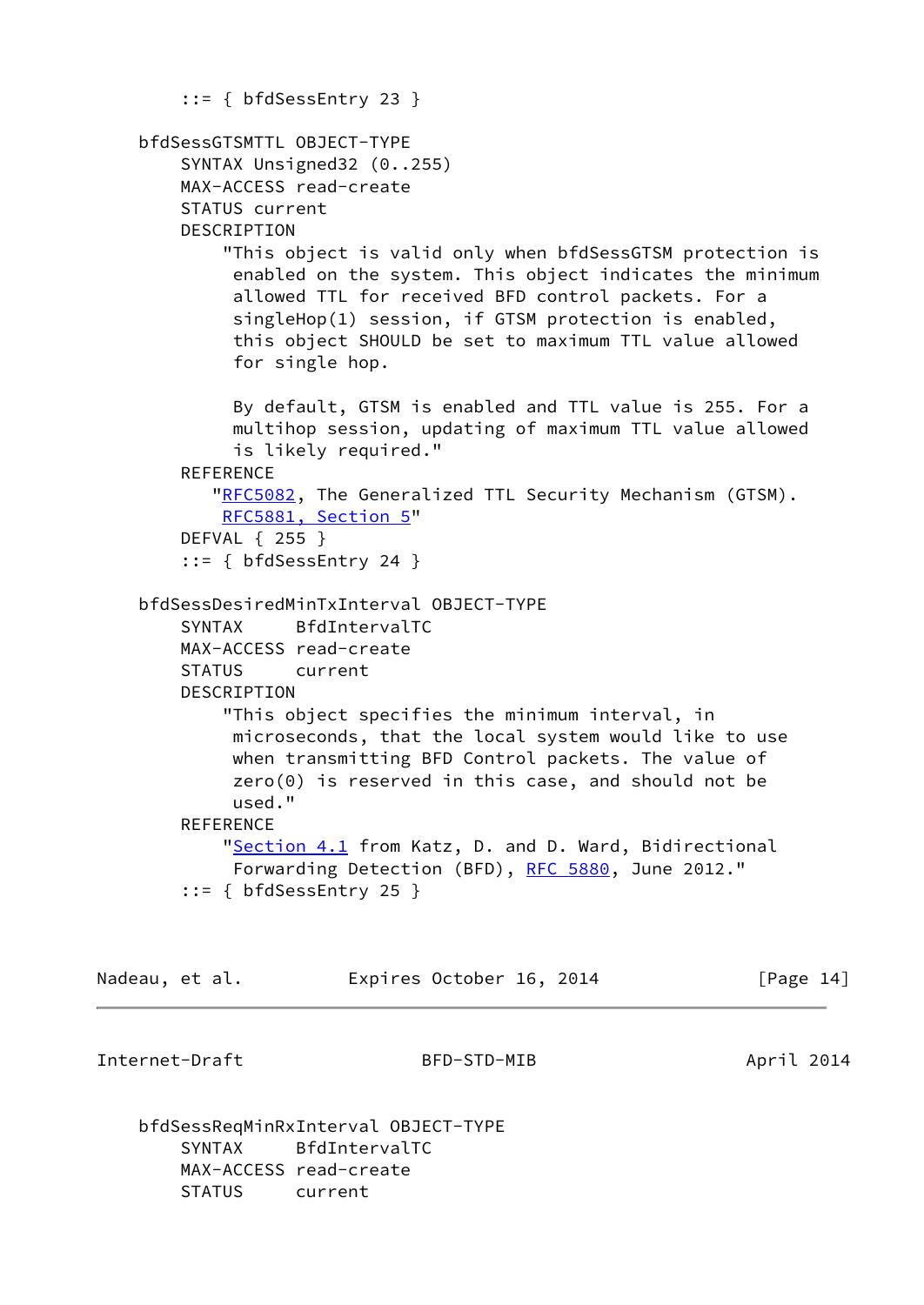```
 DESCRIPTION
             "This object specifies the minimum interval, in
             microseconds, between received BFD Control packets the
              local system is capable of supporting. The value of
              zero(0) can be specified when the transmitting system
              does not want the remote system to send any periodic BFD
              control packets."
        REFERENCE
            "Section 4.1 from Katz, D. and D. Ward, Bidirectional
              Forwarding Detection (BFD), RFC 5880, June 2012."
         ::= { bfdSessEntry 26 }
     bfdSessReqMinEchoRxInterval OBJECT-TYPE
         SYNTAX BfdIntervalTC
        MAX-ACCESS read-create
         STATUS current
         DESCRIPTION
             "This object specifies the minimum interval, in
             microseconds, between received BFD Echo packets that this
              system is capable of supporting. Value must be zero(0) if
              this is a multihop BFD session."
         ::= { bfdSessEntry 27 }
     bfdSessDetectMult OBJECT-TYPE
         SYNTAX BfdMultiplierTC
         MAX-ACCESS read-create
         STATUS current
         DESCRIPTION
             "This object specifies the Detect time multiplier."
         ::= { bfdSessEntry 28 }
     bfdSessNegotiatedInterval OBJECT-TYPE
         SYNTAX BfdIntervalTC
        MAX-ACCESS read-only
         STATUS current
         DESCRIPTION
             "This object specifies the negotiated interval, in
             microseconds, that the local system is transmitting
             BFD Control packets."
         ::= { bfdSessEntry 29 }
     bfdSessNegotiatedEchoInterval OBJECT-TYPE
         SYNTAX BfdIntervalTC
         MAX-ACCESS read-only
Nadeau, et al. Expires October 16, 2014 [Page 15]
```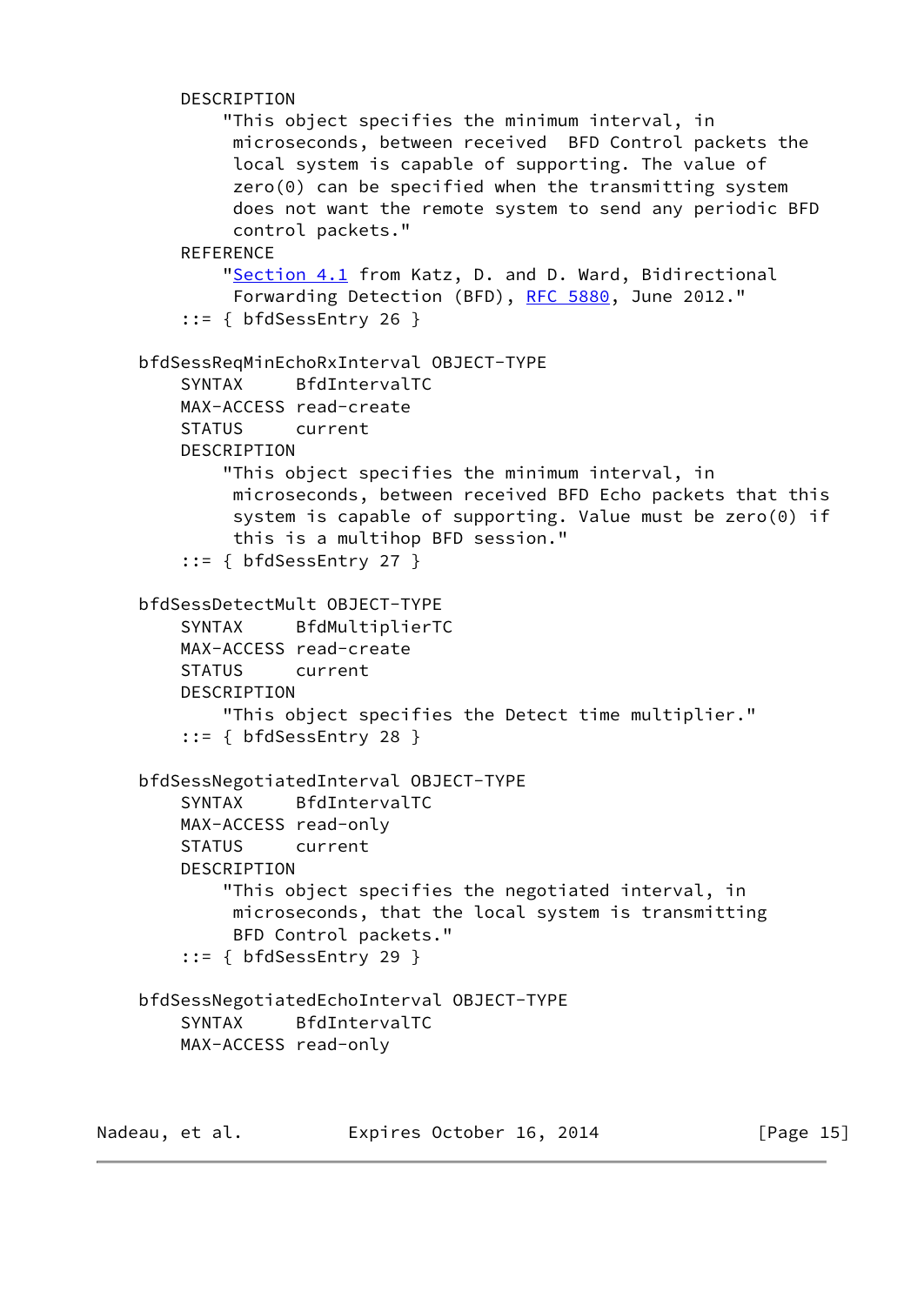```
 STATUS current
     DESCRIPTION
         "This object specifies the negotiated interval, in
          microseconds, that the local system is transmitting
          BFD echo packets. Value is expected to be zero if
          the sessions is not running in echo mode."
     ::= { bfdSessEntry 30 }
 bfdSessNegotiatedDetectMult OBJECT-TYPE
     SYNTAX BfdMultiplierTC
    MAX-ACCESS read-only
     STATUS current
     DESCRIPTION
         "This object specifies the Detect time multiplier."
     ::= { bfdSessEntry 31 }
 bfdSessAuthPresFlag OBJECT-TYPE
     SYNTAX TruthValue
    MAX-ACCESS read-create
     STATUS current
     DESCRIPTION
         "This object indicates that the local system's
          desire to use Authentication. Specifically, it is set
          to true(1) if the local system wishes the session
          to be authenticated or false(2) if not."
     REFERENCE
        "Sections 4.2 4.4 from Katz, D. and D. Ward,
          Bidirectional Forwarding Detection (BFD), RFC 5880,
          June 2012."
     DEFVAL { false }
     ::= { bfdSessEntry 32 }
 bfdSessAuthenticationType OBJECT-TYPE
     SYNTAX IANAbfdSessAuthenticationTypeTC
     MAX-ACCESS read-create
     STATUS current
     DESCRIPTION
         "The Authentication Type used for this BFD session.
          This field is valid only when the Authentication
          Present bit is set. Max-access to this object as well as
          other authentication related objects are set to
          read-create in order to support management of a single
          key ID at a time, key rotation is not handled. Key update
          in practice must be done by atomic update using a set
          containing all affected objects in the same varBindList
          or otherwise risk the session dropping."
     REFERENCE
```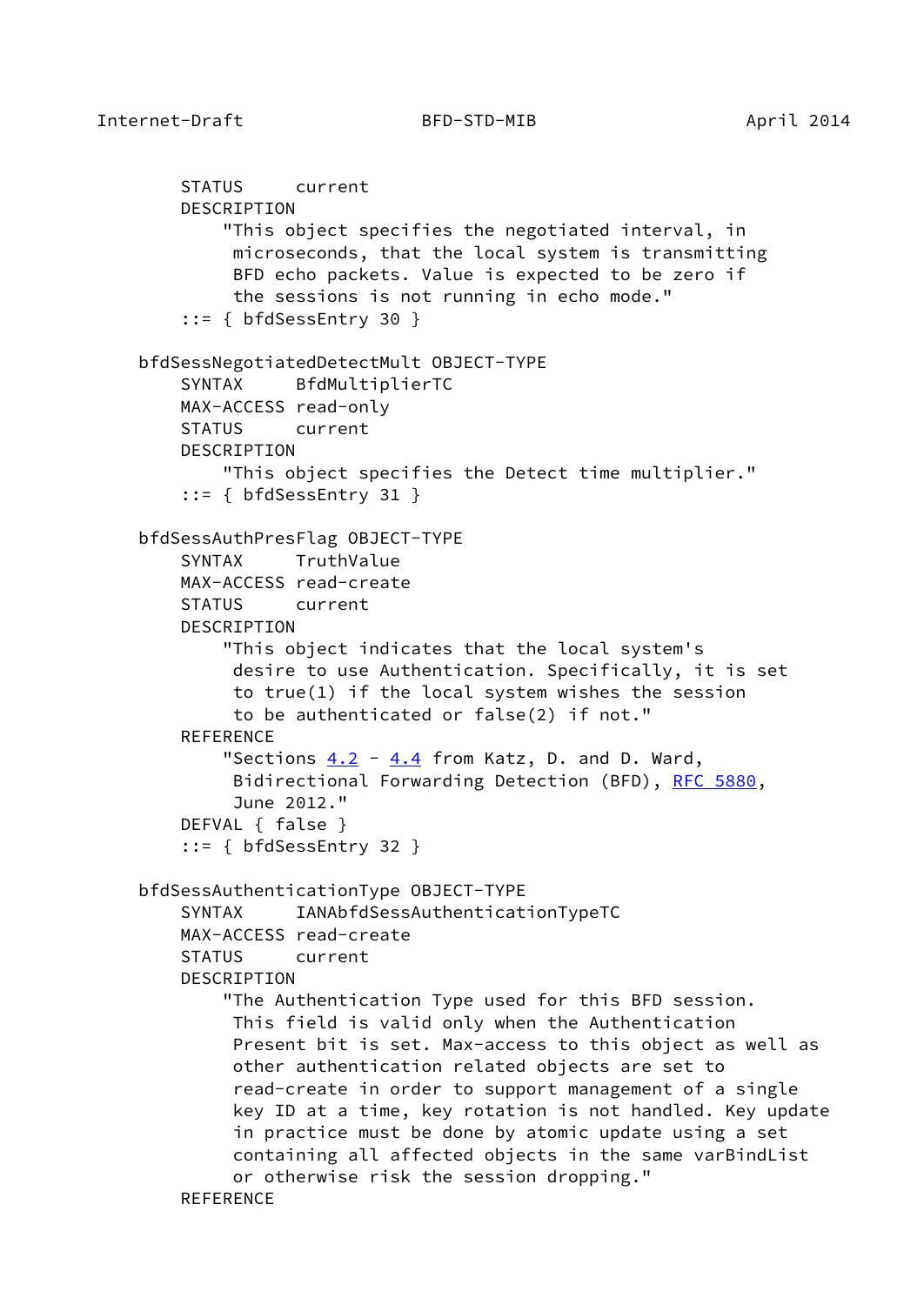```
Nadeau, et al. Expires October 16, 2014 [Page 16]
Internet-Draft BFD-STD-MIB April 2014
             Bidirectional Forwarding Detection (BFD), RFC 5880,
             June 2012."
        DEFVAL { noAuthentication }
        ::= { bfdSessEntry 33 }
    bfdSessAuthenticationKeyID OBJECT-TYPE
        SYNTAX Integer32 (-1 | 0..255)
        MAX-ACCESS read-create
        STATUS current
       DESCRIPTION
            "The authentication key ID in use for this session. This
             object permits multiple keys to be active simultaneously.
             The value -1 indicates that no Authentication Key ID will
             be present in the optional BFD Authentication Section."
        REFERENCE
            "Sections 4.2 - 4.4 from Katz, D. and D. Ward,
            RFC 5880,
             June 2012."
       DEFVAL \{-1\} ::= { bfdSessEntry 34 }
    bfdSessAuthenticationKey OBJECT-TYPE
        SYNTAX IANAbfdSessAuthenticationKeyTC
        MAX-ACCESS read-create
        STATUS current
        DESCRIPTION
            "The authentication key. When the
             bfdSessAuthenticationType is simplePassword(1), the value
             of this object is the password present in the BFD packets.
             When the bfdSessAuthenticationType is one of the keyed
             authentication types, this value is used in the
             computation of the key present in the BFD authentication
             packet."
       REFERENCE
           "Sections 4.2 4.4 from Katz, D. and D. Ward,
             Bidirectional Forwarding Detection (BFD), RFC 5880,
             June 2012."
        ::= { bfdSessEntry 35 }
```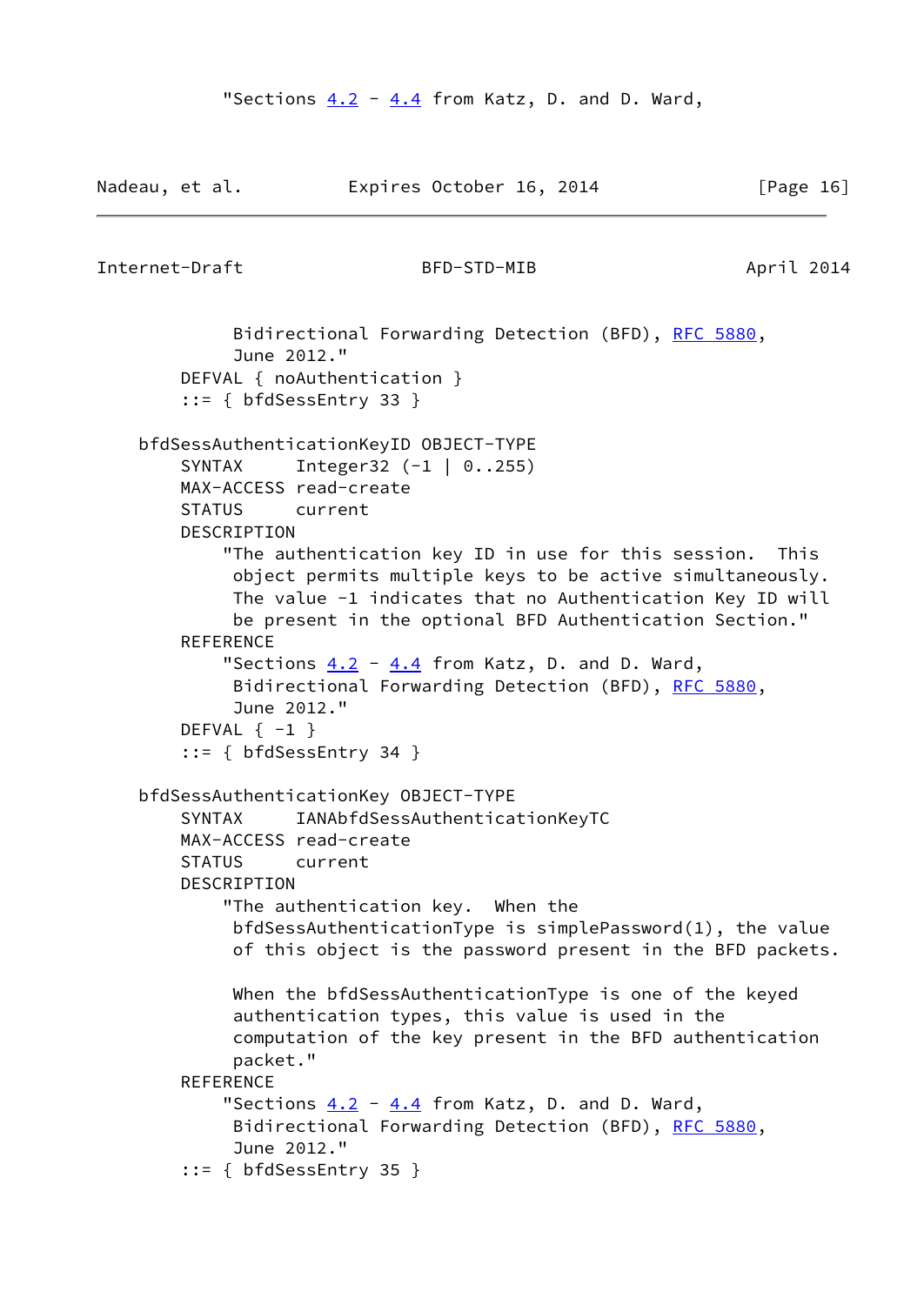bfdSessStorageType OBJECT-TYPE SYNTAX StorageType MAX-ACCESS read-create STATUS current DESCRIPTION "This variable indicates the storage type for this object. Conceptual rows having the value 'permanent' need not allow write-access to any Nadeau, et al. **Expires October 16, 2014** [Page 17] Internet-Draft BFD-STD-MIB April 2014 columnar objects in the row." ::= { bfdSessEntry 36 } bfdSessRowStatus OBJECT-TYPE SYNTAX RowStatus MAX-ACCESS read-create STATUS current DESCRIPTION "This variable is used to create, modify, and/or delete a row in this table. When a row in this table has a row in the active(1) state, no objects in this row can be modified except the bfdSessRowStatus and bfdSessStorageType." ::= { bfdSessEntry 37 } -- BFD Session Performance Table bfdSessPerfTable OBJECT-TYPE SYNTAX SEQUENCE OF BfdSessPerfEntry MAX-ACCESS not-accessible STATUS current DESCRIPTION "This table specifies BFD Session performance counters." ::= { bfdObjects 3 } bfdSessPerfEntry OBJECT-TYPE SYNTAX BfdSessPerfEntry MAX-ACCESS not-accessible STATUS current DESCRIPTION "An entry in this table is created by a BFD-enabled node for every BFD Session. bfdSessPerfDiscTime is used to indicate potential discontinuity for all counter objects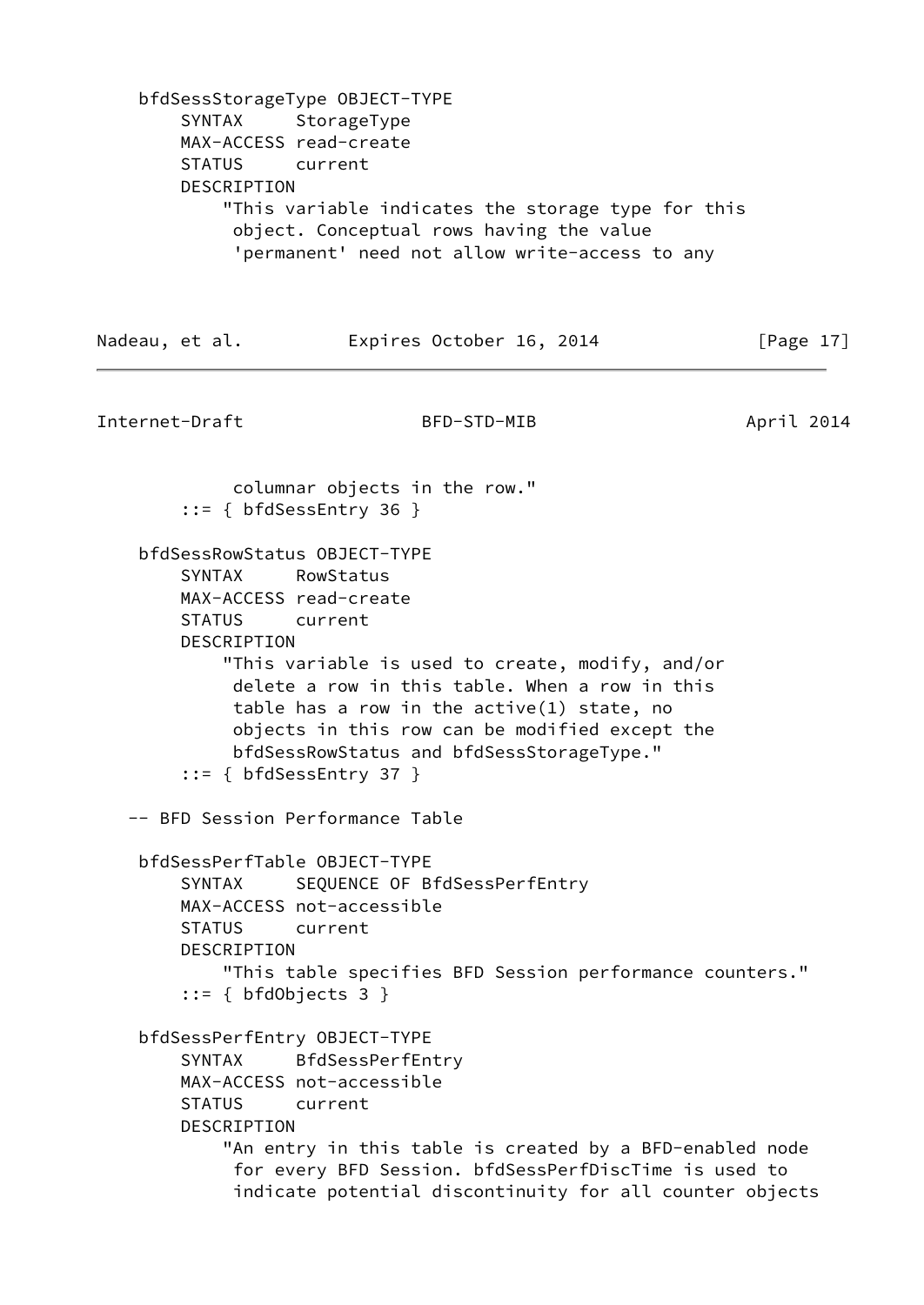|   | <b>AUGMENTS</b>                                                                                                                                                                             | in this table."<br>{ bfdSessEntry }<br>$::= \{ bfdSessPerfTable 1 \}$                                                                                    |                                                                                                              |            |
|---|---------------------------------------------------------------------------------------------------------------------------------------------------------------------------------------------|----------------------------------------------------------------------------------------------------------------------------------------------------------|--------------------------------------------------------------------------------------------------------------|------------|
|   | bfdSessPerfCtrlPktIn<br>bfdSessPerfCtrlPktOut<br>bfdSessPerfCtrlPktDrop<br>bfdSessPerfEchoPktIn<br>bfdSessPerfEchoPktOut<br>bfdSessPerfEchoPktDrop<br>bfdSessUpTime                         | BfdSessPerfEntry ::= SEQUENCE {<br>bfdSessPerfCtrlPktDropLastTime TimeStamp,<br>bfdSessPerfEchoPktDropLastTime TimeStamp,<br>bfdSessPerfLastSessDownTime | Counter32,<br>Counter32,<br>Counter32,<br>Counter32,<br>Counter32,<br>Counter32,<br>TimeStamp,<br>TimeStamp, |            |
|   | Nadeau, et al.                                                                                                                                                                              | Expires October 16, 2014                                                                                                                                 |                                                                                                              | [Page 18]  |
|   | Internet-Draft                                                                                                                                                                              | BFD-STD-MIB                                                                                                                                              |                                                                                                              | April 2014 |
|   | bfdSessPerfSessUpCount<br>bfdSessPerfDiscTime                                                                                                                                               | bfdSessPerfLastCommLostDiag                                                                                                                              | IANAbfdDiagTC,<br>Counter32,<br>TimeStamp,                                                                   |            |
| } | -- High Capacity Counters<br>bfdSessPerfCtrlPktInHC<br>bfdSessPerfCtrlPktOutHC<br>bfdSessPerfCtrlPktDropHC<br>bfdSessPerfEchoPktInHC<br>bfdSessPerfEchoPktOutHC<br>bfdSessPerfEchoPktDropHC |                                                                                                                                                          | Counter64,<br>Counter64,<br>Counter64,<br>Counter64,<br>Counter64,<br>Counter64                              |            |
|   | <b>SYNTAX</b><br>MAX-ACCESS read-only<br><b>STATUS</b><br>DESCRIPTION<br>BFD session.                                                                                                       | bfdSessPerfCtrlPktIn OBJECT-TYPE<br>Counter32<br>current                                                                                                 | "The total number of BFD control messages received for this                                                  |            |
|   |                                                                                                                                                                                             | with the rules spelled out in RFC 2863."<br>$::= \{ bfdSessPerfEntry 1 \}$                                                                               | It MUST be equal to the least significant 32 bits of<br>bfdSessPerfCtrlPktInHC if supported, and MUST do so  |            |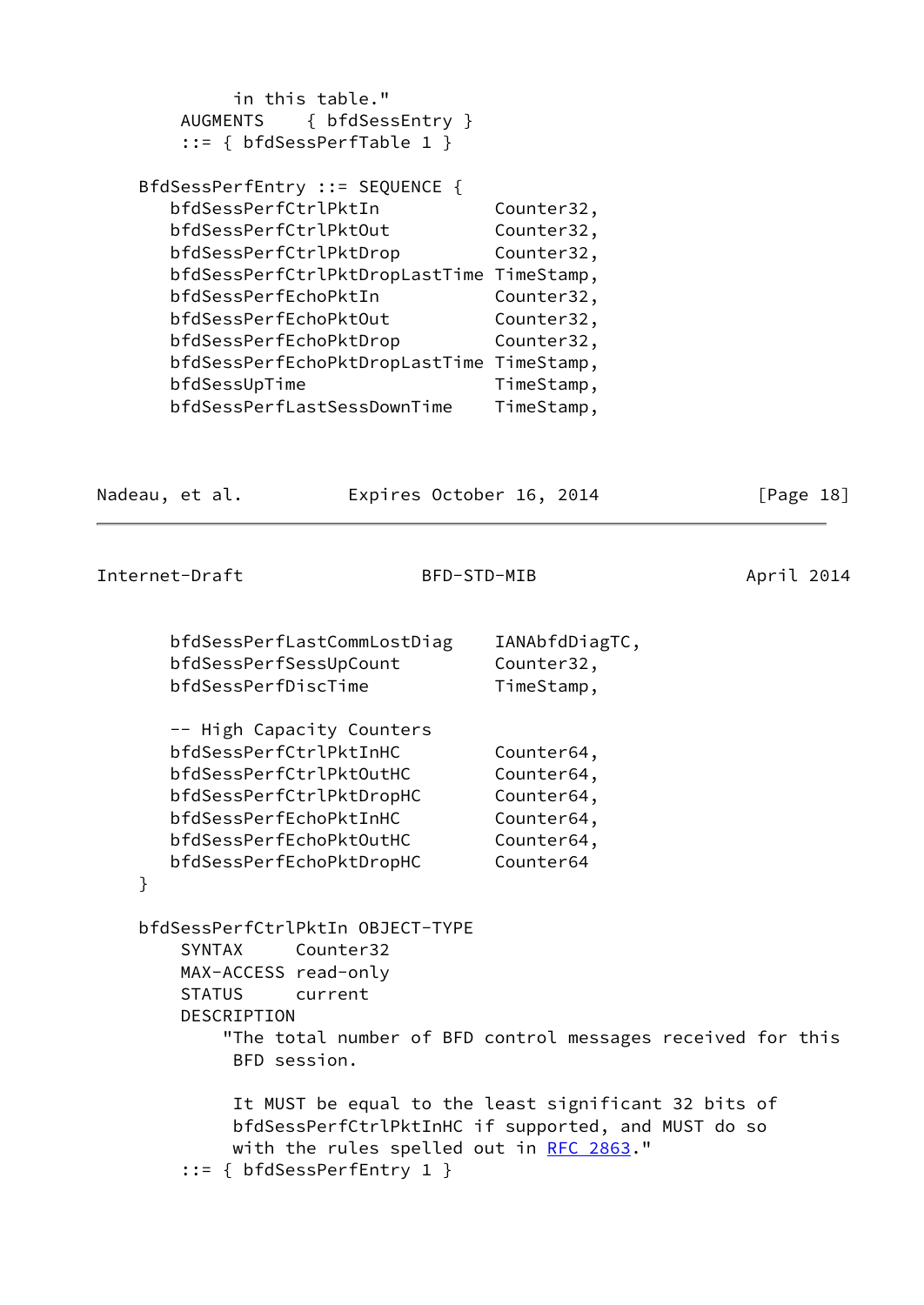bfdSessPerfCtrlPktOut OBJECT-TYPE SYNTAX Counter32 MAX-ACCESS read-only STATUS current DESCRIPTION "The total number of BFD control messages sent for this BFD session. It MUST be equal to the least significant 32 bits of bfdSessPerfCtrlPktOutHC if supported, and MUST do so with the rules spelled out in [RFC 2863](https://datatracker.ietf.org/doc/pdf/rfc2863)." ::= { bfdSessPerfEntry 2 } bfdSessPerfCtrlPktDrop OBJECT-TYPE SYNTAX Counter32 MAX-ACCESS read-only STATUS current DESCRIPTION "The total number of BFD control messages received for this session yet dropped for being invalid. It MUST be equal to the least significant 32 bits of Nadeau, et al. **Expires October 16, 2014** [Page 19] Internet-Draft BFD-STD-MIB April 2014 bfdSessPerfCtrlPktDropHC if supported, and MUST do so with the rules spelled out in [RFC 2863](https://datatracker.ietf.org/doc/pdf/rfc2863)." ::= { bfdSessPerfEntry 3 } bfdSessPerfCtrlPktDropLastTime OBJECT-TYPE SYNTAX TimeStamp MAX-ACCESS read-only STATUS current DESCRIPTION "The value of sysUpTime on the most recent occasion at which received BFD control message for this session was dropped. If no such up event exists, this object contains a zero value." ::= { bfdSessPerfEntry 4 } bfdSessPerfEchoPktIn OBJECT-TYPE SYNTAX Counter32 MAX-ACCESS read-only STATUS current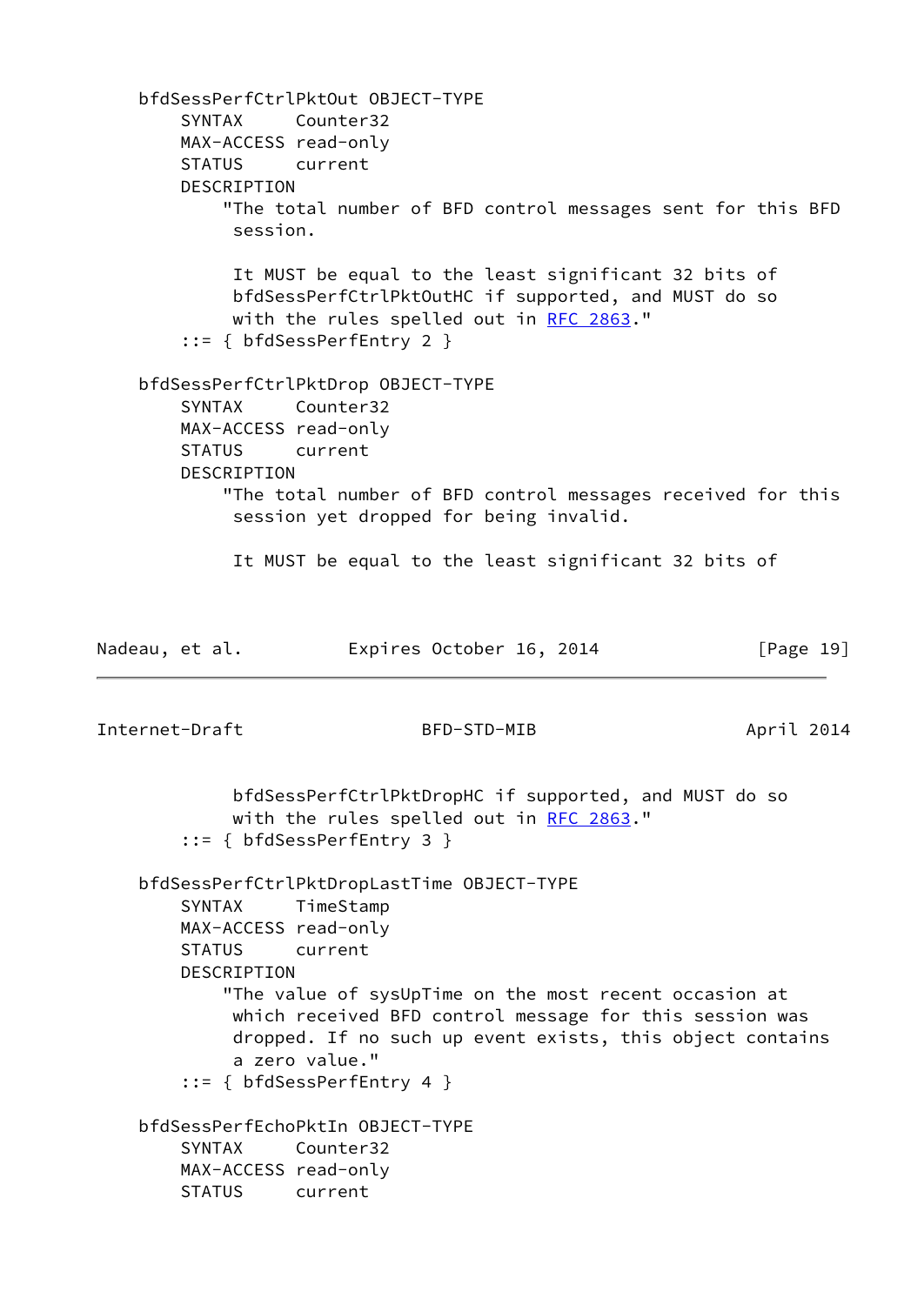DESCRIPTION "The total number of BFD echo messages received for this BFD session. It MUST be equal to the least significant 32 bits of bfdSessPerfEchoPktInHC if supported, and MUST do so with the rules spelled out in [RFC 2863](https://datatracker.ietf.org/doc/pdf/rfc2863)." ::= { bfdSessPerfEntry 5 } bfdSessPerfEchoPktOut OBJECT-TYPE SYNTAX Counter32 MAX-ACCESS read-only STATUS current DESCRIPTION "The total number of BFD echo messages sent for this BFD session. It MUST be equal to the least significant 32 bits of bfdSessPerfEchoPktOutHC if supported, and MUST do so with the rules spelled out in [RFC 2863](https://datatracker.ietf.org/doc/pdf/rfc2863)." ::= { bfdSessPerfEntry 6 } bfdSessPerfEchoPktDrop OBJECT-TYPE SYNTAX Counter32 MAX-ACCESS read-only STATUS current DESCRIPTION "The total number of BFD echo messages received for this session yet dropped for being invalid. Nadeau, et al. **Expires October 16, 2014** [Page 20] Internet-Draft BFD-STD-MIB April 2014 It MUST be equal to the least significant 32 bits of bfdSessPerfEchoPktDropHC if supported, and MUST do so with the rules spelled out in [RFC 2863](https://datatracker.ietf.org/doc/pdf/rfc2863)." ::= { bfdSessPerfEntry 7 } bfdSessPerfEchoPktDropLastTime OBJECT-TYPE SYNTAX TimeStamp MAX-ACCESS read-only STATUS current DESCRIPTION "The value of sysUpTime on the most recent occasion at which received BFD echo message for this session was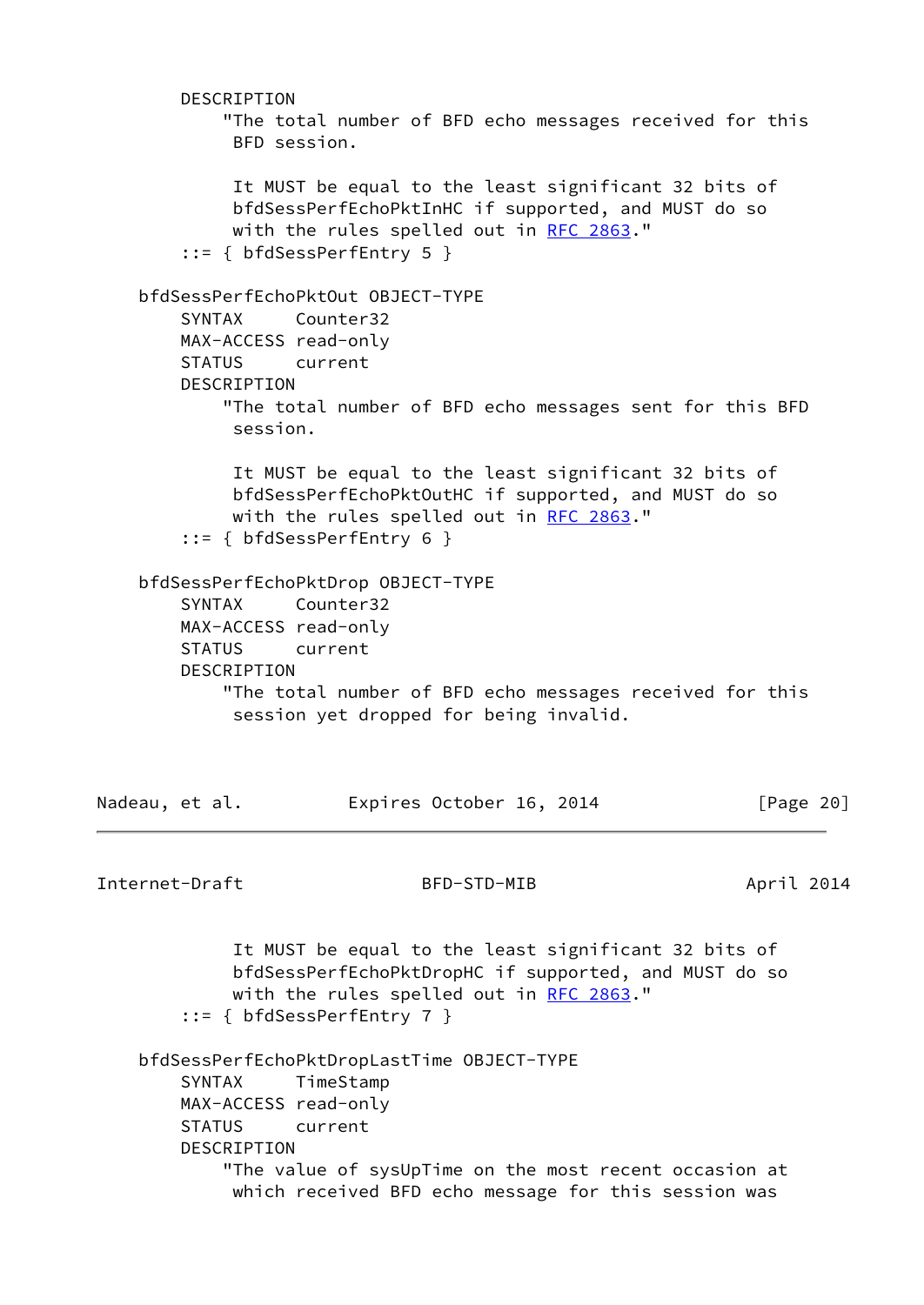```
 dropped. If no such up event has been issued, this
             object contains a zero value."
         ::= { bfdSessPerfEntry 8 }
     bfdSessUpTime OBJECT-TYPE
         SYNTAX TimeStamp
        MAX-ACCESS read-only
        STATUS current
        DESCRIPTION
            "The value of sysUpTime on the most recent occasion at which
             the session came up. If no such event has been issued,
             this object contains a zero value."
         ::= { bfdSessPerfEntry 9 }
     bfdSessPerfLastSessDownTime OBJECT-TYPE
         SYNTAX TimeStamp
        MAX-ACCESS read-only
        STATUS current
        DESCRIPTION
            "The value of sysUpTime on the most recent occasion at
             which the last time communication was lost with the
             neighbor. If no down event has been issued this object
             contains a zero value."
         ::= { bfdSessPerfEntry 10 }
     bfdSessPerfLastCommLostDiag OBJECT-TYPE
        SYNTAX IANAbfdDiagTC
        MAX-ACCESS read-only
        STATUS current
       DESCRIPTION
            "The BFD diag code for the last time communication was lost
             with the neighbor. If such an event has not been issued
             this object contains a zero value."
         ::= { bfdSessPerfEntry 11 }
    bfdSessPerfSessUpCount OBJECT-TYPE
Nadeau, et al.           Expires October 16, 2014           [Page 21]
Internet-Draft BFD-STD-MIB April 2014
        SYNTAX Counter32
        MAX-ACCESS read-only
        STATUS current
        DESCRIPTION
             "The number of times this session has gone into the Up
```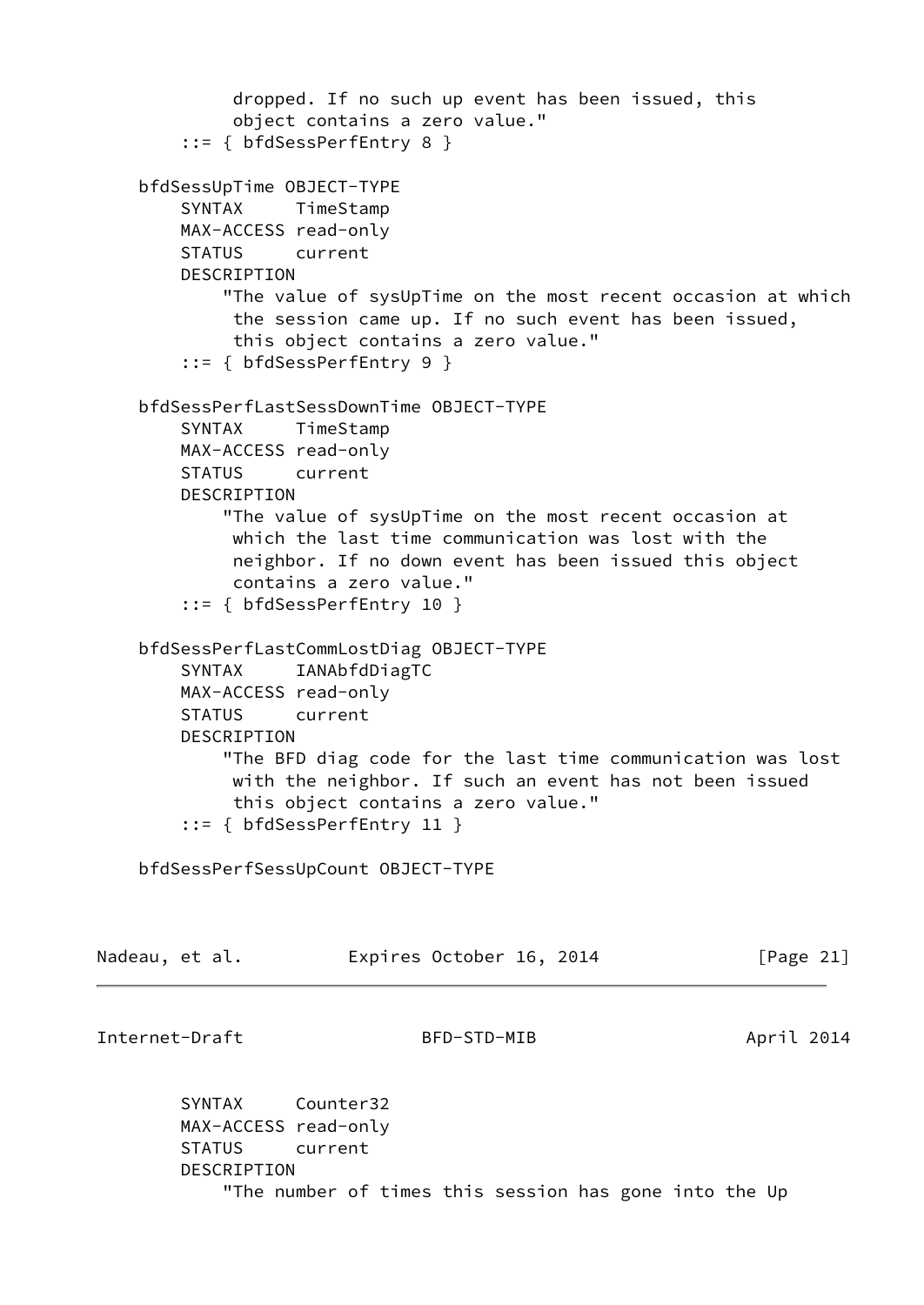state since the system last rebooted." ::= { bfdSessPerfEntry 12 } bfdSessPerfDiscTime OBJECT-TYPE SYNTAX TimeStamp MAX-ACCESS read-only STATUS current DESCRIPTION "The value of sysUpTime on the most recent occasion at which any one or more of the session counters suffered a discontinuity. The relevant counters are the specific instances associated with this BFD session of any Counter32 object contained in the BfdSessPerfTable. If no such discontinuities have occurred since the last re-initialization of the local management subsystem, then this object contains a zero value." ::= { bfdSessPerfEntry 13 } bfdSessPerfCtrlPktInHC OBJECT-TYPE SYNTAX Counter64 MAX-ACCESS read-only STATUS current DESCRIPTION "This value represents the total number of BFD control messages received for this BFD session. The least significant 32 bits MUST equal to bfdSessPerfCtrlPktIn, and MUST do so with the rules spelled out in [RFC 2863.](https://datatracker.ietf.org/doc/pdf/rfc2863)" ::= { bfdSessPerfEntry 14 } bfdSessPerfCtrlPktOutHC OBJECT-TYPE SYNTAX Counter64 MAX-ACCESS read-only STATUS current DESCRIPTION "This value represents the total number of BFD control messages transmitted for this BFD session. The least significant 32 bits MUST equal to bfdSessPerfCtrlPktOut, and MUST do so with Nadeau, et al. **Expires October 16, 2014** [Page 22]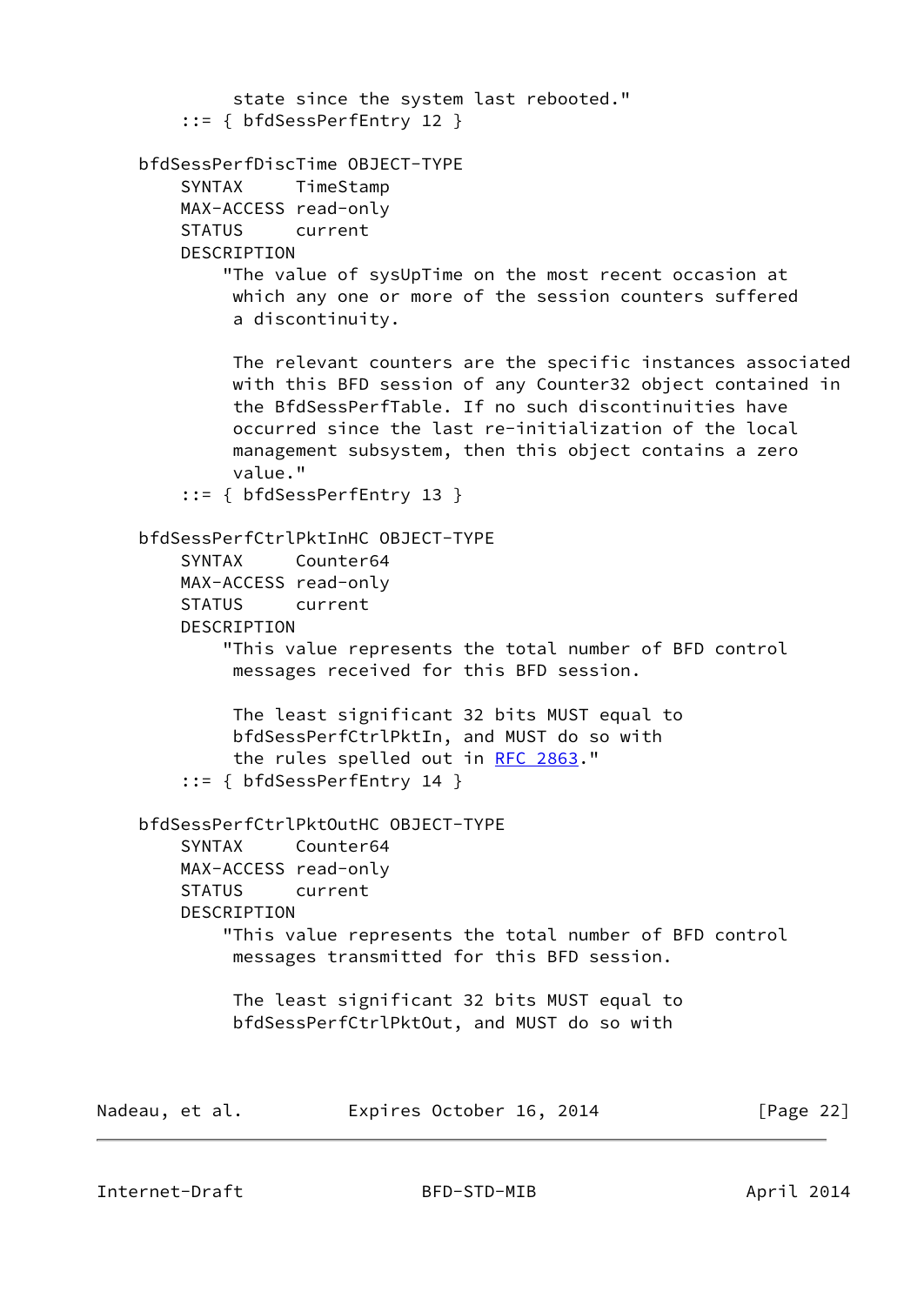```
 the rules spelled out in RFC 2863."
     ::= { bfdSessPerfEntry 15 }
 bfdSessPerfCtrlPktDropHC OBJECT-TYPE
     SYNTAX Counter64
    MAX-ACCESS read-only
     STATUS current
    DESCRIPTION
         "This value represents the total number of BFD control
         messages received for this BFD session yet dropped for
         being invalid.
         The least significant 32 bits MUST equal to
         bfdSessPerfCtrlPktDrop, and MUST do so with
         RFC 2863."
     ::= { bfdSessPerfEntry 16 }
 bfdSessPerfEchoPktInHC OBJECT-TYPE
     SYNTAX Counter64
    MAX-ACCESS read-only
     STATUS current
     DESCRIPTION
         "This value represents the total number of BFD echo
         messages received for this BFD session.
         The least significant 32 bits MUST equal to
         bfdSessPerfEchoPktIn, and MUST do so with
          the rules spelled out in RFC 2863."
     ::= { bfdSessPerfEntry 17 }
 bfdSessPerfEchoPktOutHC OBJECT-TYPE
     SYNTAX Counter64
    MAX-ACCESS read-only
     STATUS current
     DESCRIPTION
         "This value represents the total number of BFD echo
         messages transmitted for this BFD session.
         The least significant 32 bits MUST equal to
         bfdSessPerfEchoPktOut, and MUST do so with
         the rules spelled out in RFC 2863."
     ::= { bfdSessPerfEntry 18 }
 bfdSessPerfEchoPktDropHC OBJECT-TYPE
     SYNTAX Counter64
     MAX-ACCESS read-only
     STATUS current
     DESCRIPTION
```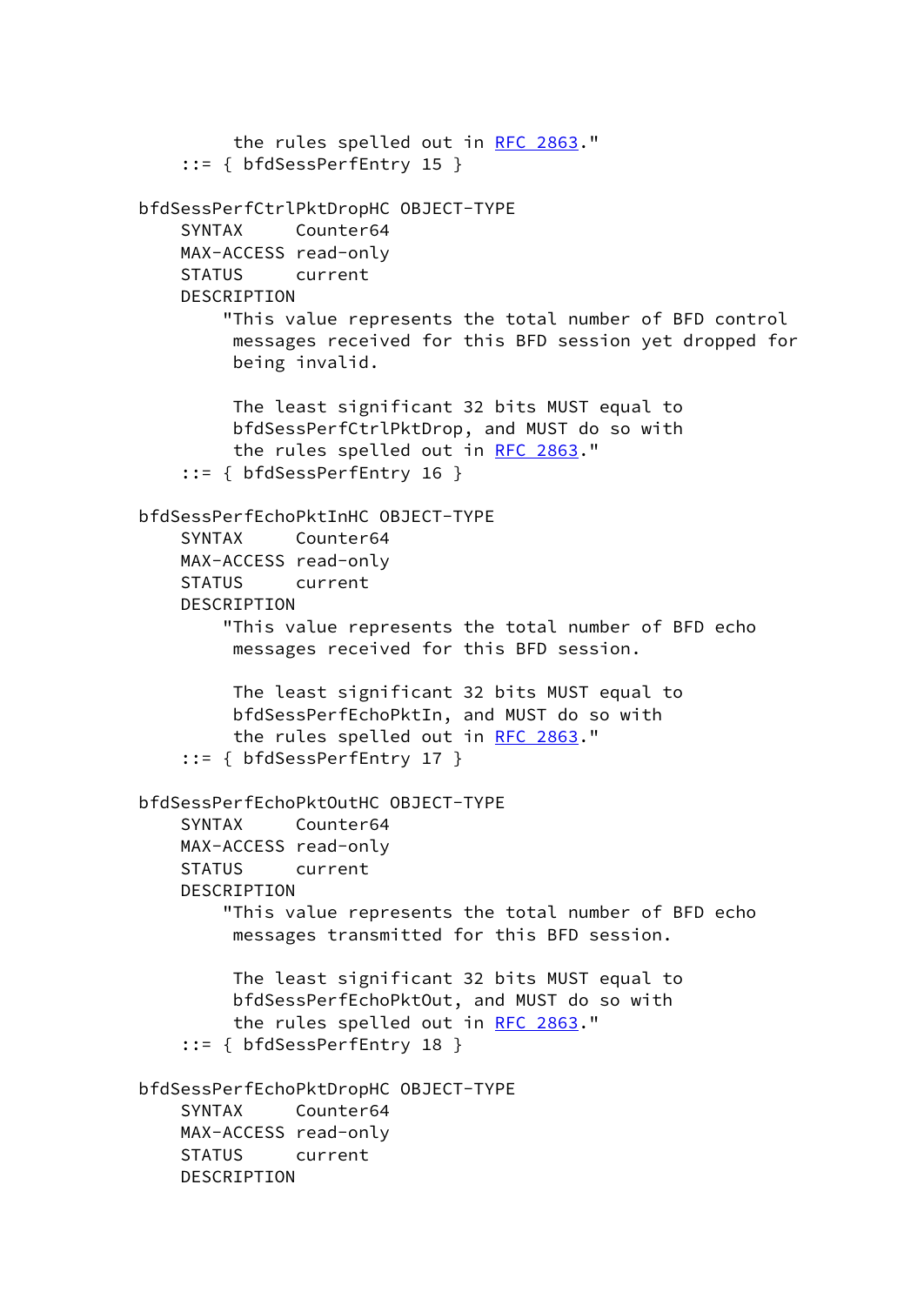```
Internet-Draft BFD-STD-MIB April 2014
            "This value represents the total number of BFD echo
             messages received for this BFD session yet dropped
             for being invalid.
             The least significant 32 bits MUST equal to
             bfdSessPerfEchoPktDrop, and MUST do so with
            RFC 2863."
        ::= { bfdSessPerfEntry 19 }
   -- BFD Session Discriminator Mapping Table
    bfdSessDiscMapTable OBJECT-TYPE
        SYNTAX SEQUENCE OF BfdSessDiscMapEntry
        MAX-ACCESS not-accessible
        STATUS current
        DESCRIPTION
            "The BFD Session Discriminator Mapping Table maps a
             local discriminator value to associated BFD session's
             bfdSessIndex found in the bfdSessionTable."
       ::= { bfdObjects 4 } bfdSessDiscMapEntry OBJECT-TYPE
        SYNTAX BfdSessDiscMapEntry
        MAX-ACCESS not-accessible
        STATUS current
        DESCRIPTION
            "The BFD Session Discriminator Mapping Entry
             specifies a mapping between a local discriminator
             and a BFD session."
        INDEX { bfdSessDiscriminator }
        ::= { bfdSessDiscMapTable 1 }
    BfdSessDiscMapEntry ::= SEQUENCE {
        bfdSessDiscMapIndex BfdSessIndexTC
    }
    bfdSessDiscMapIndex OBJECT-TYPE
        SYNTAX BfdSessIndexTC
        MAX-ACCESS read-only
        STATUS current
        DESCRIPTION
            "This object specifies a mapping between a
```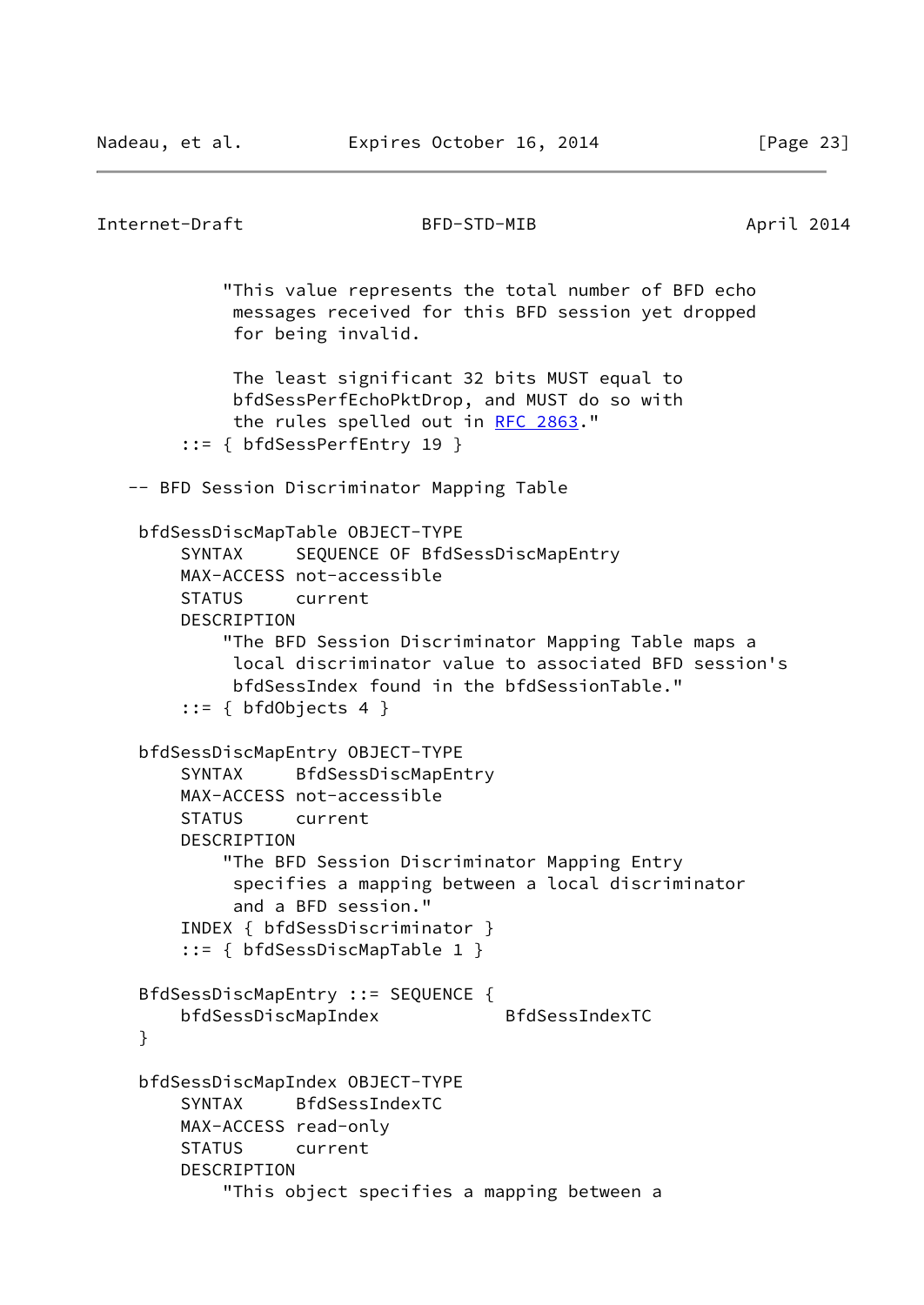local discriminator and a BFD Session in the BfdSessTable." ::= { bfdSessDiscMapEntry 1 } -- BFD Session IP Mapping Table Nadeau, et al. Expires October 16, 2014 [Page 24] Internet-Draft BFD-STD-MIB April 2014 bfdSessIpMapTable OBJECT-TYPE SYNTAX SEQUENCE OF BfdSessIpMapEntry MAX-ACCESS not-accessible STATUS current DESCRIPTION "The BFD Session IP Mapping Table maps given bfdSessInterface, bfdSessSrcAddrType, bfdSessSrcAddr, bfdSessDstAddrType and bfdSessDstAddr to an associated BFD session found in the bfdSessionTable." ::= { bfdObjects 5 } bfdSessIpMapEntry OBJECT-TYPE SYNTAX BfdSessIpMapEntry MAX-ACCESS not-accessible STATUS current DESCRIPTION "The BFD Session IP Map Entry contains a mapping from the IP information for a session, to the session in the bfdSessionTable." INDEX { bfdSessInterface, bfdSessSrcAddrType, bfdSessSrcAddr, bfdSessDstAddrType, bfdSessDstAddr } ::= { bfdSessIpMapTable 1 } BfdSessIpMapEntry ::= SEQUENCE { bfdSessIpMapIndex BfdSessIndexTC } bfdSessIpMapIndex OBJECT-TYPE SYNTAX BfdSessIndexTC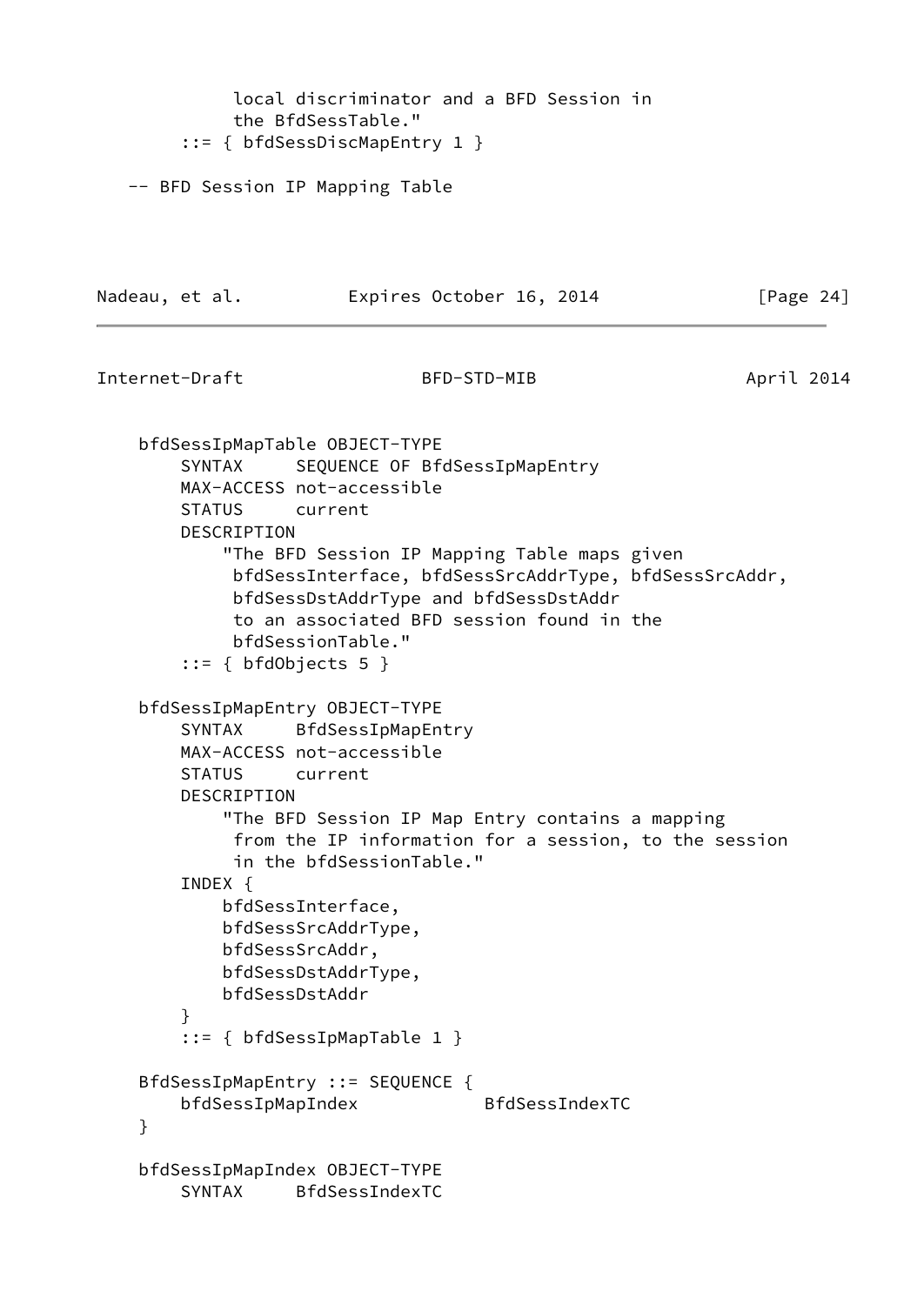MAX-ACCESS read-only STATUS current DESCRIPTION "This object specifies the BfdSessIndexTC referred to by the indexes of this row. In essence, a mapping is provided between these indexes and the BfdSessTable." ::= { bfdSessIpMapEntry 1 } -- Notification Configuration bfdSessUp NOTIFICATION-TYPE OBJECTS { bfdSessDiag, -- low range value Nadeau, et al. **Expires October 16, 2014** [Page 25] Internet-Draft BFD-STD-MIB April 2014 bfdSessDiag -- high range value } STATUS current DESCRIPTION "This notification is generated when the bfdSessState object for one or more contiguous entries in bfdSessTable are about to enter the up(4) state from some other state. The included values of bfdSessDiag MUST both be set equal to this new state  $(i.e: up(4))$ . The two instances of bfdSessDiag in this notification indicate the range of indexes that are affected. Note that all the indexes of the two ends of the range can be derived from the instance identifiers of these two objects. For the cases where a contiguous range of sessions have transitioned into the up(4) state at roughly the same time, the device SHOULD issue a single

 notification for each range of contiguous indexes in an effort to minimize the emission of a large number of notifications. If a notification has to be issued for just a single bfdSessEntry, then the instance identifier (and values) of the two bfdSessDiag objects MUST be the identical." ::= { bfdNotifications 1 } bfdSessDown NOTIFICATION-TYPE OBJECTS {

```
 bfdSessDiag, -- low range value
```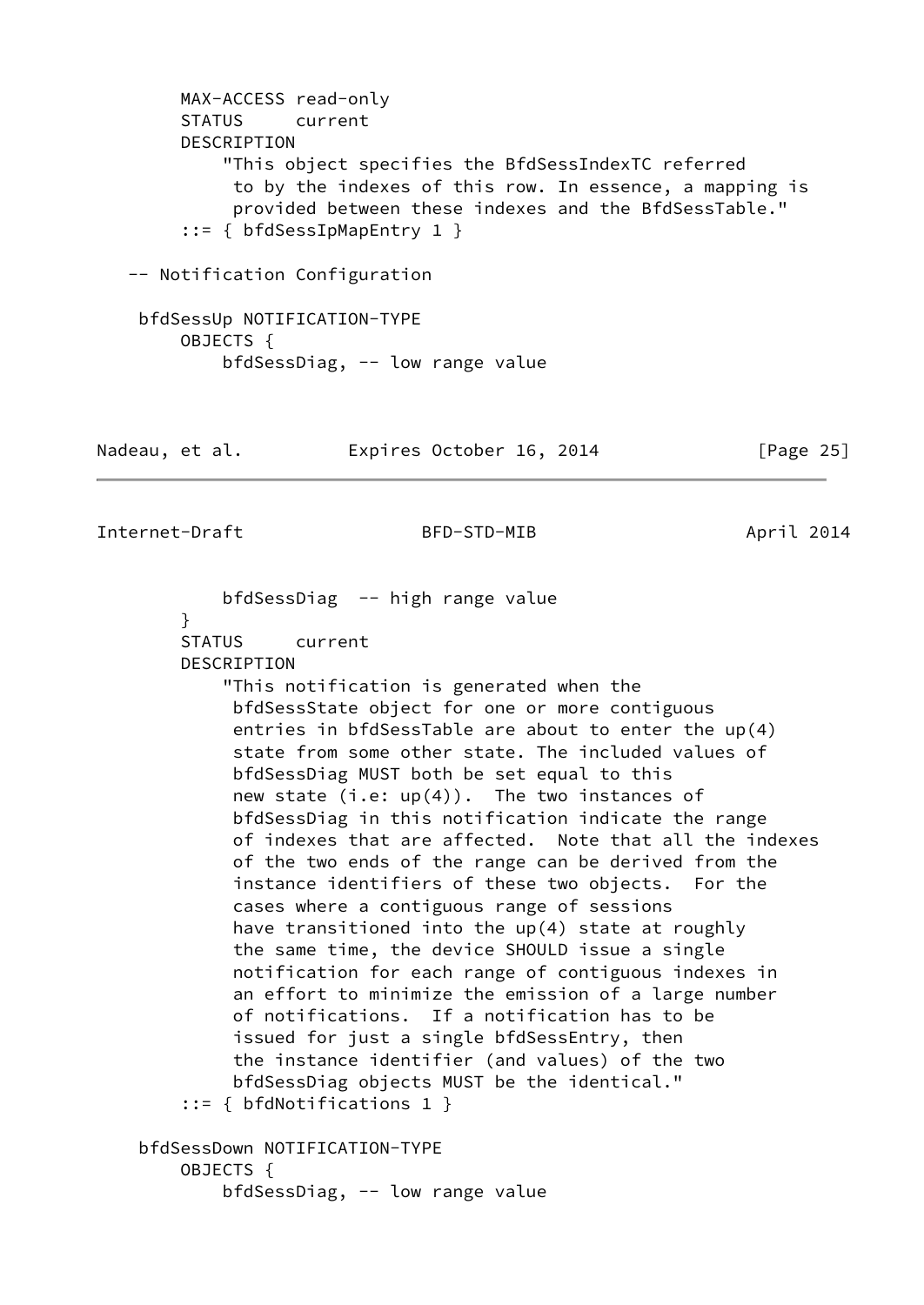| bfdSessDiag -- high range value                            |           |
|------------------------------------------------------------|-----------|
| }                                                          |           |
| STATUS current                                             |           |
| DESCRIPTION                                                |           |
| "This notification is generated when the                   |           |
| bfdSessState object for one or more contiguous             |           |
| entries in bfdSessTable are about to enter the down(2)     |           |
| or adminDown(1) states from some other state. The included |           |
| values of bfdSessDiag MUST both be set equal to this new   |           |
| state (i.e: $down(2)$ or adminDown(1)). The two instances  |           |
| of bfdSessDiag in this notification indicate the range     |           |
| of indexes that are affected. Note that all the indexes    |           |
| of the two ends of the range can be derived from the       |           |
| instance identifiers of these two objects. For             |           |
| cases where a contiguous range of sessions                 |           |
| have transitioned into the down(2) or adminDown(1) states  |           |
| at roughly the same time, the device SHOULD issue a single |           |
| notification for each range of contiguous indexes in       |           |
| an effort to minimize the emission of a large number       |           |
| of notifications. If a notification has to be              |           |
|                                                            |           |
|                                                            |           |
|                                                            |           |
| Nadeau, et al.<br>Expires October 16, 2014                 | [Page 26] |

Internet-Draft BFD-STD-MIB April 2014

 issued for just a single bfdSessEntry, then the instance identifier (and values) of the two bfdSessDiag objects MUST be the identical." ::= { bfdNotifications 2 }

-- Module compliance.

```
 bfdGroups
     OBJECT IDENTIFIER ::= { bfdConformance 1 }
```
 bfdCompliances OBJECT IDENTIFIER ::= { bfdConformance 2 } -- Compliance requirement for fully compliant implementations.

 bfdModuleFullCompliance MODULE-COMPLIANCE STATUS current DESCRIPTION "Compliance statement for agents that provide full support for the BFD-MIB module. Such devices can then be monitored and also be configured using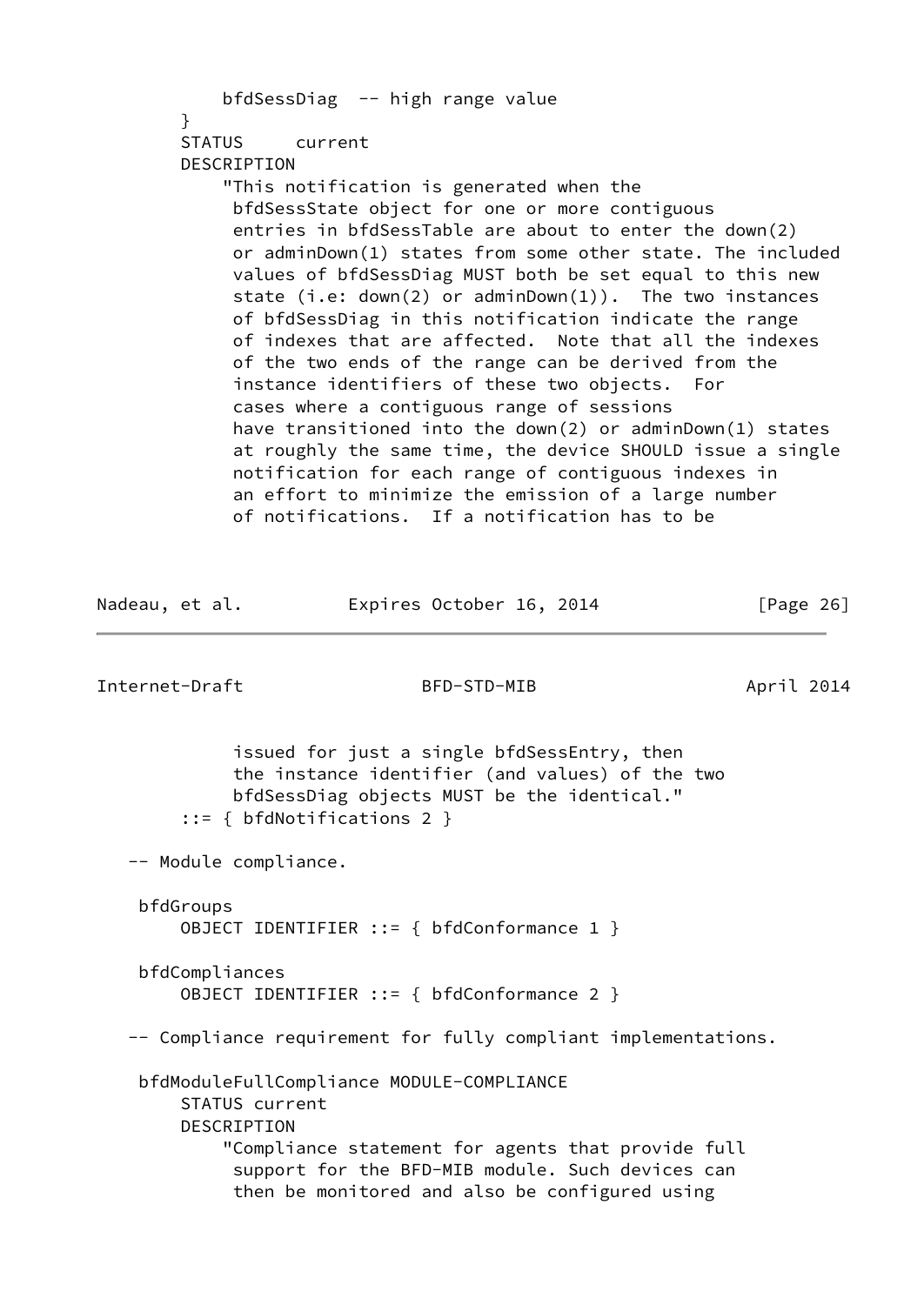|                |                                                                | this MIB module."                                                                                                                                                                          |            |  |  |
|----------------|----------------------------------------------------------------|--------------------------------------------------------------------------------------------------------------------------------------------------------------------------------------------|------------|--|--|
|                | MODULE -- This module.                                         |                                                                                                                                                                                            |            |  |  |
|                | MANDATORY-GROUPS {<br>bfdSessionGroup,<br>}                    | bfdSessionReadOnlyGroup,<br>bfdSessionPerfGroup,<br>bfdNotificationGroup                                                                                                                   |            |  |  |
|                | GROUP<br>DESCRIPTION                                           | bfdSessionPerfHCGroup<br>"This group is mandatory for all systems that<br>are able to support the Counter64 date type."                                                                    |            |  |  |
|                | <b>OBJECT</b><br><b>SYNTAX</b><br>DESCRIPTION                  | bfdSessSrcAddrType<br>InetAddressType { $unknown(0)$ , $ipv4(1)$ ,<br>$ipv6(2)$ , $ipv6z(4)$ }<br>"Only unknown $(0)$ , ipv4 $(1)$ , ipv6 $(2)$ and ipv6z $(4)$<br>support are required."  |            |  |  |
|                | <b>OBJECT</b><br><b>SYNTAX</b><br>DESCRIPTION<br><b>OBJECT</b> | bfdSessSrcAddr<br>InetAddress (SIZE $(0 4 16 20)$ )<br>"An implementation is only required to support<br>$unknown(0)$ , $ipv4(1)$ , $ipv6(2)$ and $ipv6z(4)$ sizes."<br>bfdSessDstAddrType |            |  |  |
| Nadeau, et al. |                                                                | Expires October 16, 2014                                                                                                                                                                   | [Page 27]  |  |  |
| Internet-Draft |                                                                | BFD-STD-MIB                                                                                                                                                                                | April 2014 |  |  |
|                | <b>SYNTAX</b><br>DESCRIPTION                                   | InetAddressType { $unknown(0)$ , $ipv4(1)$ ,<br>$ipv6(2)$ , $ipv6z(4)$ }<br>"Only unknown $(0)$ , ipv4 $(1)$ , ipv6 $(2)$ and ipv6z $(4)$<br>support are required."                        |            |  |  |
|                | <b>OBJECT</b><br><b>SYNTAX</b><br>DESCRIPTION                  | bfdSessDstAddr<br>InetAddress (SIZE $(0 4 16 20)$ )<br>"An implementation is only required to support<br>$unknown(0)$ , $ipv4(1)$ , $ipv6(2)$ and $ipv6z(4)$ sizes."                       |            |  |  |
|                | OBJECT<br><b>SYNTAX</b>                                        | bfdSessRowStatus<br>RowStatus { $active(1)$ , $notInService(2)$ }<br>WRITE-SYNTAX RowStatus { $active(1)$ , $notInService(2)$ ,<br>$createAndGo(4), destroy(6)$ }                          |            |  |  |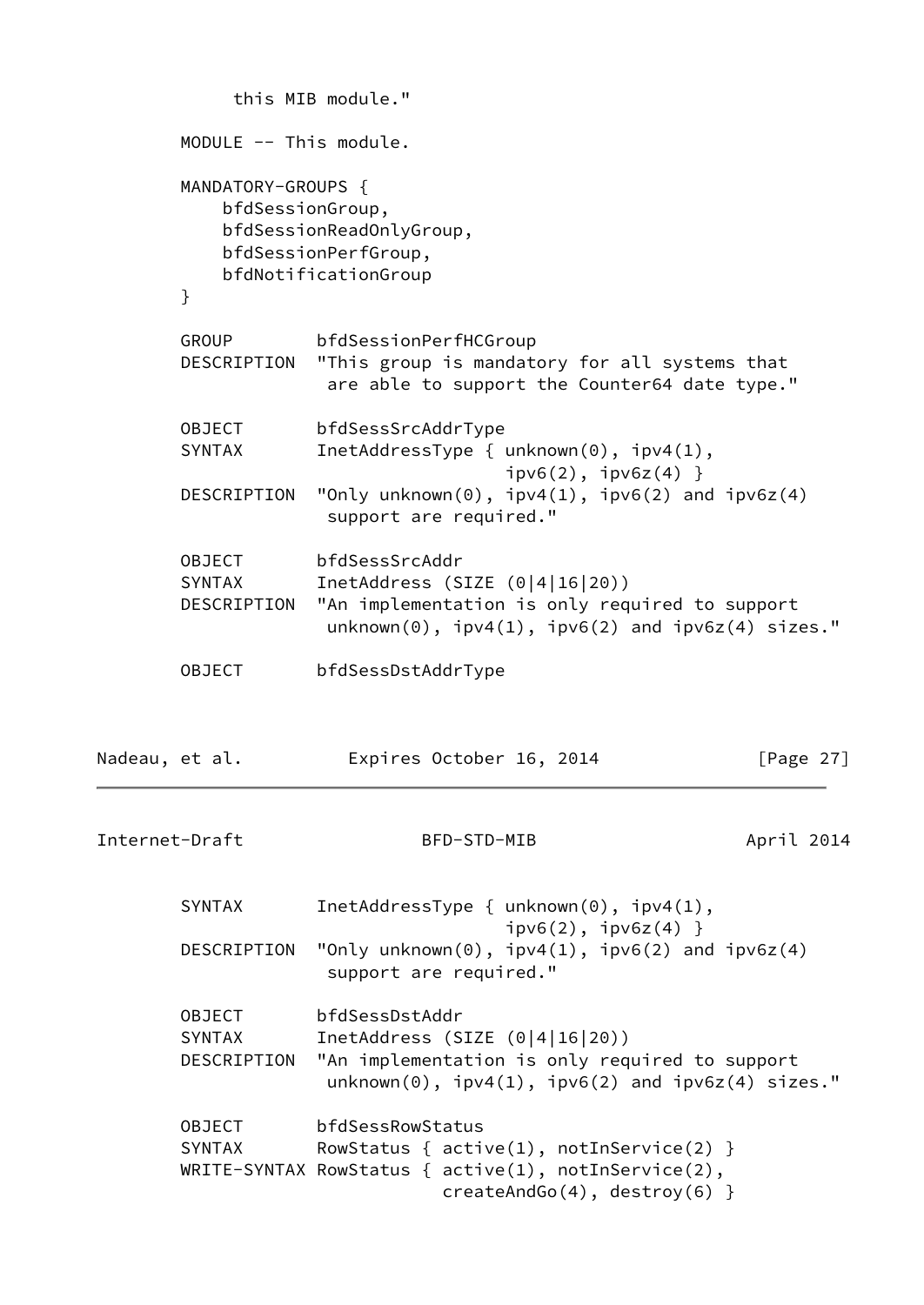|                | <b>OBJECT</b><br>MIN-ACCESS                | bfdSessDestinationUdpPort<br>read-only                                                                       |            |
|----------------|--------------------------------------------|--------------------------------------------------------------------------------------------------------------|------------|
|                | <b>OBJECT</b><br>MIN-ACCESS<br>DESCRIPTION | bfdSessDiscriminator<br>read-only<br>"Write access is not required."                                         |            |
| Internet-Draft |                                            | BFD-STD-MIB                                                                                                  | April 2014 |
| Nadeau, et al. |                                            | Expires October 16, 2014                                                                                     | [Page 28]  |
|                |                                            |                                                                                                              |            |
|                |                                            | DESCRIPTION "Write access is not required."                                                                  |            |
|                | <b>OBJECT</b><br>MIN-ACCESS                | bfdSessType<br>read-only                                                                                     |            |
|                | DESCRIPTION                                | "Write access is not required."                                                                              |            |
|                | <b>OBJECT</b><br>MIN-ACCESS                | bfdSessVersionNumber<br>read-only                                                                            |            |
|                | DESCRIPTION                                | "This group is mandatory for all systems that<br>are able to support the Counter64 date type."               |            |
|                | GROUP                                      | bfdSessionPerfHCGroup                                                                                        |            |
|                | }                                          | bfdNotificationGroup                                                                                         |            |
|                |                                            | bfdSessionReadOnlyGroup,<br>bfdSessionPerfGroup,                                                             |            |
|                | MANDATORY-GROUPS {<br>bfdSessionGroup,     |                                                                                                              |            |
|                | MODULE -- This module.                     |                                                                                                              |            |
|                |                                            | can then be monitored but cannot be configured using<br>this MIB module."                                    |            |
|                |                                            | "Compliance requirement for implementations that only<br>provide read-only support for BFD-MIB. Such devices |            |
|                | STATUS current<br>DESCRIPTION              | bfdModuleReadOnlyCompliance MODULE-COMPLIANCE                                                                |            |
|                | $::= \{ \text{bfCompliances 1 } \}$        |                                                                                                              |            |
|                | DESCRIPTION                                | "Support for createAndWait and notReady is not<br>required."                                                 |            |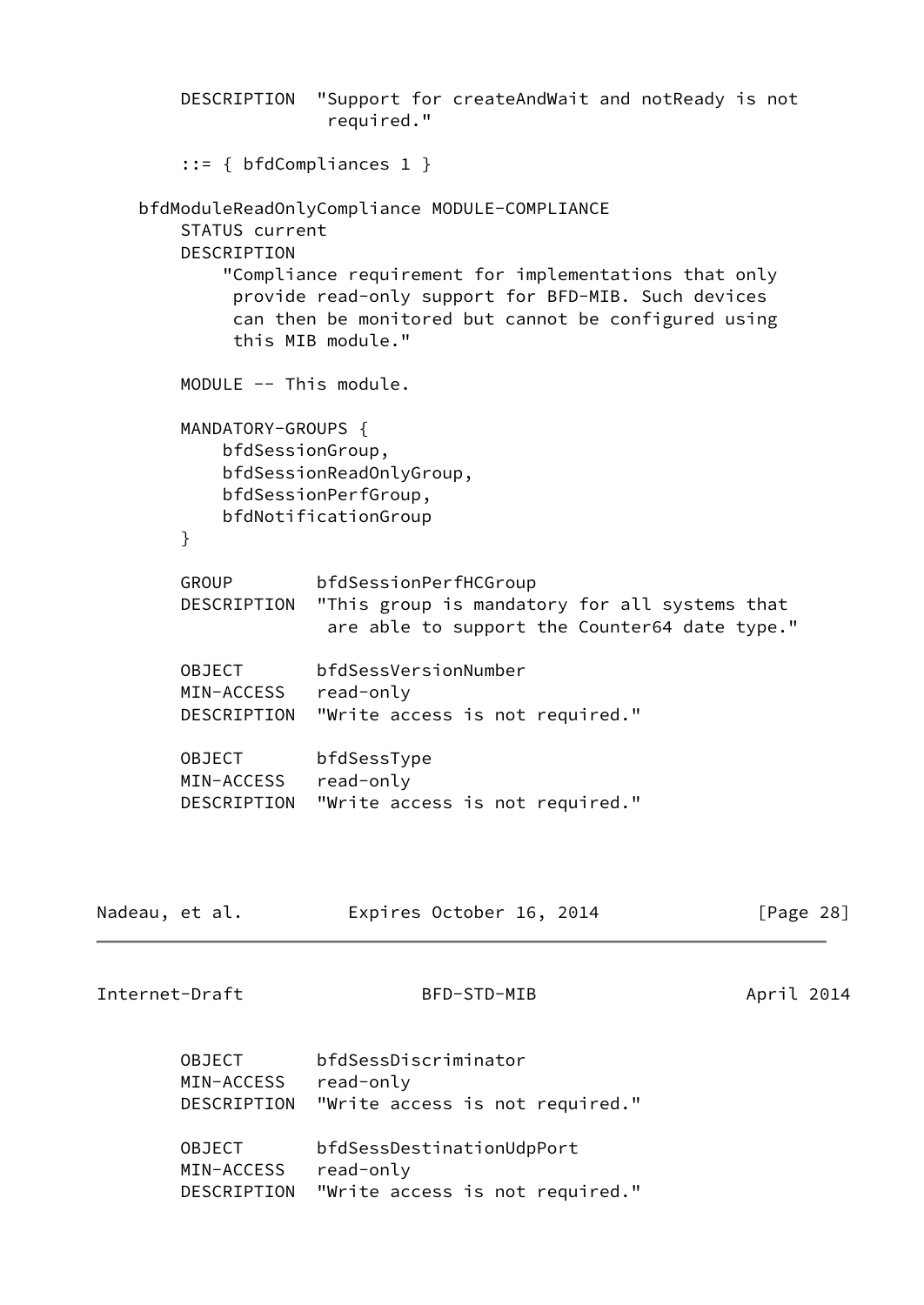OBJECT bfdSessSourceUdpPort MIN-ACCESS read-only DESCRIPTION "Write access is not required." OBJECT bfdSessEchoSourceUdpPort MIN-ACCESS read-only DESCRIPTION "Write access is not required." OBJECT bfdSessAdminStatus MIN-ACCESS read-only DESCRIPTION "Write access is not required." OBJECT bfdSessOperMode MIN-ACCESS read-only DESCRIPTION "Write access is not required." OBJECT bfdSessDemandModeDesiredFlag MIN-ACCESS read-only DESCRIPTION "Write access is not required." OBJECT bfdSessControlPlaneIndepFlag MIN-ACCESS read-only DESCRIPTION "Write access is not required." OBJECT bfdSessMultipointFlag MIN-ACCESS read-only DESCRIPTION "Write access is not required." OBJECT bfdSessInterface MIN-ACCESS read-only DESCRIPTION "Write access is not required." OBJECT bfdSessSrcAddrType SYNTAX InetAddressType { unknown(0), ipv4(1),  $ipv6(2)$ ,  $ipv6z(4)$  } MIN-ACCESS read-only DESCRIPTION "Only unknown(0), ipv4(1), ipv6(2) and ipv6z(4) support are required." OBJECT bfdSessSrcAddr Nadeau, et al. **Expires October 16, 2014** [Page 29]

Internet-Draft BFD-STD-MIB April 2014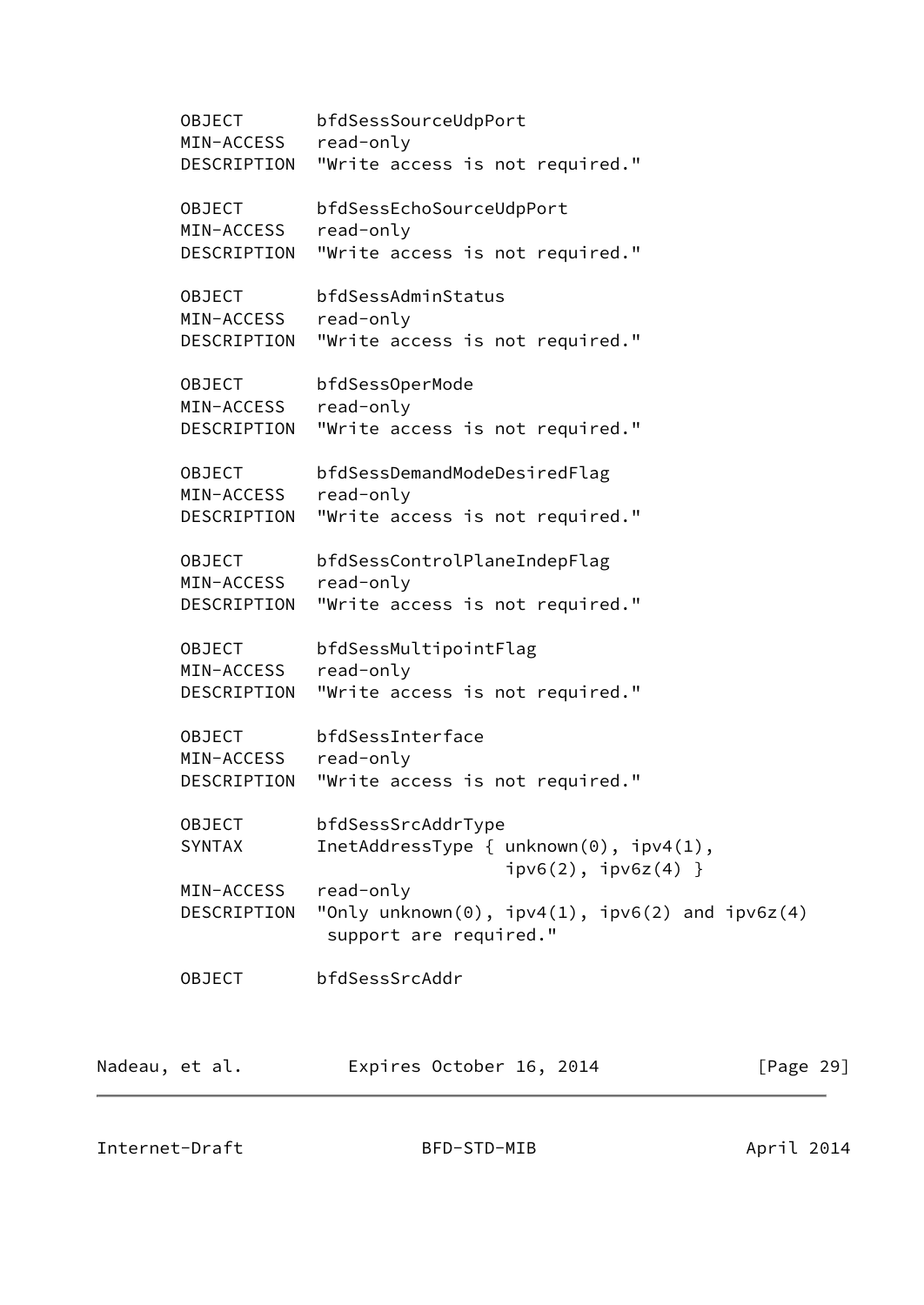| SYNTAX<br>MIN-ACCESS | InetAddress (SIZE $(0 4 16 20)$ )<br>read-only                                                                |
|----------------------|---------------------------------------------------------------------------------------------------------------|
| DESCRIPTION          | "An implementation is only required to support                                                                |
|                      | $unknown(0)$ , $ipv4(1)$ , $ipv6(2)$ and $ipv6z(4)$ sizes."                                                   |
| OBJECT               | bfdSessDstAddrType                                                                                            |
| SYNTAX               | InetAddressType { $unknown(0)$ , $ipv4(1)$ ,<br>$ipv6(2)$ , $ipv6z(4)$ }                                      |
| MIN-ACCESS           | read-only                                                                                                     |
| DESCRIPTION          | "Only unknown $(0)$ , ipv4 $(1)$ , ipv6 $(2)$ and ipv6z $(4)$<br>support are required."                       |
| OBJECT               | bfdSessDstAddr                                                                                                |
| SYNTAX               | InetAddress (SIZE $(0 4 16 20)$ )                                                                             |
| MIN-ACCESS           | read-only                                                                                                     |
| DESCRIPTION          | "An implementation is only required to support<br>$unknown(0)$ , $ipv4(1)$ , $ipv6(2)$ and $ipv6z(4)$ sizes." |
| OBJECT               | bfdSessGTSM                                                                                                   |
| MIN-ACCESS           | read-only                                                                                                     |
| DESCRIPTION          | "Write access is not required."                                                                               |
| <b>OBJECT</b>        | bfdSessGTSMTTL                                                                                                |
| MIN-ACCESS           | read-only                                                                                                     |
| DESCRIPTION          | "Write access is not required."                                                                               |
| OBJECT               | bfdSessDesiredMinTxInterval                                                                                   |
| MIN-ACCESS           | read-only                                                                                                     |
| DESCRIPTION          | "Write access is not required."                                                                               |
| <b>OBJECT</b>        | bfdSessReqMinRxInterval                                                                                       |
| MIN-ACCESS           | read-only                                                                                                     |
| DESCRIPTION          | "Write access is not required."                                                                               |
| <b>OBJECT</b>        | bfdSessReqMinEchoRxInterval                                                                                   |
| MIN-ACCESS           | read-only                                                                                                     |
| DESCRIPTION          | "Write access is not required."                                                                               |
| <b>OBJECT</b>        | bfdSessDetectMult                                                                                             |
| MIN-ACCESS           | read-only                                                                                                     |
| DESCRIPTION          | "Write access is not required."                                                                               |
| <b>OBJECT</b>        | bfdSessAuthPresFlag                                                                                           |
| MIN-ACCESS           | read-only                                                                                                     |
| DESCRIPTION          | "Write access is not required."                                                                               |
| <b>OBJECT</b>        | bfdSessAuthenticationType                                                                                     |
| MIN-ACCESS           | read-only                                                                                                     |
|                      |                                                                                                               |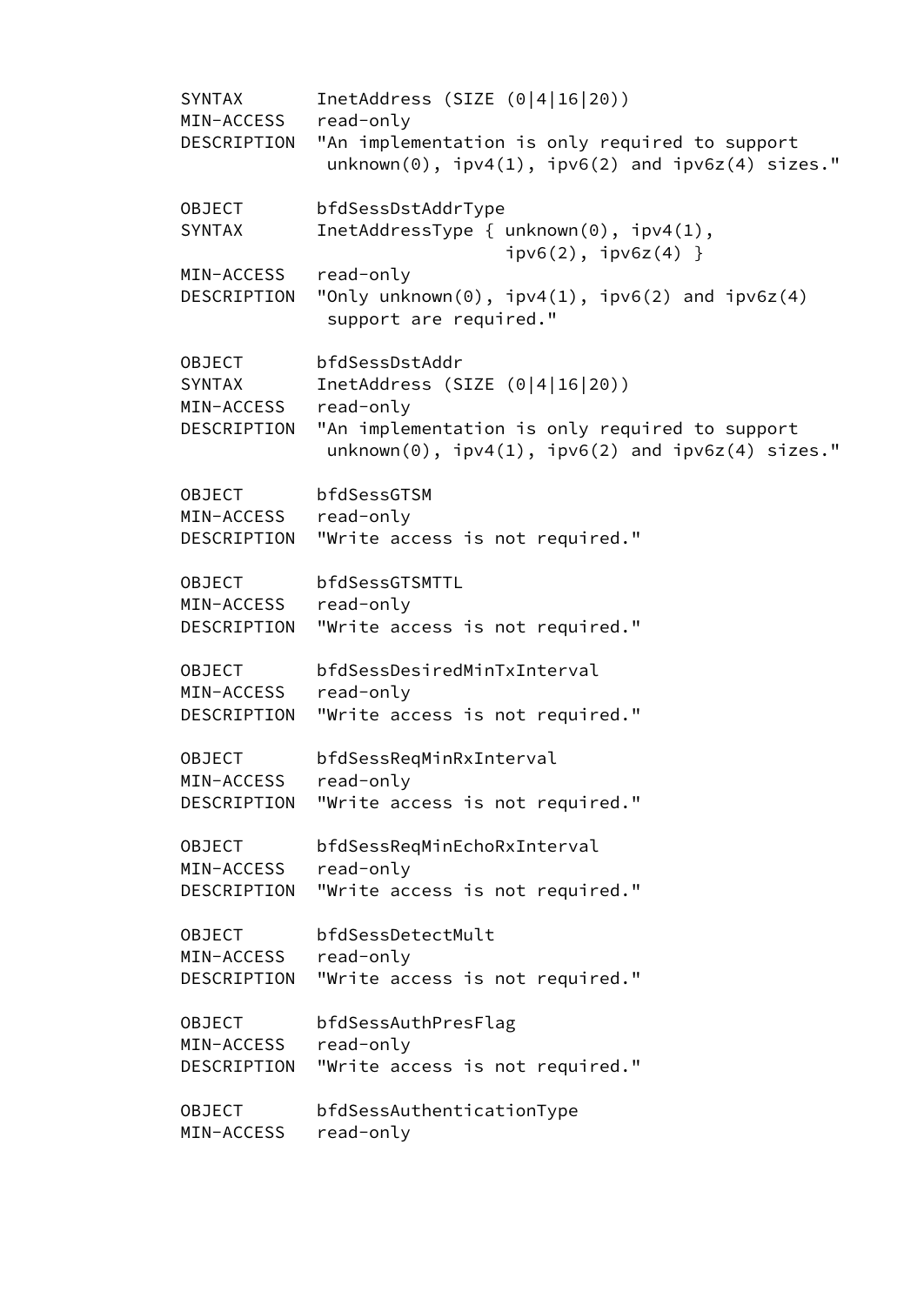| Internet-Draft                                                                                                                                               | BFD-STD-MIB                                                                                                                                                                                                                                                                                                                       | April 2014 |
|--------------------------------------------------------------------------------------------------------------------------------------------------------------|-----------------------------------------------------------------------------------------------------------------------------------------------------------------------------------------------------------------------------------------------------------------------------------------------------------------------------------|------------|
|                                                                                                                                                              | DESCRIPTION "Write access is not required."                                                                                                                                                                                                                                                                                       |            |
| OBJECT<br>MIN-ACCESS<br>DESCRIPTION                                                                                                                          | bfdSessAuthenticationKeyID<br>read-only<br>"Write access is not required."                                                                                                                                                                                                                                                        |            |
| <b>OBJECT</b><br>MIN-ACCESS<br>DESCRIPTION                                                                                                                   | bfdSessAuthenticationKey<br>read-only<br>"Write access is not required."                                                                                                                                                                                                                                                          |            |
| <b>OBJECT</b><br>MIN-ACCESS<br>DESCRIPTION                                                                                                                   | bfdSessStorageType<br>read-only<br>"Write access is not required."                                                                                                                                                                                                                                                                |            |
| <b>OBJECT</b><br>SYNTAX<br>MIN-ACCESS read-only                                                                                                              | bfdSessRowStatus<br>RowStatus { $active(1)$ }<br>DESCRIPTION "Write access is not required."                                                                                                                                                                                                                                      |            |
| $::= { bfdCompliances 2 }$                                                                                                                                   |                                                                                                                                                                                                                                                                                                                                   |            |
| -- Units of conformance.                                                                                                                                     |                                                                                                                                                                                                                                                                                                                                   |            |
| bfdSessionGroup OBJECT-GROUP<br>OBJECTS {<br>bfdAdminStatus,<br>bfdOperStatus,<br>bfdSessType,<br>bfdSessIndexNext,<br>bfdSessOperMode,<br>bfdSessInterface, | bfdSessNotificationsEnable,<br>bfdSessVersionNumber,<br>bfdSessDiscriminator,<br>bfdSessDestinationUdpPort,<br>bfdSessSourceUdpPort,<br>bfdSessEchoSourceUdpPort,<br>bfdSessAdminStatus,<br>bfdSessOperStatus,<br>bfdSessDemandModeDesiredFlag,<br>bfdSessControlPlaneIndepFlag,<br>bfdSessMultipointFlag,<br>bfdSessSrcAddrType, |            |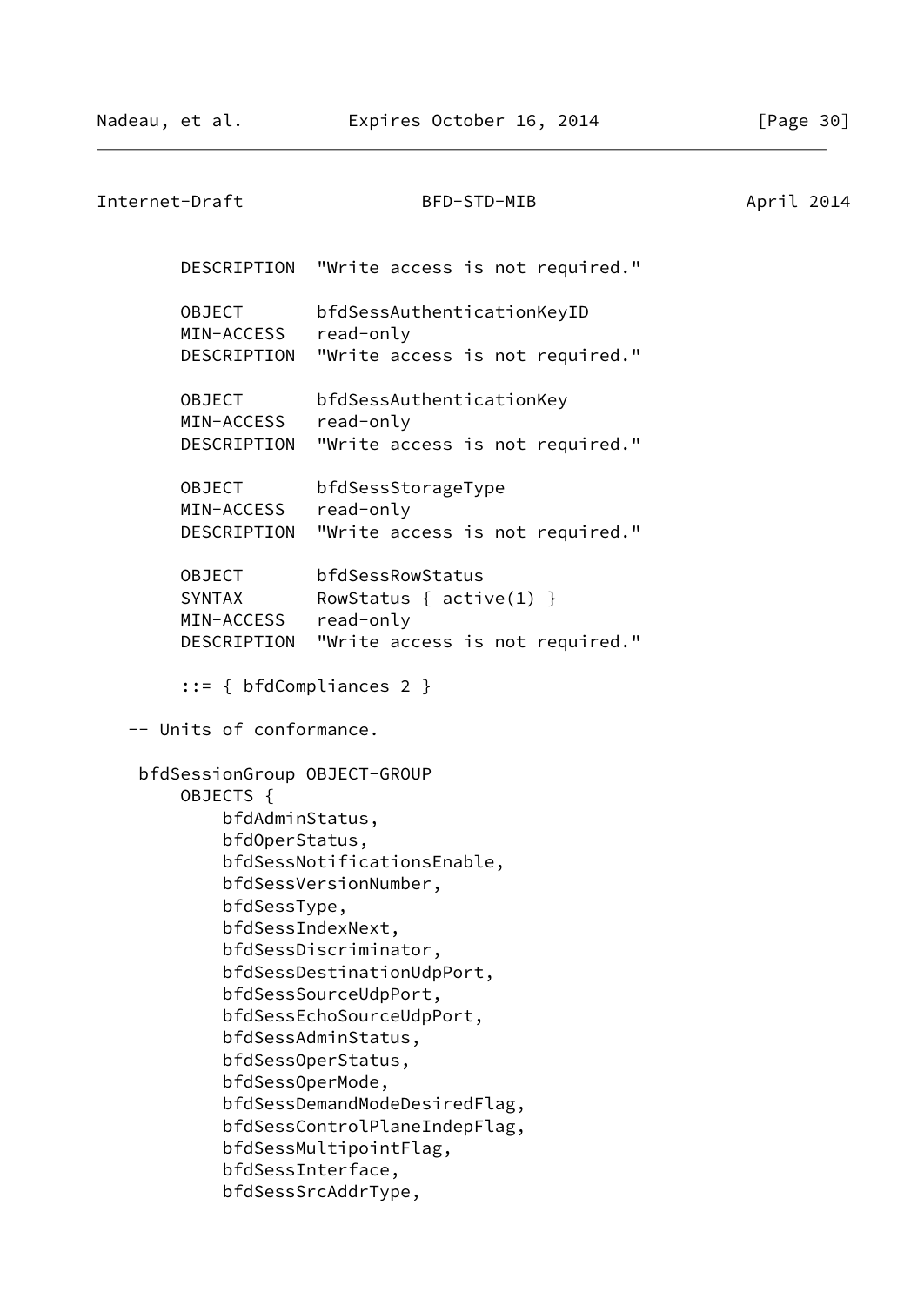bfdSessSrcAddr, bfdSessDstAddrType, bfdSessDstAddr, bfdSessGTSM, bfdSessGTSMTTL,

Nadeau, et al. **Expires October 16, 2014** [Page 31]

```
Internet-Draft BFD-STD-MIB April 2014
```
 bfdSessDesiredMinTxInterval, bfdSessReqMinRxInterval, bfdSessReqMinEchoRxInterval, bfdSessDetectMult, bfdSessAuthPresFlag, bfdSessAuthenticationType, bfdSessAuthenticationKeyID, bfdSessAuthenticationKey, bfdSessStorageType, bfdSessRowStatus } STATUS current DESCRIPTION "Collection of objects needed for BFD sessions."  $::=$  { bfdGroups 1 } bfdSessionReadOnlyGroup OBJECT-GROUP OBJECTS { bfdSessRemoteDiscr, bfdSessState, bfdSessRemoteHeardFlag, bfdSessDiag, bfdSessNegotiatedInterval, bfdSessNegotiatedEchoInterval, bfdSessNegotiatedDetectMult, bfdSessDiscMapIndex, bfdSessIpMapIndex } STATUS current DESCRIPTION "Collection of read-only objects needed for BFD sessions."  $::=$  { bfdGroups 2 } bfdSessionPerfGroup OBJECT-GROUP OBJECTS { bfdSessPerfCtrlPktIn,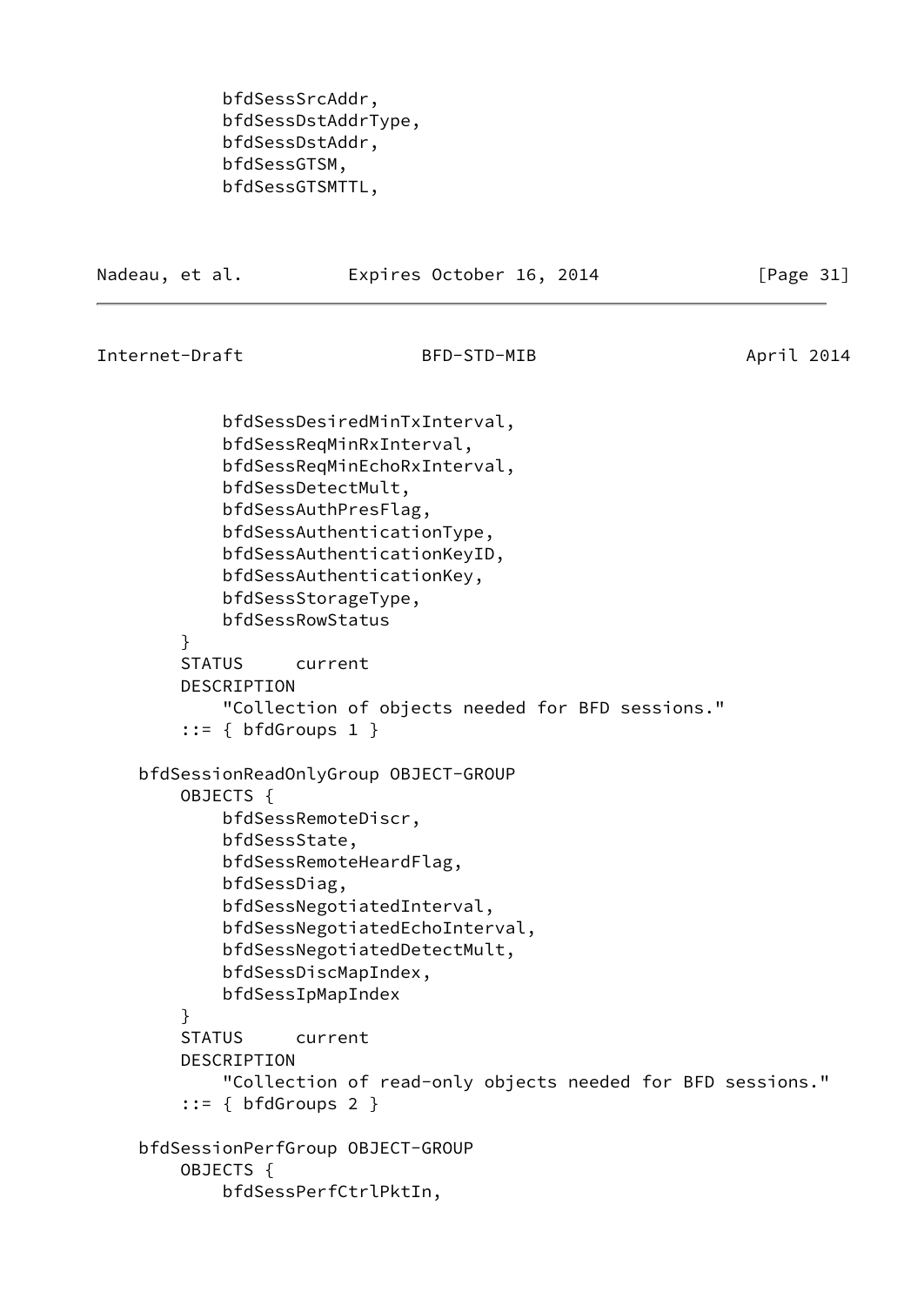<span id="page-36-0"></span>

| bfdSessPerfCtrlPktDropLastTime,                                 | bfdSessPerfEchoPktIn,<br>bfdSessPerfEchoPktOut, |                                                                                                                                                                                                                                                                                                                                                                                                                                                                                                                                                                                                                                                                                                                                                                                                          |
|-----------------------------------------------------------------|-------------------------------------------------|----------------------------------------------------------------------------------------------------------------------------------------------------------------------------------------------------------------------------------------------------------------------------------------------------------------------------------------------------------------------------------------------------------------------------------------------------------------------------------------------------------------------------------------------------------------------------------------------------------------------------------------------------------------------------------------------------------------------------------------------------------------------------------------------------------|
| Nadeau, et al.                                                  | Expires October 16, 2014                        | [Page $32$ ]                                                                                                                                                                                                                                                                                                                                                                                                                                                                                                                                                                                                                                                                                                                                                                                             |
| Internet-Draft                                                  | BFD-STD-MIB                                     | April 2014                                                                                                                                                                                                                                                                                                                                                                                                                                                                                                                                                                                                                                                                                                                                                                                               |
| $\mathcal{F}$<br><b>STATUS</b><br>DESCRIPTION<br>OBJECTS {<br>} |                                                 |                                                                                                                                                                                                                                                                                                                                                                                                                                                                                                                                                                                                                                                                                                                                                                                                          |
| <b>STATUS</b><br>DESCRIPTION                                    |                                                 |                                                                                                                                                                                                                                                                                                                                                                                                                                                                                                                                                                                                                                                                                                                                                                                                          |
|                                                                 |                                                 | bfdSessPerfEchoPktDrop,<br>bfdSessPerfEchoPktDropLastTime,<br>bfdSessUpTime,<br>bfdSessPerfLastSessDownTime,<br>bfdSessPerfLastCommLostDiag,<br>bfdSessPerfSessUpCount,<br>bfdSessPerfDiscTime<br>current<br>"Collection of objects needed to monitor the<br>performance of BFD sessions."<br>$::= \{ bfdGroups 3 \}$<br>bfdSessPerfCtrlPktInHC,<br>bfdSessPerfCtrlPktOutHC,<br>bfdSessPerfCtrlPktDropHC,<br>bfdSessPerfEchoPktInHC,<br>bfdSessPerfEchoPktOutHC,<br>bfdSessPerfEchoPktDropHC<br>current<br>"Collection of objects needed to monitor the<br>performance of BFD sessions for which the<br>values of bfdSessPerfPktIn, bfdSessPerfPktOut<br>wrap around too quickly."<br>$::= \{ bfdGroups 4 \}$<br>bfdNotificationGroup NOTIFICATION-GROUP<br>NOTIFICATIONS {<br>bfdSessUp,<br>bfdSessDown |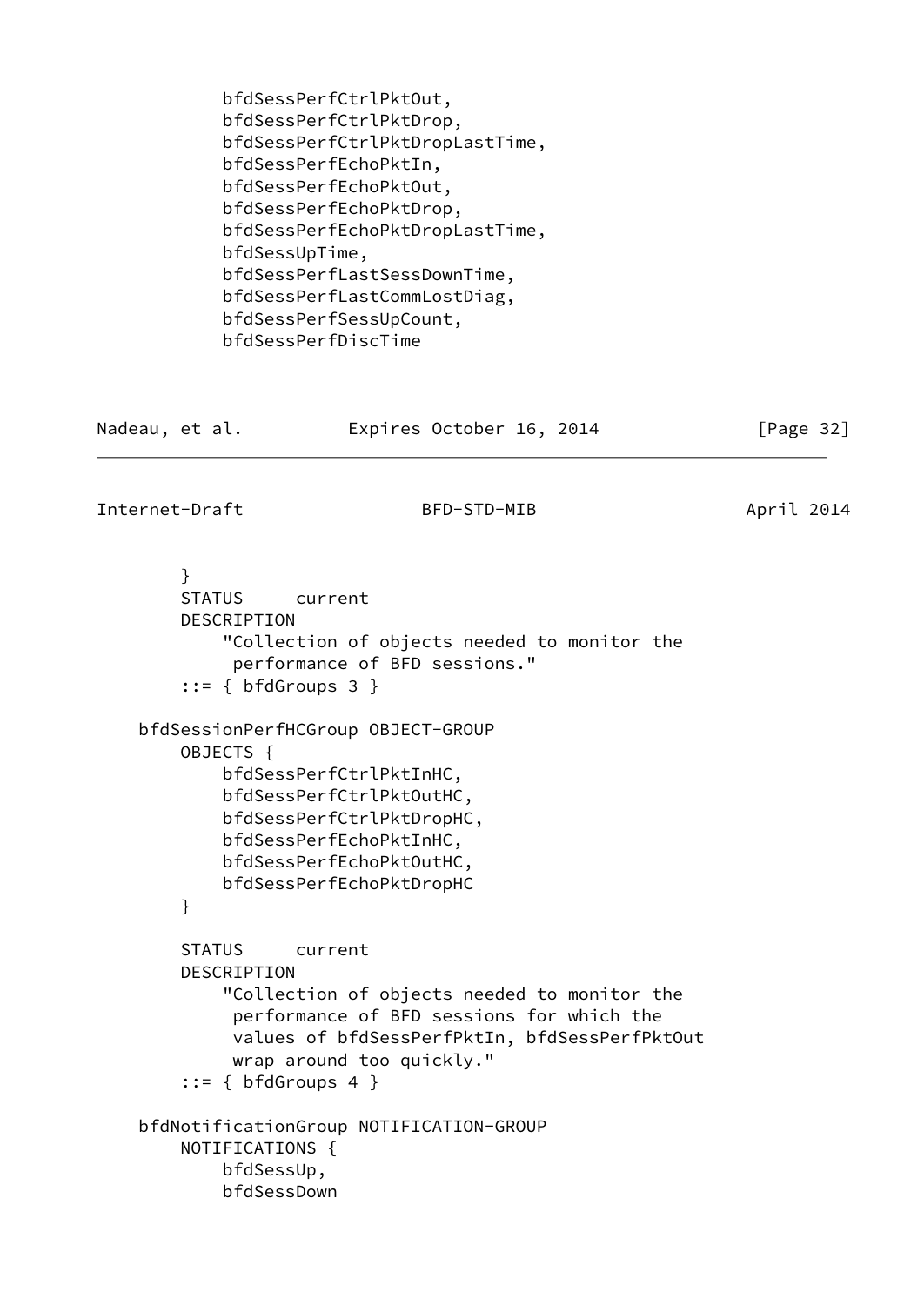```
 }
 STATUS current
 DESCRIPTION
     "Set of notifications implemented in this
      module."
::= { bfdGroups 5 }
```
END

<span id="page-37-0"></span>[6](#page-37-0). Security Considerations

 As BFD may be tied into the stability of the network infrastructure (such as routing protocols), the effects of an attack on a BFD session may be very serious. This ultimately has denial-of-service effects, as links may be declared to be down (or falsely declared to be up.) As such, improper manipulation of the objects represented by this MIB may result in denial of service to a large number of end users.

| Nadeau, et al. | Expires October 16, 2014 |  | [Page 33] |  |
|----------------|--------------------------|--|-----------|--|
|                |                          |  |           |  |

Internet-Draft BFD-STD-MIB April 2014

 There are a number of management objects defined in this MIB module with a MAX-ACCESS clause of read-write and/or read-create. Such objects may be considered sensitive or vulnerable in some network environments. The support for SET operations in a non-secure environment without proper protection can have a negative effect on network operations. These are the tables and objects and their sensitivity/vulnerability:

- o bfdSessAdminStatus Improper change of bfdSessAdminStatus, from enabled(1) to disabled(2), can cause significant disruption of the connectivity to those portions of the Internet reached via the applicable remote BFD peer.
- o bfdSessOperStatus Improper change of bfdSessOperStatus, from  $up(1)$  to down(2) or  $up(1)$  to adminDown(3), can cause significant disruption of the connectivity to those portions of the Internet reached via the applicable remote BFD peer.
- o bfdSessDesiredMinTxInterval, bfdSessReqMinRxInterval, bfdSessReqMinEchoRxInterval, bfdSessDetectMult - Improper change of this object can cause connections to be disrupted for extremely long time periods when otherwise they would be restored in a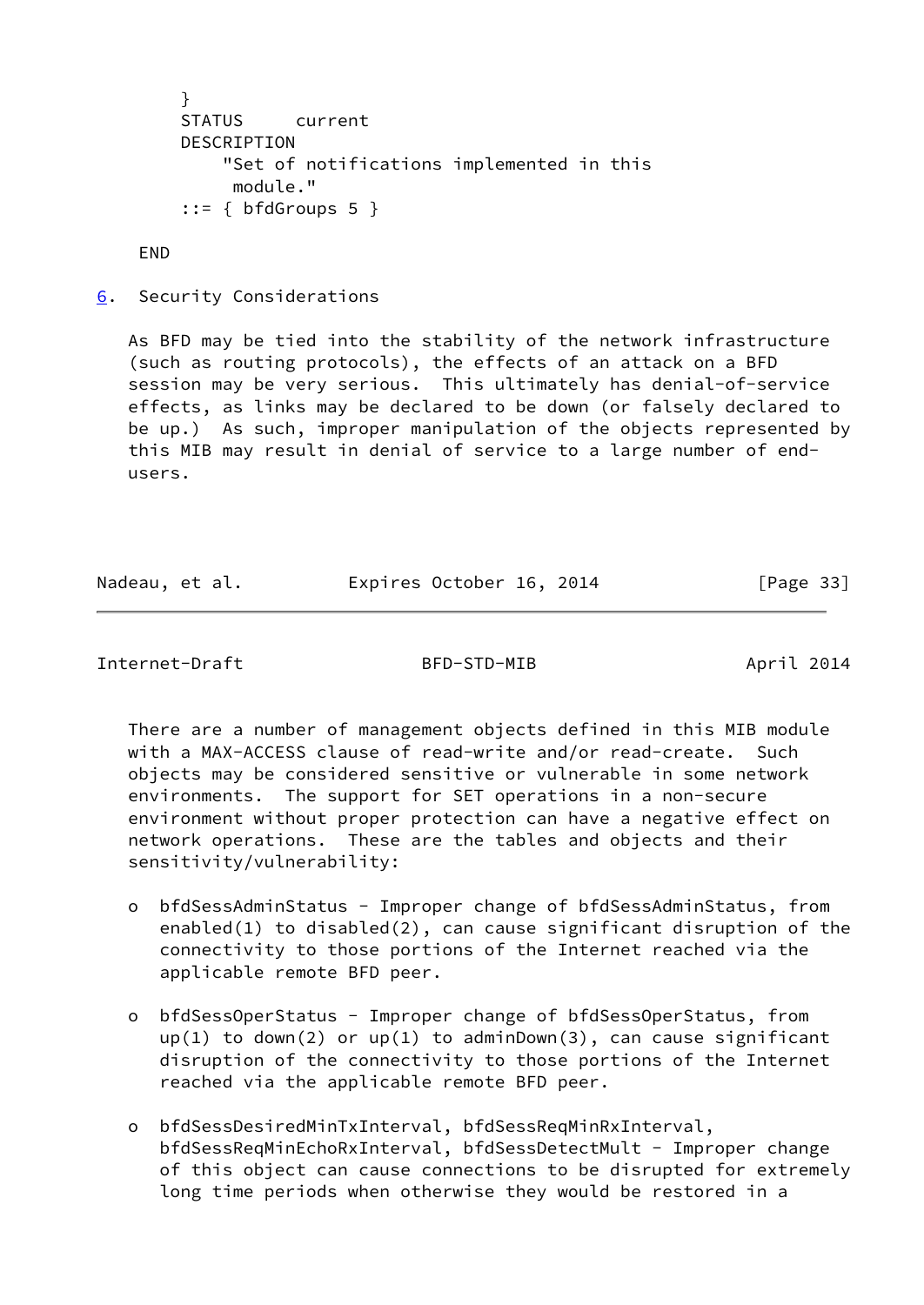relatively short period of time.

 There are a number of management objects defined in this MIB module with a MAX-ACCESS clause of read-write and/or read-create. Such objects may be considered sensitive or vulnerable in some network environments. It is thus important to control even GET and/or NOTIFY access to these objects and possibly to even encrypt the values of these objects when sending them over the network via SNMP.

 o The bfdSessTable may be used to directly configure BFD sessions. The bfdSessMapTable can be used indirectly in the same way. Unauthorized access to objects in this table could result in disruption of traffic on the network. This is especially true if an unauthorized user configures enough tables to invoke a denial of service attack on the device where they are configured, or on a remote device where the sessions terminate.

 Some of the readable objects in this MIB module (i.e., objects with a MAX-ACCESS other than not-accessible) may be considered sensitive or vulnerable in some network environments. It is thus important to control even GET and/or NOTIFY access to these objects and possibly to even encrypt the values of these objects when sending them over the network via SNMP. These are the tables and objects and their sensitivity/vulnerability:

| Nadeau, et al. | Expires October 16, 2014 | [Page 34] |
|----------------|--------------------------|-----------|

<span id="page-38-0"></span>Internet-Draft BFD-STD-MIB April 2014

- 
- o The bfdSessPerfTable both allows access to the performance characteristics of BFD sessions. Network administrators not wishing to show this information should consider this table sensitive.

 The bfdSessAuthenticationType, bfdSessAuthenticationKeyID, and bfdSessAuthenticationKey objects hold security methods and associated security keys of BFD sessions. These objects SHOULD be considered highly sensitive objects. In order for these sensitive information from being improperly accessed, implementers MAY wish to disallow access to these objects.

 SNMP versions prior to SNMPv3 did not include adequate security. Even if the network itself is secure "for example by using IPSec", even then, there is no control as to who on the secure network is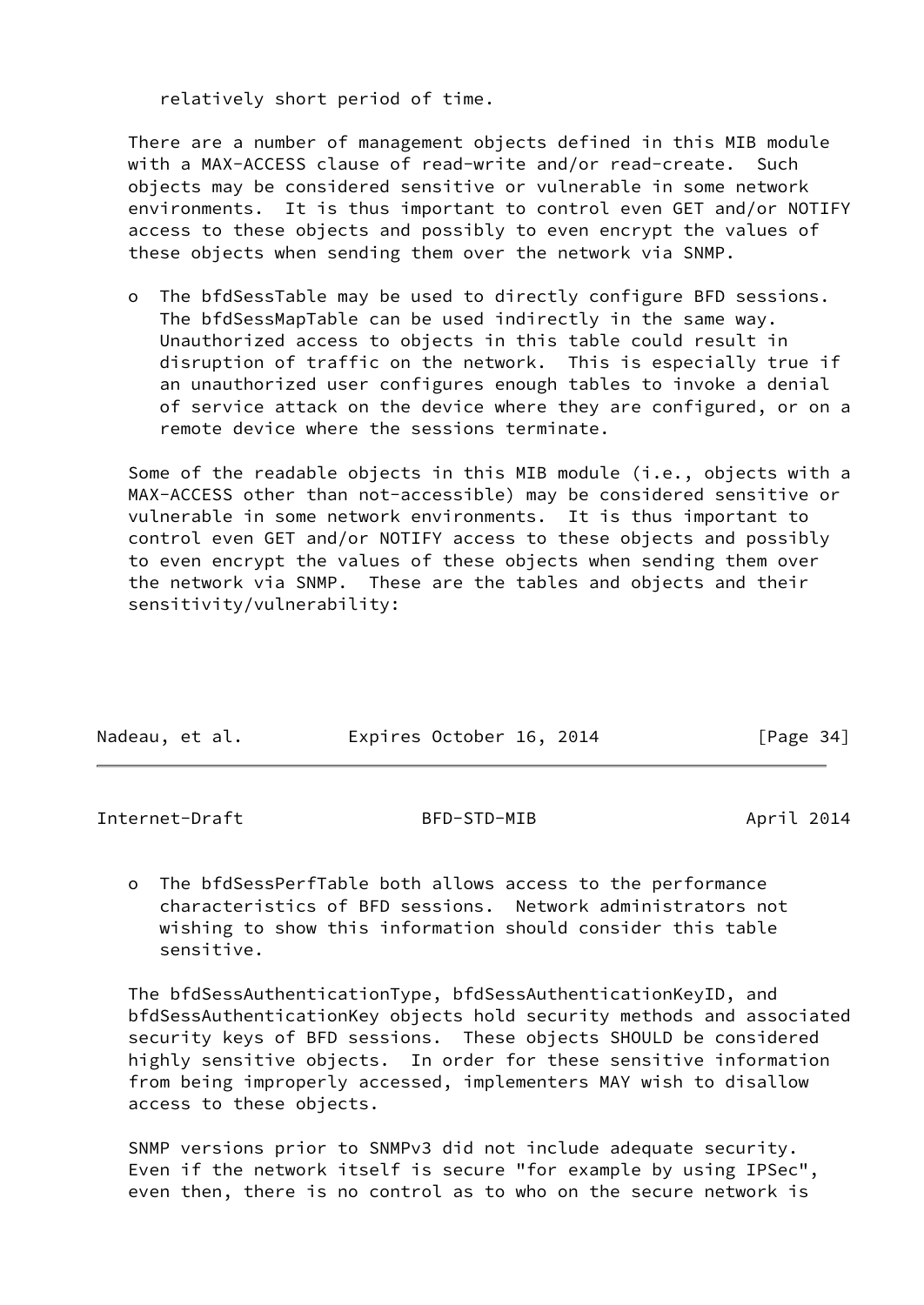allowed to access and GET/SET "read/change/create/delete" the objects in these MIB modules.

 It is RECOMMENDED that implementers consider the security features as provided by the SNMPv3 framework (see [\[RFC3410\], section](https://datatracker.ietf.org/doc/pdf/rfc3410#section-8) 8), including full support for the SNMPv3 cryptographic mechanisms "for authentication and privacy".

 Further, deployment of SNMP versions prior to SNMPv3 is NOT RECOMMENDED. Instead, it is RECOMMENDED to deploy SNMPv3 and to enable cryptographic security. It is then a customer/operator responsibility to ensure that the SNMP entity giving access to an instance of this MIB module, is properly configured to give access to the objects only to those principals "users" that have legitimate rights to indeed GET or SET "change/create/delete" them.

<span id="page-39-0"></span>[7](#page-39-0). IANA Considerations

 The MIB module in this document uses the following IANA-assigned OBJECT IDENTIFIER values recorded in the SMI Numbers registry:

| Descriptor | OBJECT IDENTIFIER value |  |
|------------|-------------------------|--|
|            |                         |  |
| bfdMib     | $\{$ mib-2 XXX $\}$     |  |

 [RFC-Editor's Note (to be removed prior to publication): the IANA is requested to assign a value for "XXX" under the 'mib-2' subtree and to record the assignment in the SMI Numbers registry. When the assignment has been made, the RFC Editor is asked to replace "XXX" (here and in the MIB module) with the assigned value and to remove this note.]

| Nadeau, et al. |  | Expires October 16, 2014 |  | [Page 35] |  |
|----------------|--|--------------------------|--|-----------|--|
|                |  |                          |  |           |  |

<span id="page-39-2"></span>Internet-Draft BFD-STD-MIB April 2014

# <span id="page-39-1"></span>[8](#page-39-1). Acknowledgments

 Authors would like to thank Adrian Farrel and Jeffrey Haas for performing thorough reviews and providing number of suggestions. Authors would also like to thank David Ward, Reshad Rahman, David Toscano, Sylvain Masse, Mark Tooker, and Kiran Koushik Agrahara Sreenivasa for their comments and suggestions.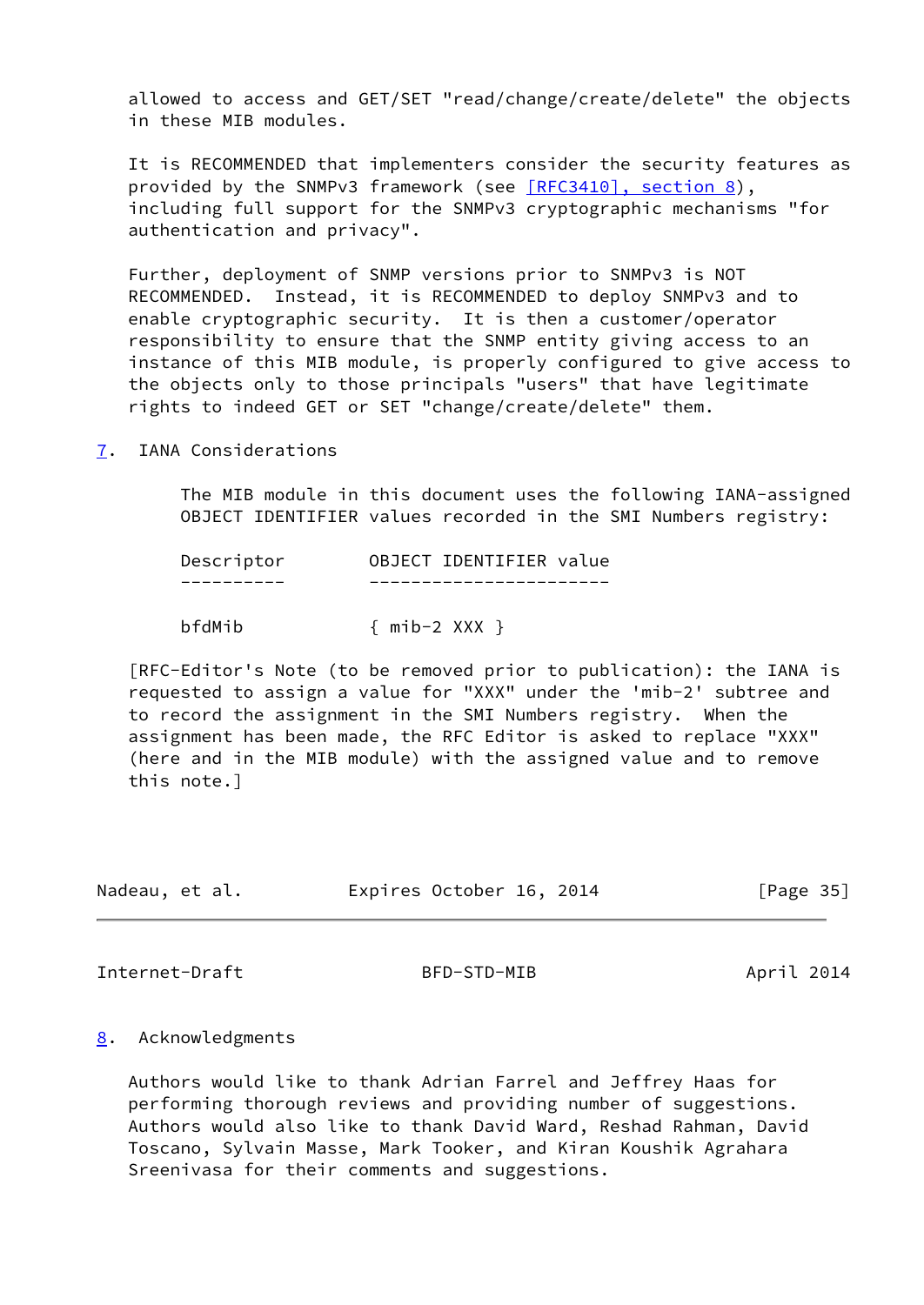## <span id="page-40-0"></span>[9](#page-40-0). References

- <span id="page-40-1"></span>[9.1](#page-40-1). Normative References
	- [RFC2119] Bradner, S., "Key words for use in RFCs to Indicate Requirement Levels", [BCP 14](https://datatracker.ietf.org/doc/pdf/bcp14), [RFC 2119](https://datatracker.ietf.org/doc/pdf/rfc2119), March 1997.
	- [RFC2578] McCloghrie, K., Ed., Perkins, D., Ed., and J. Schoenwaelder, Ed., "Structure of Management Information Version 2 (SMIv2)", STD 58, [RFC 2578,](https://datatracker.ietf.org/doc/pdf/rfc2578) April 1999.
	- [RFC2579] McCloghrie, K., Ed., Perkins, D., Ed., and J. Schoenwaelder, Ed., "Textual Conventions for SMIv2", STD 58, [RFC 2579,](https://datatracker.ietf.org/doc/pdf/rfc2579) April 1999.
	- [RFC2580] McCloghrie, K., Perkins, D., and J. Schoenwaelder, "Conformance Statements for SMIv2", STD 58, [RFC 2580,](https://datatracker.ietf.org/doc/pdf/rfc2580) April 1999.
	- [RFC5082] Gill, V., Heasley, J., Meyer, D., Savola, P., and C. Pignataro, "The Generalized TTL Security Mechanism (GTSM)", [RFC 5082,](https://datatracker.ietf.org/doc/pdf/rfc5082) October 2007.
	- [RFC5880] Katz, D. and D. Ward, "Bidirectional Forwarding Detection (BFD)", [RFC 5880,](https://datatracker.ietf.org/doc/pdf/rfc5880) June 2010.
	- [RFC5881] Katz, D. and D. Ward, "Bidirectional Forwarding Detection (BFD) for IPv4 and IPv6 (Single Hop)", [RFC 5881](https://datatracker.ietf.org/doc/pdf/rfc5881), June 2010.
	- [RFC5883] Katz, D. and D. Ward, "Bidirectional Forwarding Detection (BFD) for Multihop Paths", [RFC 5883](https://datatracker.ietf.org/doc/pdf/rfc5883), June 2010.
	- [RFC7130] Bhatia, M., Chen, M., Boutros, S., Binderberger, M., and J. Haas, "Bidirectional Forwarding Detection (BFD) on Link Aggregation Group (LAG) Interfaces", [RFC 7130](https://datatracker.ietf.org/doc/pdf/rfc7130), February 2014.

| Expires October 16, 2014<br>[Page 36]<br>Nadeau, et al. |  |
|---------------------------------------------------------|--|
|---------------------------------------------------------|--|

<span id="page-40-2"></span>Internet-Draft BFD-STD-MIB April 2014

<span id="page-40-3"></span>[I-D.ietf-bfd-tc-mib]